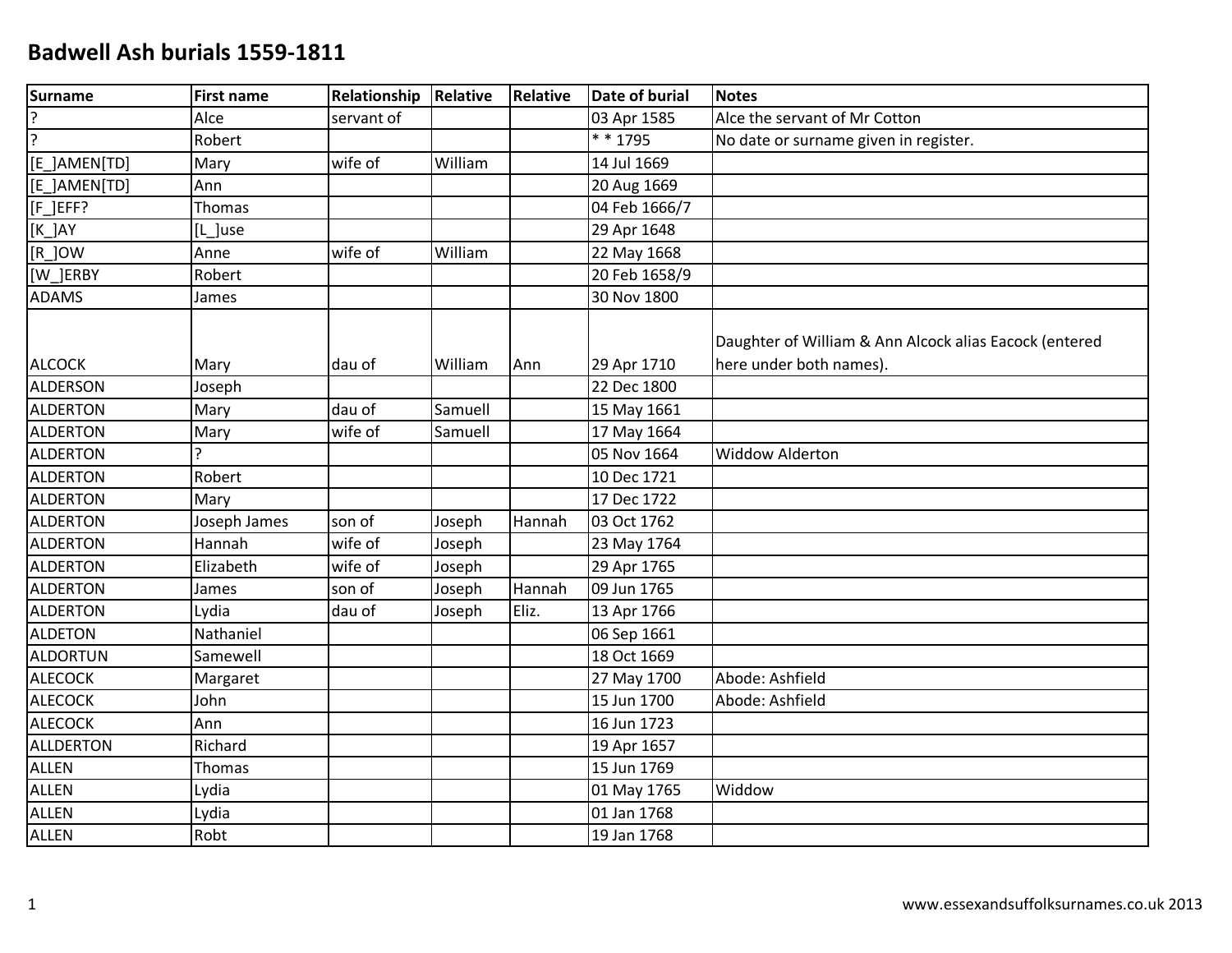| Surname         | <b>First name</b> | <b>Relationship</b> | Relative  | Relative | <b>Date of burial</b> | <b>Notes</b>                                         |
|-----------------|-------------------|---------------------|-----------|----------|-----------------------|------------------------------------------------------|
| <b>ALLEN</b>    | Anne              |                     |           |          | 03 Dec 1771           |                                                      |
| <b>ALLEN</b>    | Robert            |                     |           |          | 25 Feb 1772           |                                                      |
| <b>ALLEN</b>    | Robert            |                     |           |          | 02 Mar 1806           |                                                      |
| ANDREW          | Jane              | wife of             | Richard   |          | 12 Sep 1625           |                                                      |
| ANDREW          | Richard           |                     |           |          | 05 Jul 1632           |                                                      |
| ANDREW          | Pheabe            |                     |           |          | 28 Dec 1666           | Widdow                                               |
| <b>ANDREWES</b> | Richardus         |                     |           |          | 25 Aug 1635           |                                                      |
| <b>ANDREWES</b> | William           | son of              | William   | Rose     | 23 Mar 1682/3         |                                                      |
| <b>ANDREWES</b> | John              | son of              | William   | Rose     | 18 Jun 1689           |                                                      |
| <b>ANDREWES</b> | Rose              | wife of             | William   |          | 13 Nov 1689           |                                                      |
| <b>ANDREWS</b>  | Mary              |                     |           |          | 19 Apr 1666           |                                                      |
| <b>ANDREWS</b>  | William           |                     |           |          | 01 Feb 1709/10        |                                                      |
| <b>ANDREWS</b>  | John              | son of              | John      | Rebecca  | 10 Dec 1717           |                                                      |
| <b>ANDREWS</b>  | Richard           |                     |           |          | 12 Apr 1728           |                                                      |
| <b>ANDREWS</b>  | Elizabeth         |                     |           |          | 21 Jun 1739           |                                                      |
| <b>ANDREWS</b>  | <sub>?</sub>      |                     |           |          | 22 Jan 1740/1         | The Widow Andrews                                    |
| <b>ANDREWS</b>  | John              |                     |           |          | 21 Aug 1757           |                                                      |
| <b>ANDREWS</b>  | John              |                     |           |          | 30 Jan 1761           |                                                      |
| <b>ASHBY</b>    | Edmund            |                     |           |          | 12 Oct 1755           |                                                      |
| <b>ASHLEY</b>   | Ann               | wife of             | Henry     |          | 16 Mar 1719/20        |                                                      |
| <b>ASHLEY</b>   | Thos.             |                     |           |          | 17 Jan 1768           |                                                      |
|                 |                   |                     |           |          |                       | Rosa Austen alias Beare, singlewoman (see under both |
| <b>AUSTEN</b>   | Rosa              |                     |           |          | 24 Aug 1613           | names)                                               |
| <b>AYTEN</b>    | Sarah             |                     |           |          | 28 Sep 1729           |                                                      |
| <b>AYTON</b>    | Mary              | wife of             | Beniamine |          | 30 May 1663           |                                                      |
| <b>AYTON</b>    | Mary              | wife of             | Benjamin  |          | 10 Aug 1705           | Her husband is a taylor                              |
| <b>AYTON</b>    | Benjamin          |                     |           |          | 27 Jul 1706           | Taylor                                               |
| <b>AYTON</b>    | Martha            |                     |           |          | 14 Jan 1706/7         | Singlewoman                                          |
| B[AE]TES        | ς                 | wife of             | Thomas    |          | 18 Nov 1621           | First name not given in register                     |
| B[EU][N_]SWES   | Thomas            |                     |           |          | 28 Apr 1669           |                                                      |
| BA[C_]KLER      | Elizabeth         |                     |           |          | 07 Mar 1645/6         |                                                      |
| <b>BAKER</b>    | Charrite          |                     |           |          | 24 Jun 1559           |                                                      |
| <b>BAKER</b>    | John              |                     |           |          | 24 Feb 1560/1         |                                                      |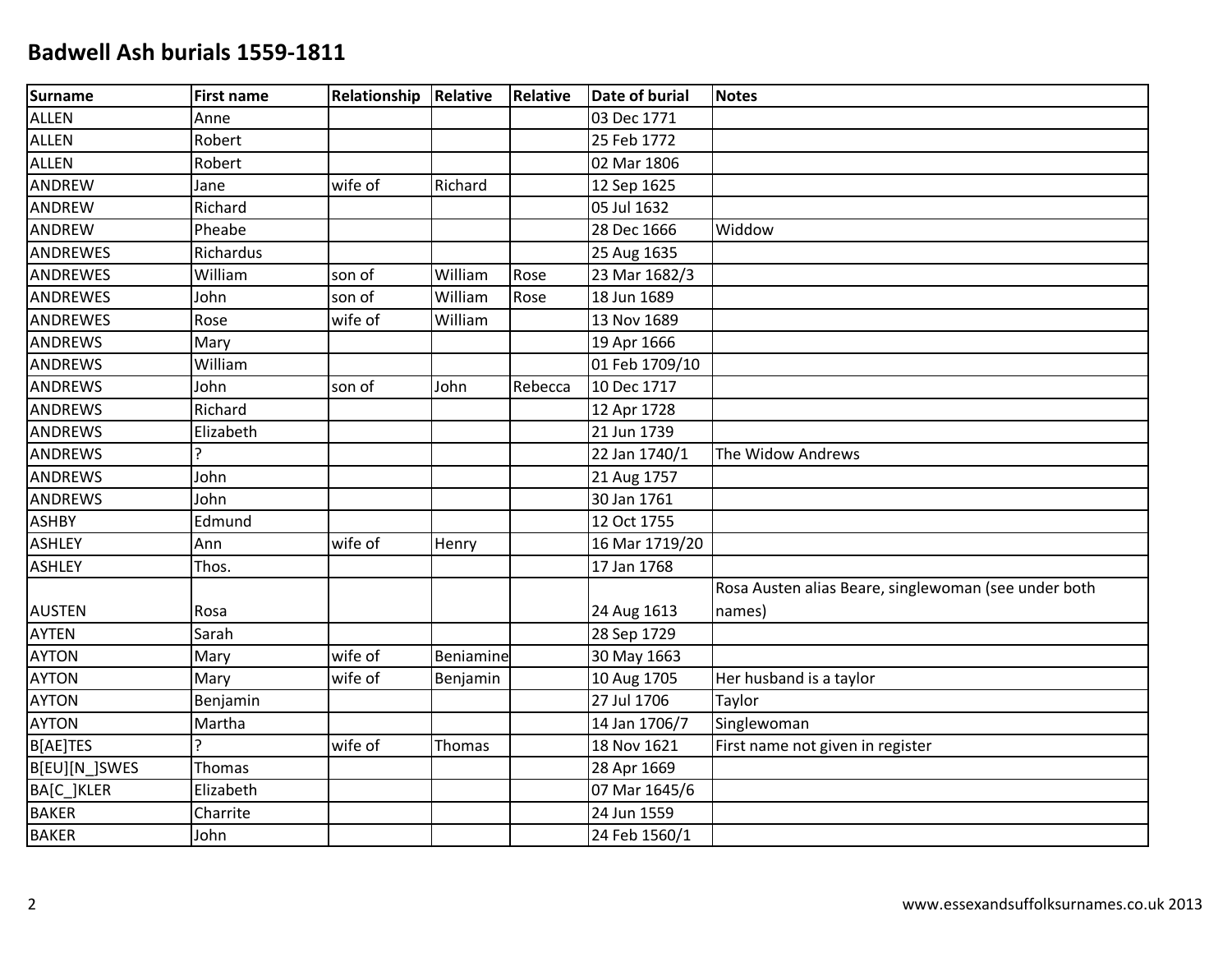| <b>Surname</b> | <b>First name</b> | <b>Relationship</b> | Relative | Relative | <b>Date of burial</b>         | Notes                 |
|----------------|-------------------|---------------------|----------|----------|-------------------------------|-----------------------|
| <b>BAKER</b>   | Elizabethe        | wife of             | John     |          | 02 Mar 1583/4                 |                       |
| <b>BAKER</b>   | Johanna           | wife of             | John     |          | 20 Jan 1611/2                 |                       |
| <b>BAKER</b>   | <b>Brigitta</b>   | dau of              | Jacobi   |          | 13 Jul 1633                   |                       |
| <b>BAKER</b>   | Alese             | wife of             | Lawronc? |          | 12 Jun 1640                   |                       |
| <b>BAKER</b>   | John              |                     |          |          | 01 Sep 1640                   |                       |
| <b>BAKER</b>   | Elizabeth         |                     |          |          | 11 Nov 1647                   |                       |
| <b>BAKER</b>   | Laurence          |                     |          |          | 21 Jan 1649/50                |                       |
| <b>BAKER</b>   | Elizabeth         | wife of             | Thomas   |          | 27 Feb 1650/1                 |                       |
| <b>BAKER</b>   | Thomas            |                     |          |          | 18 Jan 1651/2                 |                       |
| <b>BAKER</b>   | John              | son of              | James    |          | 24 Sep 1652                   |                       |
| <b>BAKER</b>   | ς                 | wife of             | John     |          | 11 Feb 1654/5                 | John Baker's wife     |
| <b>BAKER</b>   | John              |                     |          |          | 10 Jan 1657/8                 |                       |
| <b>BAKER</b>   | James             |                     |          |          | 06 Mar 1658/9                 |                       |
| <b>BAKER</b>   | Jonathan          |                     |          |          | 16 Nov 1660                   |                       |
| <b>BAKER</b>   | William           | son of              | William  | Anne     | 27 Dec 1791                   | Infant                |
| <b>BAKER</b>   | Anne              | dau of              | Willm    | Anne     | 08 Nov 1793                   | Infant                |
| <b>BALDEN</b>  | John              |                     |          |          | 14 Feb 1563/4                 |                       |
| <b>BALE</b>    | Ann               |                     |          |          | 03 Feb 1706/7                 | Widow                 |
| <b>BALE</b>    | Mary              | dau of              | Richard  | Ann      | 23 May 1712                   |                       |
| <b>BALE</b>    | Abraham           | son of              | Richd    | Ann      | $\overline{\ast}$ Jan 1719/20 |                       |
| <b>BALL</b>    | Thomas            | son of              | Abrham   | Ann      | 15 Nov 1680                   |                       |
| <b>BALLS</b>   | Joseph            |                     |          |          | 20 Dec 1782                   |                       |
| <b>BALLS</b>   | Joseph            |                     |          |          | 24 May 1792                   | Age 70                |
| <b>BARBER</b>  | Prudence          | wife of             | John     |          | 29 Oct 1801                   |                       |
| <b>BARBER</b>  | William           |                     |          |          | 11 Apr 1806                   |                       |
| <b>BARKER</b>  | John              |                     |          |          | 14 Dec 1620                   |                       |
| <b>BARNARD</b> | Tho.              |                     |          |          | 15 Jun 1635                   |                       |
| <b>BARNARD</b> | ς                 |                     |          |          | 14 Feb 1642/3                 | <b>Widdow Barnard</b> |
| <b>BARNES</b>  | Marey             | wife of             | Roger    |          | 20 Oct 1677                   |                       |
| <b>BARNES</b>  | Roger             |                     |          |          | 01 Jul 1678                   |                       |
| <b>BARNES</b>  | Margaret          | dau of              | Thomas   | Mary     | 13 Nov 1757                   |                       |
| <b>BARNES</b>  | Thos              |                     |          |          | 23 Jun 1765                   |                       |
| <b>BARNES</b>  | Mary              |                     |          |          | 16 Dec 1771                   |                       |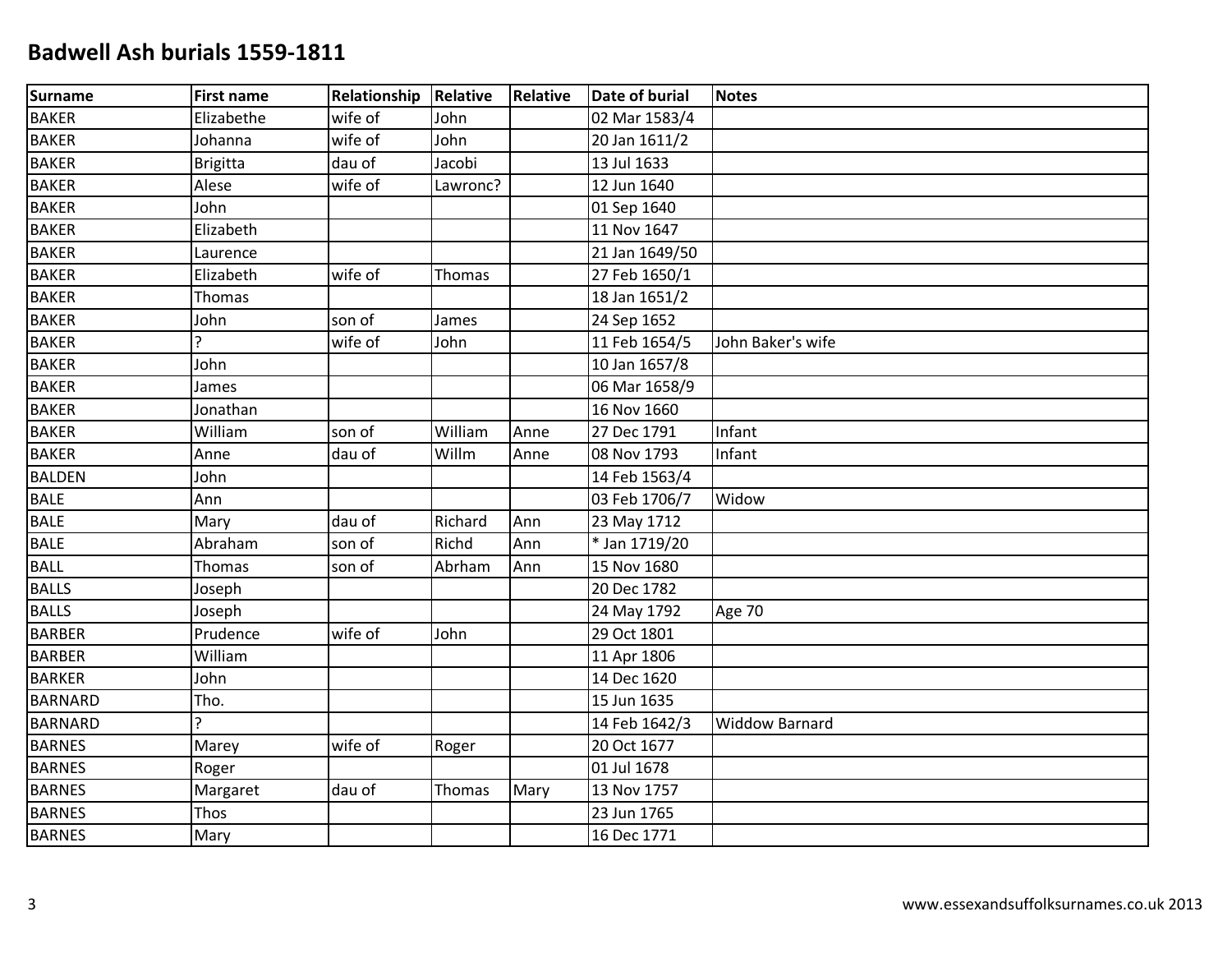| <b>Surname</b> | <b>First name</b> | <b>Relationship</b> | Relative | Relative  | <b>Date of burial</b> | <b>Notes</b>                                         |
|----------------|-------------------|---------------------|----------|-----------|-----------------------|------------------------------------------------------|
| <b>BARREL</b>  | Dim               |                     |          |           | 06 Jul 1745           |                                                      |
| <b>BARRELL</b> | Ester             | wife of             | James    |           | 08 Jun 1725           |                                                      |
| <b>BARRELL</b> | James             |                     |          |           | 27 May 1759           |                                                      |
| <b>BARRELL</b> | Charlotte         | dau of              | John     | Elizabeth | 31 Jan 1810           |                                                      |
| <b>BARRETT</b> | Mary              | dau of              | John     |           | 29 Jul 1702           |                                                      |
| <b>BARRETT</b> | Mary              | wife of             | John     |           | 22 Dec 1703           |                                                      |
| <b>BATES</b>   | Willam            |                     |          |           | 04 Sep 1682           | Sanor (senior?)                                      |
| <b>BATES</b>   | Prudence          | dau of              | Will     |           | 01 Sep 1697           |                                                      |
| <b>BATHOM</b>  | Elyzabeth         | dau of              | Andrew   |           | 09 Mar 1618/9         |                                                      |
| <b>BATS</b>    | Martha            | dau of              | William  |           | Thomasin 13 May 1684  |                                                      |
| <b>BAXTER</b>  | James             |                     |          |           | 12 Mar 1767           |                                                      |
| <b>BAXTER</b>  | Mary              |                     |          |           | 09 Jan 1775           |                                                      |
| <b>BAXTER</b>  | James             |                     |          |           | 17 Feb 1785           |                                                      |
| BEA[S_]T       | Marye             |                     |          |           | 02 Oct 1609           |                                                      |
| <b>BEALE</b>   | Mary              |                     |          |           | 28 Feb 1748/9         | Singlewoman                                          |
| <b>BEALLES</b> | John              | son of              | John     |           | 25 Jun 1652           |                                                      |
| <b>BEALLES</b> | Daniell           | son of              | John     |           | 19 Dec 1662           |                                                      |
|                |                   |                     |          |           |                       | Rosa Austen alias Beare, singlewoman (see under both |
| <b>BEARE</b>   | Rosa              |                     |          |           | 24 Aug 1613           | names)                                               |
| <b>BEEFE</b>   | Margrat           |                     |          |           | 26 Jun 1629           | Widow                                                |
| <b>BENET</b>   | Mary              | wife of             | John     |           | 26 Dec 1724           |                                                      |
| <b>BENET</b>   | Mary              | wife of             | Will     |           | 24 Jun 1725           |                                                      |
| <b>BENNET</b>  | William           |                     |          |           | 01 Oct 1736           |                                                      |
| <b>BENNET</b>  | Mary              |                     |          |           | 19 Feb 1776           |                                                      |
| <b>BENNETT</b> | Thomas            | son of              | Will.    |           | 14 Oct 1701           |                                                      |
| <b>BENNETT</b> | Jno               |                     |          |           | 06 Oct 1743           |                                                      |
| <b>BENT</b>    | <b>Bridgett</b>   |                     |          |           | 14 Apr 1695           |                                                      |
| <b>BETES</b>   | Susan             |                     |          |           | 22 Mar 1668/9         |                                                      |
| <b>BETTES</b>  | <b>Bridget</b>    | wife of             | Thomas   |           | 07 Mar 1642/3         |                                                      |
| <b>BETTES</b>  | Thomas            |                     |          |           | 14 Jul 1644           |                                                      |
| <b>BETTES</b>  | Elizabeth         |                     |          |           | 22 Feb 1644/5         |                                                      |
| <b>BETTES</b>  | Elizabeth         |                     |          |           | 19 Sep 1658           |                                                      |
| <b>BETTES</b>  | Pren              | wife of             | Thomas   |           | 30 Sep 1672           |                                                      |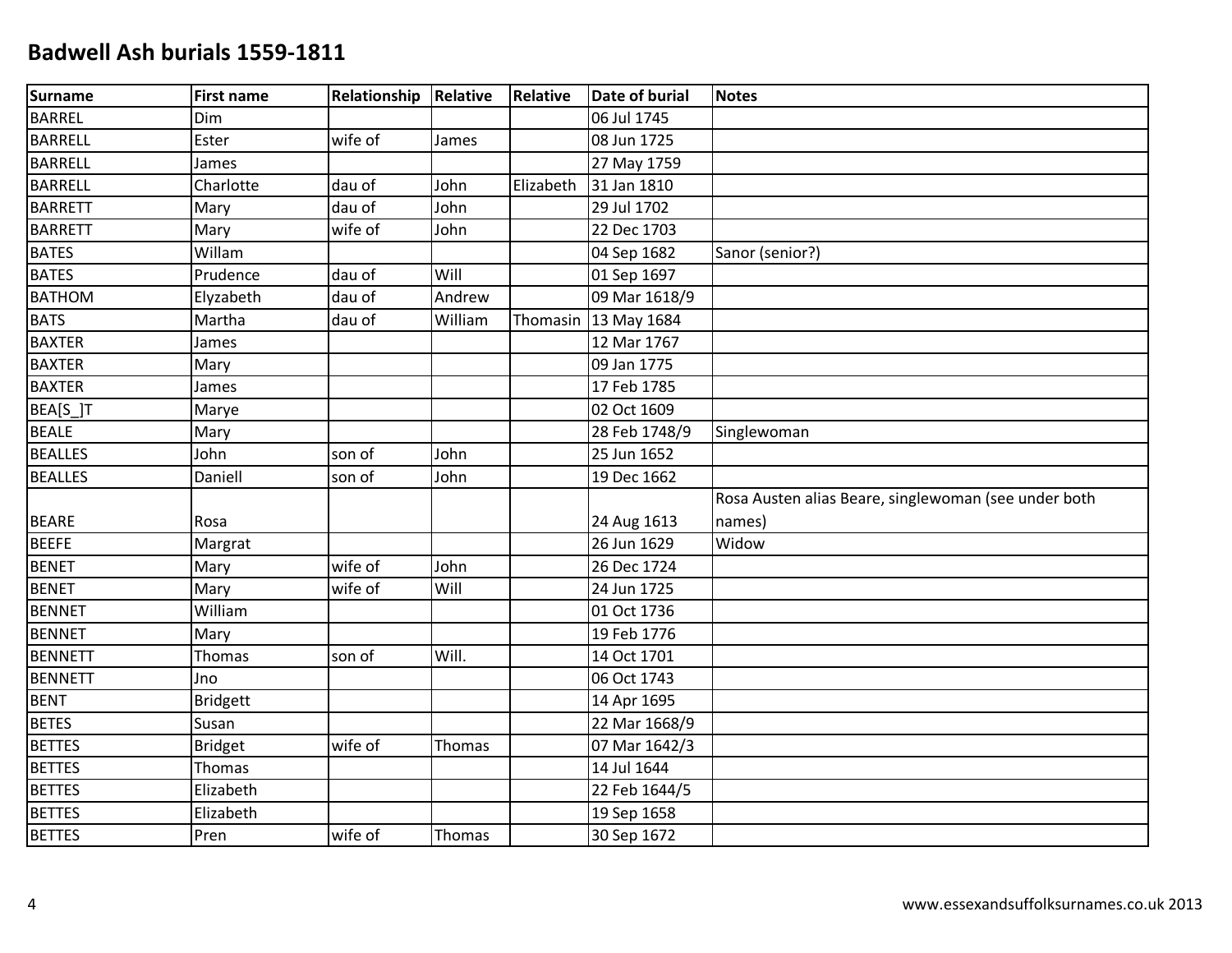| <b>Surname</b>           | <b>First name</b> | <b>Relationship</b> | Relative | Relative  | Date of burial | <b>Notes</b>                             |
|--------------------------|-------------------|---------------------|----------|-----------|----------------|------------------------------------------|
| <b>BETTES</b>            | Sarey             | dau of              | Will.    |           | 04 Feb 1676/7  |                                          |
| <b>BETTES</b>            | Thomazin          | wife of             | William  |           | 12 Feb 1693/4  |                                          |
| <b>BETTES</b>            | Will              | son of              | Will     |           | 23 Apr 1704    |                                          |
| <b>BETTS</b>             | William           |                     |          |           | 15 Jun 1706    | William Betts junr, collar-maker         |
| <b>BETTS</b>             | William           |                     |          |           | 24 Aug 1721    |                                          |
| <b>BIGG</b>              | Samuel            | son of              | Samuel   | Alice     | 31 Dec 1735    |                                          |
| <b>BINDE? Or STEBEN?</b> | Susan             | wife of             | Thomas   |           | 12 Mar 1669/70 | Entered in this PDF under both surnames. |
| <b>BINDES</b>            |                   |                     |          |           | 08 Oct 1662    | <b>Widdow Bindes</b>                     |
| <b>BIRD</b>              | Robert            |                     |          |           | 03 Dec 1747    |                                          |
| <b>BLANDEN</b>           | Willm             |                     |          |           | 15 Mar 1768    |                                          |
| <b>BLENCOE</b>           | Sophia            | dau of              | John     | Elizabeth | 04 Sep 1807    |                                          |
| <b>BLOME</b>             | Robt              |                     |          |           | 19 Oct 1580    |                                          |
| <b>BLOME</b>             | George            |                     |          |           | 21 Aug 1587    |                                          |
| <b>BLOME</b>             | Lidia             | dau of              | John     |           | 14 Sep 1587    |                                          |
| <b>BLOME</b>             | Anne              | wife of             | John     |           | 02 Jul 1588    |                                          |
| <b>BLOME</b>             | <sup>2</sup>      |                     |          |           | 23 Mar 1590/1  | Widdowe Blome                            |
| <b>BLOME</b>             | John              |                     |          |           | 23 Dec 1593    |                                          |
| <b>BLOMFEILD</b>         | Margt             |                     |          |           | 15 Apr 1560    |                                          |
| <b>BLOMFIELD</b>         | Christian         |                     |          |           | 15 May 1577    |                                          |
| <b>BLOMFILD</b>          | John              |                     |          |           | 08 May 1583    |                                          |
| <b>BOFFE</b>             | Edmant            |                     |          |           | 12 Dec 1626    |                                          |
| <b>BONDWOD</b>           | Susan             |                     |          |           | 16 Jan 1629/30 | Widow                                    |
| <b>BOOST</b>             | Ann               | dau of              |          | Ann       | 30 Jun 1725    |                                          |
| <b>BOROWE</b>            | Margaret          |                     |          |           | 15 Apr 1560    |                                          |
| <b>BORROS</b>            | John              |                     |          |           | 22 Dec 1675    |                                          |
| <b>BOWER</b>             | Mare              |                     |          |           | 10 Jul 1621    |                                          |
| <b>BOWER</b>             | Elizabeth         | dau of              | Jophaf   |           | 01 Feb 1624/5  |                                          |
| <b>BOWGEN</b>            | Mary              |                     |          |           | 17 Jun 1595    |                                          |
| <b>BOWGEN</b>            | Jonathan          |                     |          |           | 20 Dec 1599    |                                          |
| <b>BRADBROOM</b>         | Robert            |                     |          |           | 27 Aug 1793    | Age 50                                   |
| <b>BRAHAM</b>            | William           |                     |          |           | 14 Oct 1802    |                                          |
| <b>BRAME</b>             | Anne              | wife of             | William  |           | 28 Mar 1800    |                                          |
| <b>BRAMPSTON</b>         | John              |                     |          |           | 06 Sep 1678    |                                          |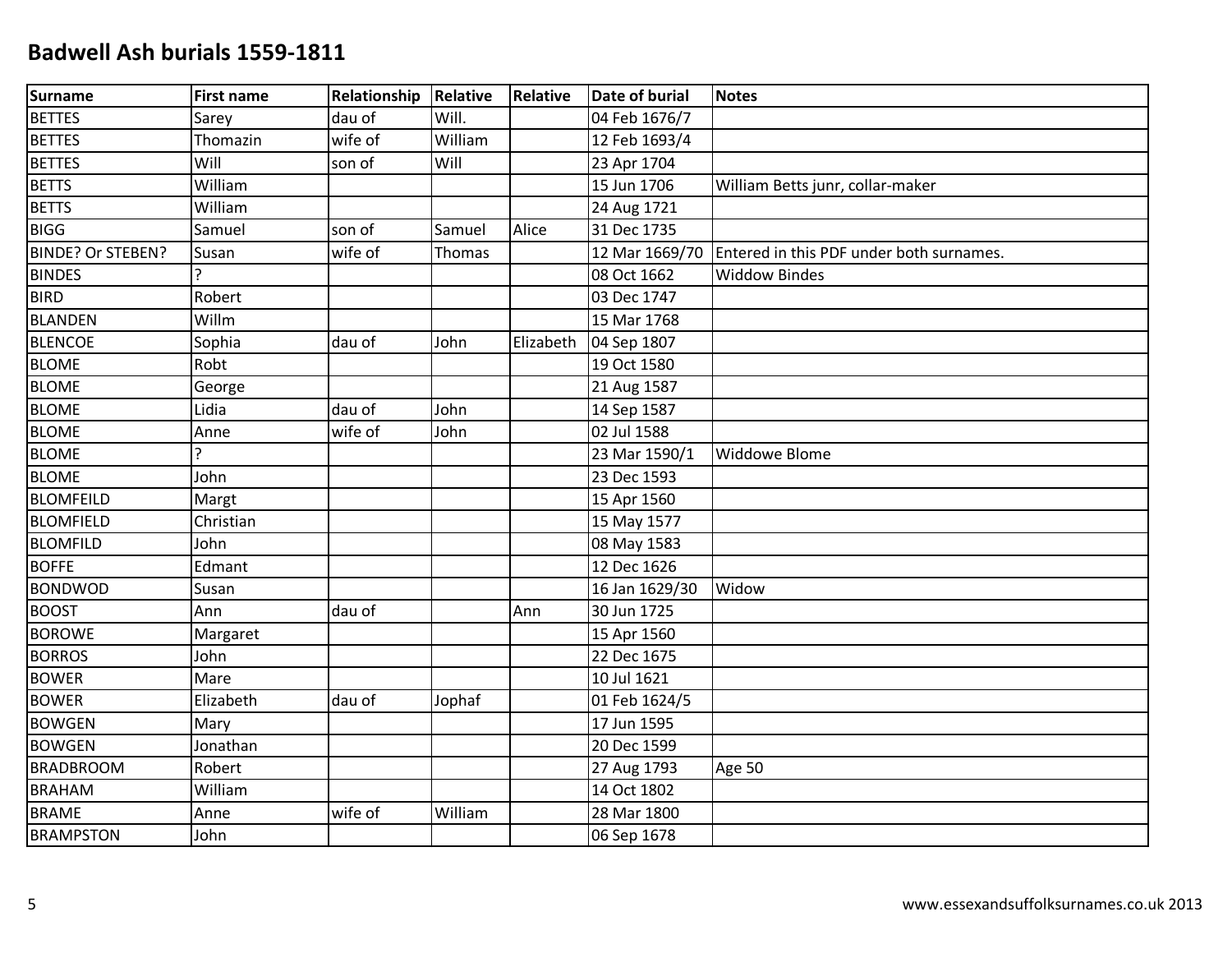| Surname          | <b>First name</b> | Relationship | Relative | Relative | <b>Date of burial</b> | <b>Notes</b>                                                  |
|------------------|-------------------|--------------|----------|----------|-----------------------|---------------------------------------------------------------|
| <b>BRAMSTON</b>  | Sarah             | wife of      | John     |          | 20 Jan 1668/9         |                                                               |
| BRANCHE          | Ellen             |              |          |          | 04 Sep 1595           |                                                               |
| <b>BRANDOD</b>   | Ales              |              |          |          | 29 Sep 1671           | Widdo                                                         |
| <b>BRANDWOOD</b> | Frances           |              |          |          | 18 Sep 1696           |                                                               |
| <b>BRETT</b>     | Hughe             | son of       | Robt     |          | 25 Jul 1563           |                                                               |
| <b>BRETT</b>     | Abigall           | dau of       | John     |          | 19 Feb 1575/6         |                                                               |
| <b>BRETT</b>     | Hester            | wife of      | Martini  |          | 09 May 1636           |                                                               |
| <b>BRETT</b>     | C                 |              |          |          | 15 Jul 1684           | Entry reads "Brett widow".                                    |
| <b>BRETT</b>     | William           |              |          |          | 02 Nov 1763           |                                                               |
| <b>BRETT</b>     | Susan             |              |          |          | 05 Aug 1794           | Age 80                                                        |
| <b>BREWSTER</b>  | John              |              |          |          | 26 Jan 1740/1         |                                                               |
| <b>BRIGHTE</b>   | John              |              |          |          | 18 Feb 1649/50        |                                                               |
| <b>BRISTOW</b>   | Honour            |              |          |          | 18 Sep 1775           |                                                               |
| <b>BRONDOOD</b>  | Thomas            |              |          |          | 10 Oct 1624           |                                                               |
| <b>BROOCK</b>    | John              | son of       | Will.    | Elizabth | 12 Sep 1692           |                                                               |
| <b>BROOKS</b>    | William           |              |          |          | 31 Dec 1788           | Age 57                                                        |
| <b>BROOKS</b>    | Mary              |              |          |          | 20 Jun 1800           |                                                               |
| <b>BROOKS</b>    | Robert            |              |          |          | 01 Apr 1809           |                                                               |
| <b>BROWN</b>     | Willm             |              |          |          | 17 Dec 1765           |                                                               |
| <b>BROWN</b>     | George            |              |          |          | 14 Feb 1767           |                                                               |
| <b>BRUNDWOOD</b> | Amye              |              |          |          | 07 Apr 1564           |                                                               |
| <b>BRUNDWOOD</b> | Frances           |              |          |          | 09 Apr 1564           |                                                               |
| <b>BRUNDWOOD</b> | Francis           |              |          |          | 16 Jan 1652/3         |                                                               |
| <b>BRUNDWOOD</b> | Robert            |              |          |          | 24 Aug 1657           |                                                               |
| <b>BRUNDWOOD</b> | Dorothy           |              |          |          | 08 Aug 1709           |                                                               |
|                  |                   |              |          |          |                       | "Wife of Richard" has been written in between this            |
|                  |                   |              |          |          |                       | entry and the one following - not clear which entry it refers |
| <b>BRYAN</b>     | Elizabeth         | wife of      | Richard? |          | 27 Sep 1736           | to.                                                           |
| <b>BRYANT</b>    | Elizth            | dau of       | Richard  |          | 02 Jan 1738/9         |                                                               |
| <b>BRYANT</b>    | Richard           |              |          |          | 11 Jun 1780           |                                                               |
| BUC[HK]ER        | Sarah             |              |          |          | 28 Nov 1778           |                                                               |
| <b>BUCKEL</b>    | John              | son of       | Rob.     |          | 02 Apr 1700           |                                                               |
| <b>BUCKEL</b>    | Thomas            | son of       | Rob      |          | 06 Apr 1703           |                                                               |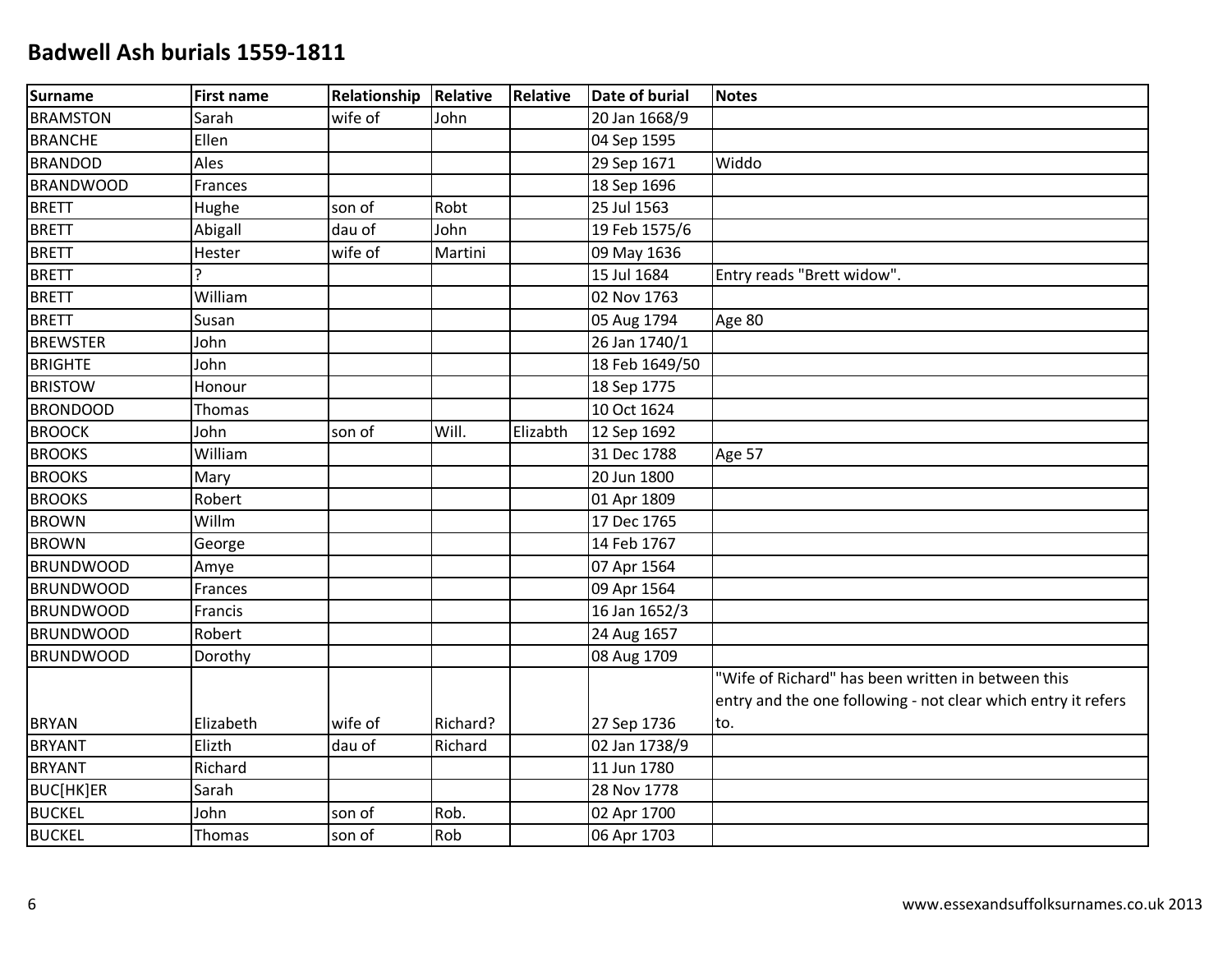| <b>Surname</b>   | <b>First name</b> | Relationship | Relative | Relative | <b>Date of burial</b> | <b>Notes</b>                          |
|------------------|-------------------|--------------|----------|----------|-----------------------|---------------------------------------|
| <b>BUCKEL</b>    | John              | son of       | Rob      |          | 01 Jun 1703           |                                       |
| <b>BUCKEL</b>    | Faith             | dau of       | Thomas   |          | 02 Oct 1761           | Abode: Wiverston                      |
| <b>BUCKELL</b>   | Unica             | wife of      | Robt     |          | 15 Jul 1706           | Her husband is a mason                |
| <b>BUCKELL</b>   | William           | son of       | Robt     |          | 14 Nov 1706           | Son of Robt Buckell junr, mason       |
| <b>BUCKELL</b>   | Unica             | wife of      | Robt     |          | 25 Jun 1709           | Wife of Robt Buckell senr             |
| <b>BUCKELL</b>   | Robt              |              |          |          | 27 Nov 1709           | Robt Buckell sen., widower            |
| <b>BUCKELL</b>   | Robt              |              |          |          | 05 Jul 1712           | Widower                               |
| <b>BUCKELL</b>   | Robt              |              |          |          | 30 Apr 1768           |                                       |
| <b>BUCKLE</b>    | Sarah             |              |          |          | 20 Oct 1728           | Infant                                |
| <b>BUCKLE</b>    | Dorothy           | wife of      | Robt     |          | 24 May 174            | Not clear if this is for 1743 or 1744 |
| <b>BUCKLE</b>    | Elizabeth         | wife of      | Thomas   |          | 22 Mar 1761           | Abode: Wiverston                      |
| <b>BUCKLE</b>    | Robt              | son of       | John     | Susan.   | 13 Jun 1762           |                                       |
| <b>BUCKLE</b>    | Susan             |              |          |          | 13 Jul 1773           |                                       |
| <b>BUCKLE</b>    | William           |              |          |          | 08 Jul 1779           |                                       |
| <b>BULL</b>      | Mary              |              |          |          | 30 Apr 1775           |                                       |
| <b>BULL</b>      | Philip            |              |          |          | 02 Oct 1792           | 25 weeks old                          |
| <b>BUMSTEAD</b>  | John              |              |          |          | 08 Sep 1775           |                                       |
| <b>BURT</b>      | William           |              |          |          | 17 Apr 1802           | Infant                                |
| <b>BURT</b>      | John              |              |          |          | 20 Apr 1802           |                                       |
| <b>BURTON</b>    | Elizabeth         |              |          |          | 01 Dec 1566           |                                       |
| <b>BUTCHER</b>   | Sarah             |              |          |          | 16 Jun 1810           |                                       |
| $C[R_$ *ME       | Johes             |              |          |          | 21 Feb 1633/4         |                                       |
| <b>CABLE</b>     | Richard           |              |          |          | 25 Aug 1771           |                                       |
| CABLE            | Maranson          |              |          |          | 01 Jan 1772           |                                       |
| CABLE            | ς                 |              |          |          | 11 Feb 1773           | First name not given in register.     |
| <b>CABLE</b>     | Thomas            |              |          |          | 23 Jun 1773           |                                       |
| CABLE            | Elizabth          |              |          |          | 26 Jul 1773           |                                       |
| <b>CARPENT</b>   | Marion            |              |          |          | 06 Dec 1598           |                                       |
| <b>CARPENTE</b>  | John              |              |          |          | 02 Sep 1570           |                                       |
| <b>CARPENTER</b> | Mary              | wife of      | Edwarde  |          | 24 Apr 1611           |                                       |
| <b>CARPENTER</b> | Mary              | wife of      | John     |          | 01 May 1765           |                                       |
| CARR             | Elizabeth         |              |          |          | 07 May 1780           |                                       |
| CARSELL          | <sup>2</sup>      |              |          |          | 03 Oct 1679           | Mrs Carsell, widow                    |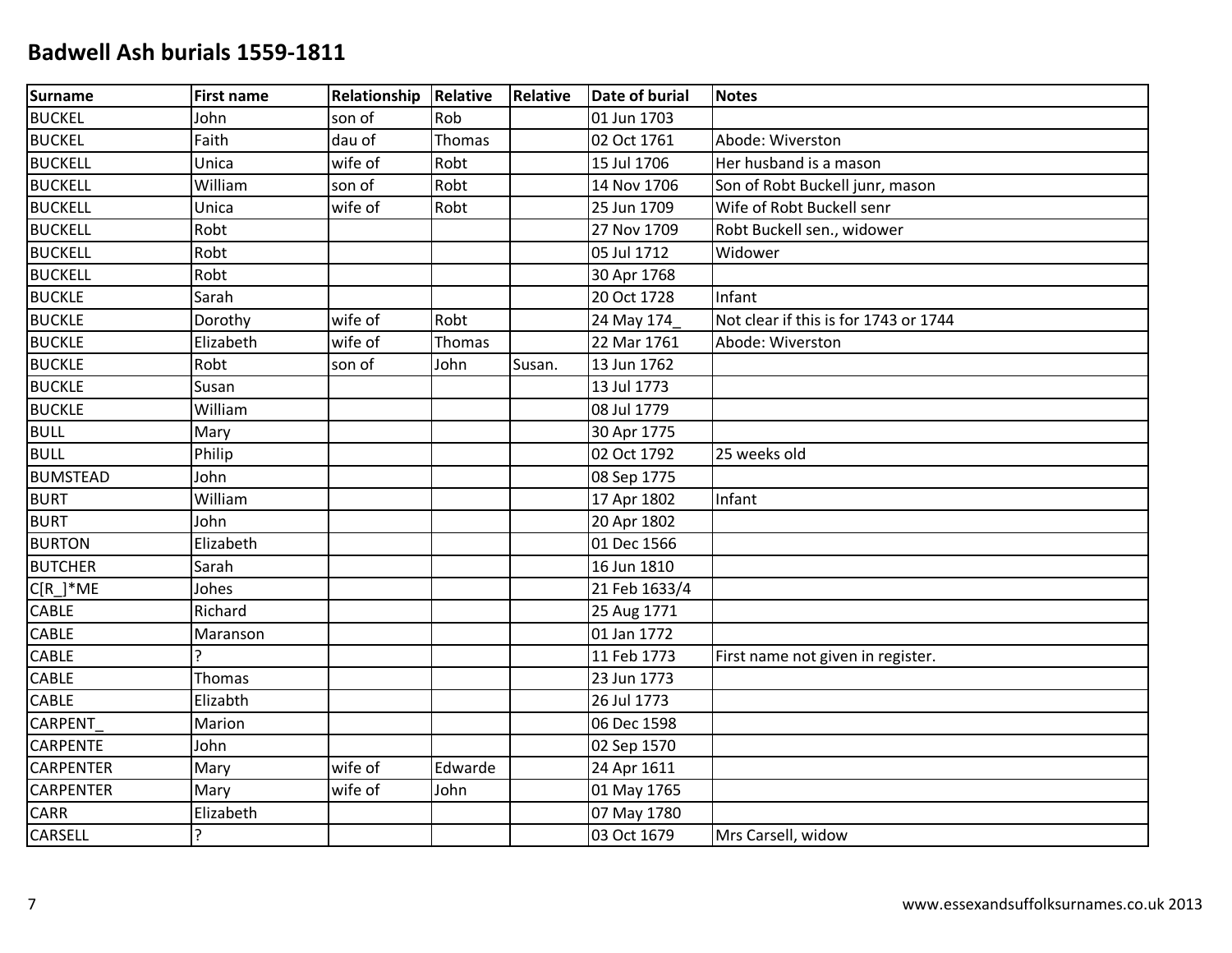| <b>Surname</b>    | <b>First name</b> | Relationship | Relative | Relative | <b>Date of burial</b> | <b>Notes</b>                     |
|-------------------|-------------------|--------------|----------|----------|-----------------------|----------------------------------|
| <b>CARTER</b>     | Timothie          | son of       | Georg    |          | 20 Dec 1585           |                                  |
| <b>CARTER</b>     | Elisabet          | wife of      | George   |          | 14 Feb 1609/10        |                                  |
| <b>CARTER</b>     | Johes             |              |          |          | 30 Oct 1633           |                                  |
| <b>CARTER</b>     | Alicia            | wife of      | Johis    |          | 22 Dec 1635           |                                  |
| <b>CARTER</b>     | Samwell           | son of       | Samwell  |          | 07 Sep 1701           |                                  |
| <b>CARTER</b>     | Mary              | wife of      | John     |          | 02 May 1703           |                                  |
| <b>CARTER</b>     | Mary              | dau of       | Sam      |          | 02 Jan 1703/4         |                                  |
| <b>CARTER</b>     | Ann               | wife of      | Samuel   |          | 18 Jan 1708/9         |                                  |
| <b>CARTER</b>     | Nathaniel         | son of       | Saml.    |          | 02 Sep 1712           |                                  |
| <b>CARTER</b>     | Nathaniel         |              |          |          | 24 Oct 1728           |                                  |
| <b>CARTER</b>     | Samuell           |              |          |          | 18 Jul 1729           |                                  |
| <b>CARTER</b>     | Elizabeth         |              |          |          | 16 Feb 1734/5         | Abode: Ashfield                  |
| <b>CARTERES</b>   | $\overline{a}$    | wife of      | Gorge    |          | 01 Jun 1625           | First name not given in register |
| <b>CARVER</b>     | John              |              |          |          | 01 Apr 1625           |                                  |
| <b>CARVER</b>     | Elizabeth         | wife of      | William  |          | 03 Mar 1755           |                                  |
| <b>CARVER</b>     | William           |              |          |          | 02 Apr 1791           | Age 78                           |
| <b>CASHPOLE</b>   | Elizabeth         |              |          |          | 06 Jun 1720           | Abode: Worworth                  |
| <b>CASTELLTON</b> | Sarah             |              |          |          | 11 Mar 1654/5         | <b>Mrs Sarah Castellton</b>      |
| CASTELLTON        | ς                 |              |          |          | 29 Dec 1659           | Lady Castellton                  |
| <b>CASTLETON</b>  | William           |              |          |          | 12 May 1643           | Sir William Castleton            |
| CHAMBERLINE       | Edward            |              |          |          | 06 May 1650           |                                  |
| <b>CHAMBERS</b>   | Martha            | dau of       | George   | Martha   | 01 Feb 1764           |                                  |
| <b>CHAMBERS</b>   | George            |              |          |          | 06 Apr 1785           |                                  |
| <b>CHILVERS</b>   | Anne              |              |          |          | 02 Apr 1800           |                                  |
| <b>CHIVERTON</b>  | John              |              |          |          | 05 May 1795           | Age 2                            |
| <b>CHURCH</b>     | Gulielmus         |              |          |          | 10 Apr 1614           | Solicer*?                        |
| <b>CHURCH</b>     | Sarah             | wife of      | John     |          | 03 Jul 1658           |                                  |
| <b>CHURCH</b>     | John              |              |          |          | 22 May 1665           |                                  |
| <b>CHURCH</b>     | $Mar[a_]y$        |              |          |          | 25 Sep 1670           | Widdo                            |
| <b>CLARK</b>      | Hester            |              |          |          | 28 May 1632           |                                  |
| <b>CLARK</b>      | John              | son of       | Thomas   | Sarah    | 13 Nov 1685           |                                  |
| <b>CLARK</b>      | Martha            | wife of      | Thomae   |          | 25 Jul 1687           |                                  |
| <b>CLARK</b>      | Margaretta        |              |          |          | 22 Jun 1687           | Widow                            |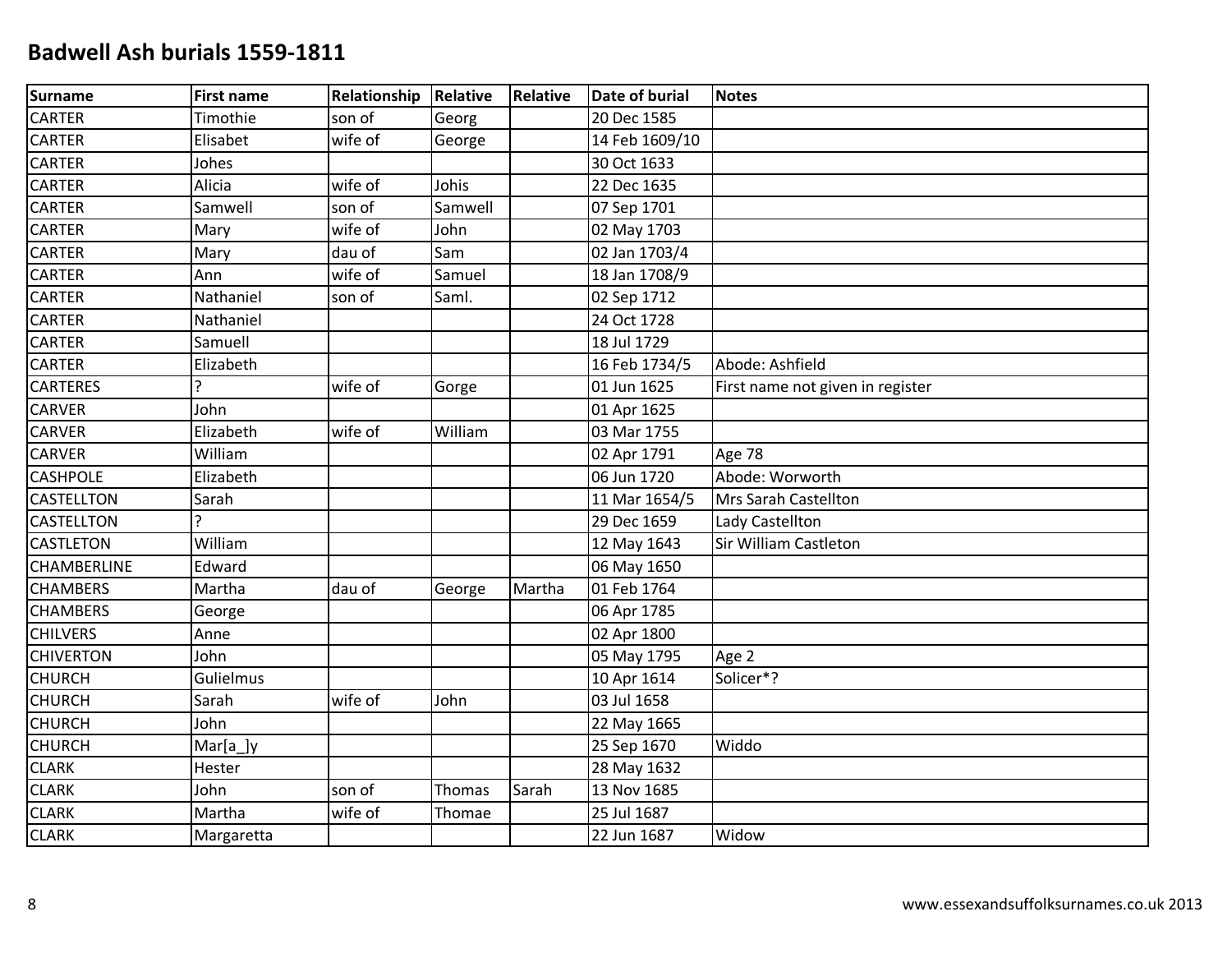| <b>Surname</b> | <b>First name</b> | Relationship | Relative      | Relative | <b>Date of burial</b> | <b>Notes</b>                                                                                                                                                                   |
|----------------|-------------------|--------------|---------------|----------|-----------------------|--------------------------------------------------------------------------------------------------------------------------------------------------------------------------------|
| <b>CLARK</b>   | Dorothy           | wife of      | John          |          | 26 Jan 1688/9         |                                                                                                                                                                                |
| <b>CLARK</b>   | Mary              | wife of      | Thomas        |          | 08 Sep 1711           |                                                                                                                                                                                |
| <b>CLARK</b>   | Elizabeth         | wife of      | Roger         |          | 29 Dec 1717           |                                                                                                                                                                                |
| <b>CLARKE</b>  | John              |              |               |          | 05 May 1565           |                                                                                                                                                                                |
| <b>CLARKE</b>  | Eliabethe         |              |               |          | 11 Jun 1569           |                                                                                                                                                                                |
| <b>CLARKE</b>  | Robt              |              |               |          | 14 Feb 1573/4         |                                                                                                                                                                                |
| <b>CLARKE</b>  | Elizabethe        | wife of      | Rog.          |          | 01 Mar 1579/80        |                                                                                                                                                                                |
| <b>CLARKE</b>  | William           |              |               |          | 05 Oct 1597           |                                                                                                                                                                                |
| <b>CLARKE</b>  | Joanne            | wife of      | Willm         |          | 24 Nov 1597           |                                                                                                                                                                                |
| <b>CLARKE</b>  | Edmund            |              |               |          | 08 Sep 1608           |                                                                                                                                                                                |
| <b>CLARKE</b>  | *ell              |              |               |          | 15 Feb 1609/10        |                                                                                                                                                                                |
| <b>CLARKE</b>  | Thomas            |              |               |          | 12 Jan 1615/6         |                                                                                                                                                                                |
| <b>CLARKE</b>  | Anne              | dau of       | Thomas        |          | 24 May 1616           |                                                                                                                                                                                |
| <b>CLARKE</b>  | Roger             |              |               |          | 25 Jun 1639           |                                                                                                                                                                                |
| <b>CLARKE</b>  | <sub>?</sub>      | wife of      | Edmund        |          | 22 Oct 1648           | <b>Edmund Clarke's wife</b>                                                                                                                                                    |
| <b>CLARKE</b>  | Edmund            |              |               |          | 23 Mar 1648/9         |                                                                                                                                                                                |
| <b>CLARKE</b>  | William Goddard   |              |               |          | 05 Aug 1652           | Entry reads "William Goddard Clarke". Not clear if the<br>surname is Clarke, or if it is Goddard and "clarke" is the<br>occupation. Entered here under "Goddard" and "Clarke". |
| <b>CLARKE</b>  | ς                 | child of     | John          |          | 05 Jan 1652/3         | John Clarke child                                                                                                                                                              |
| <b>CLARKE</b>  | Mary              |              |               |          | 28 Feb 1656/7         |                                                                                                                                                                                |
| <b>CLARKE</b>  | Roger             | son of       | John          |          | 17 Jun 1661           |                                                                                                                                                                                |
| <b>CLARKE</b>  | Mary              | wife of      | John          |          | 03 Jul 1663           |                                                                                                                                                                                |
| <b>CLARKE</b>  | William           |              |               |          | 15 May 1665           |                                                                                                                                                                                |
| <b>CLARKE</b>  | Ales              | wife of      | Edmund        |          | 20 Jun 1668           |                                                                                                                                                                                |
| <b>CLARKE</b>  | Dorthy            |              |               |          | 17 Jan 1668/9         |                                                                                                                                                                                |
| <b>CLARKE</b>  | $\overline{?}$    |              |               |          | 13 Feb 1669/70        | <b>Widow Clarke</b>                                                                                                                                                            |
| <b>CLARKE</b>  | Ann               |              |               |          | 08 Oct 1674           | Widdo                                                                                                                                                                          |
| <b>CLARKE</b>  | Edmund            |              |               |          | 09 Dec 1679           |                                                                                                                                                                                |
| <b>CLARKE</b>  | Jonathan          | son of       | Thomas        | Sarah    | 30 Mar 1681           |                                                                                                                                                                                |
| <b>CLARKE</b>  | Mary              | dau of       | <b>Thomas</b> | Martha   | 24 Mar 1683/4         |                                                                                                                                                                                |
| <b>CLARKE</b>  | Thomas            |              |               |          | 27 Jun 1691           |                                                                                                                                                                                |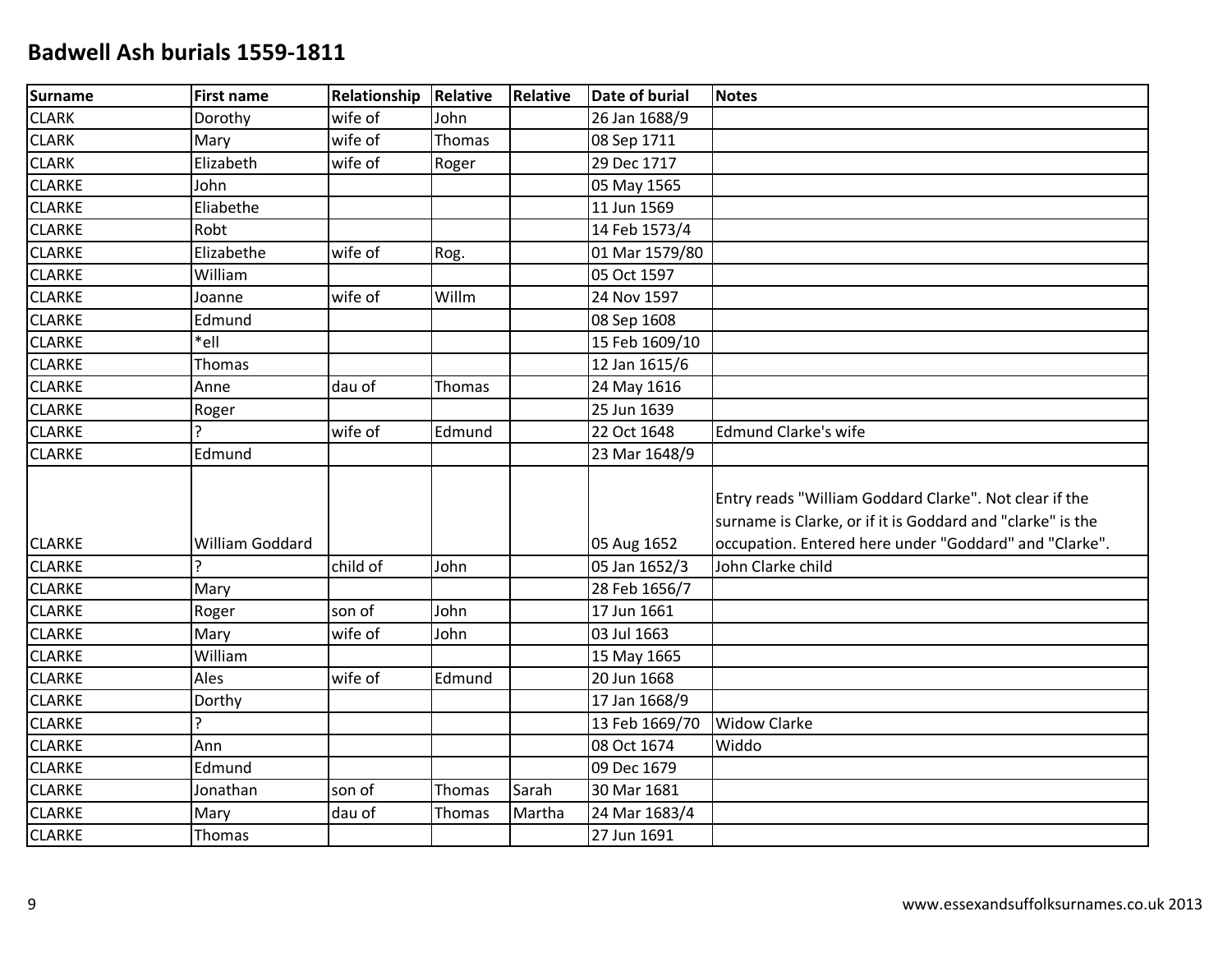| Surname           | <b>First name</b> | <b>Relationship</b> | <b>Relative</b> | Relative  | <b>Date of burial</b> | <b>Notes</b>                                       |
|-------------------|-------------------|---------------------|-----------------|-----------|-----------------------|----------------------------------------------------|
| <b>CLARKE</b>     | Samuel            | son of              | Thomas          |           | 22 Oct 1691           |                                                    |
| <b>CLARKE</b>     | John              | son of              | Thomas          | Mary      | 08 Mar 1691/2         |                                                    |
| <b>CLARKE</b>     | Frances           |                     |                 |           | 11 Mar 1691/2         | Widdow                                             |
| <b>CLARKE</b>     | John              |                     |                 |           | 18 May 1692           |                                                    |
| <b>CLARKE</b>     | Martha            | dau of              | Thomas          | Mary      | 01 Oct 1694           |                                                    |
| <b>CLARKE</b>     | Thomas            | son of              | Thomas          |           | 08 Nov 1694           |                                                    |
| <b>CLARKE</b>     | Ann               | dau of              | John            | Ann       | 05 Feb 1695/6         |                                                    |
| <b>CLARKE</b>     | John              |                     |                 |           | 29 Jan 1699/00        |                                                    |
| <b>CLARKE</b>     | John              |                     |                 |           | 06 Oct 1701           |                                                    |
| <b>CLARKE</b>     | Thomazin          | wife of             | Sam             |           | 09 Jun 1703           |                                                    |
| <b>CLARKE</b>     | Sarah             |                     |                 |           | 25 Sep 1709           | Widow                                              |
| <b>CLARKE</b>     | Samuel            |                     |                 |           | 16 Jun 1721           |                                                    |
| <b>CLARKE</b>     | Roger             |                     |                 |           | 24 Jun 1725           |                                                    |
| <b>CLARKE</b>     | Mary              |                     |                 |           | 01 Oct 1728           | Widow                                              |
| <b>CLARKE</b>     | Joseph            |                     |                 |           | 31 Jul 1732           |                                                    |
| <b>CLARKE</b>     | Elizth            |                     |                 |           | 31 May 1738           |                                                    |
| <b>CLARKE</b>     | James             |                     |                 |           | 10 Aug 1739           |                                                    |
| <b>CLARKE</b>     | C                 |                     |                 |           | 25 Dec 1740           | The Widow Clarke                                   |
| <b>CLERK</b>      | John              |                     |                 |           | 06 Nov 1689           | Seni                                               |
| <b>CLERKE</b>     | Hester            |                     |                 |           | 08 Oct 1614           |                                                    |
| <b>CLUTTERHAM</b> | Mary              | dau of              | William         | Elisabeth | 18 Jan 1714/5         |                                                    |
| <b>CLUTTERHAM</b> | William           |                     |                 |           | 03 Jul 1733           |                                                    |
| <b>CLUTTERON</b>  | William           | son of              | Will.           |           | 17 Feb 1720/1         |                                                    |
| CO[CR]KE[L        | Christiam         |                     |                 |           | 30 Oct 1565           |                                                    |
| CO[WE]S           | Mary              | dau of              | Hinre           | Mary      | 23 Jan 1697/8         |                                                    |
| CO[WE]S           | Robert            | son of              | Hinre           | Mary      | 23 Jan 1697/8         |                                                    |
| <b>COCKE</b>      | $\overline{?}$    | wife of             | William         |           | 08 Sep 1616           | First name not given in register                   |
| <b>COCKET</b>     | John              |                     |                 |           | 25 Apr 1574           |                                                    |
| <b>COOK</b>       | Thomas            | son of              | Rob             |           | 29 Sep 1702           |                                                    |
| <b>COOK</b>       | Sarah             | dau of              | Thomas          | Eliz      | 04 May 1706           | Her father is a farmer?                            |
| COOK              | Susanna           | dau of              | Robt            | Frances   | 10 Mar 1712/3         |                                                    |
| <b>COOK</b>       | Thomas            | son of              | Thomas          | Elizabeth | 20 Apr 1714           | Son of Thomas Cook jun and Elizabeth his wife      |
| <b>COOK</b>       | Mary              | dau of              | Thomas          | Elizabeth | 08 Jun 1715           | Daughter Of Thomas Cook jun and Elizabeth his wife |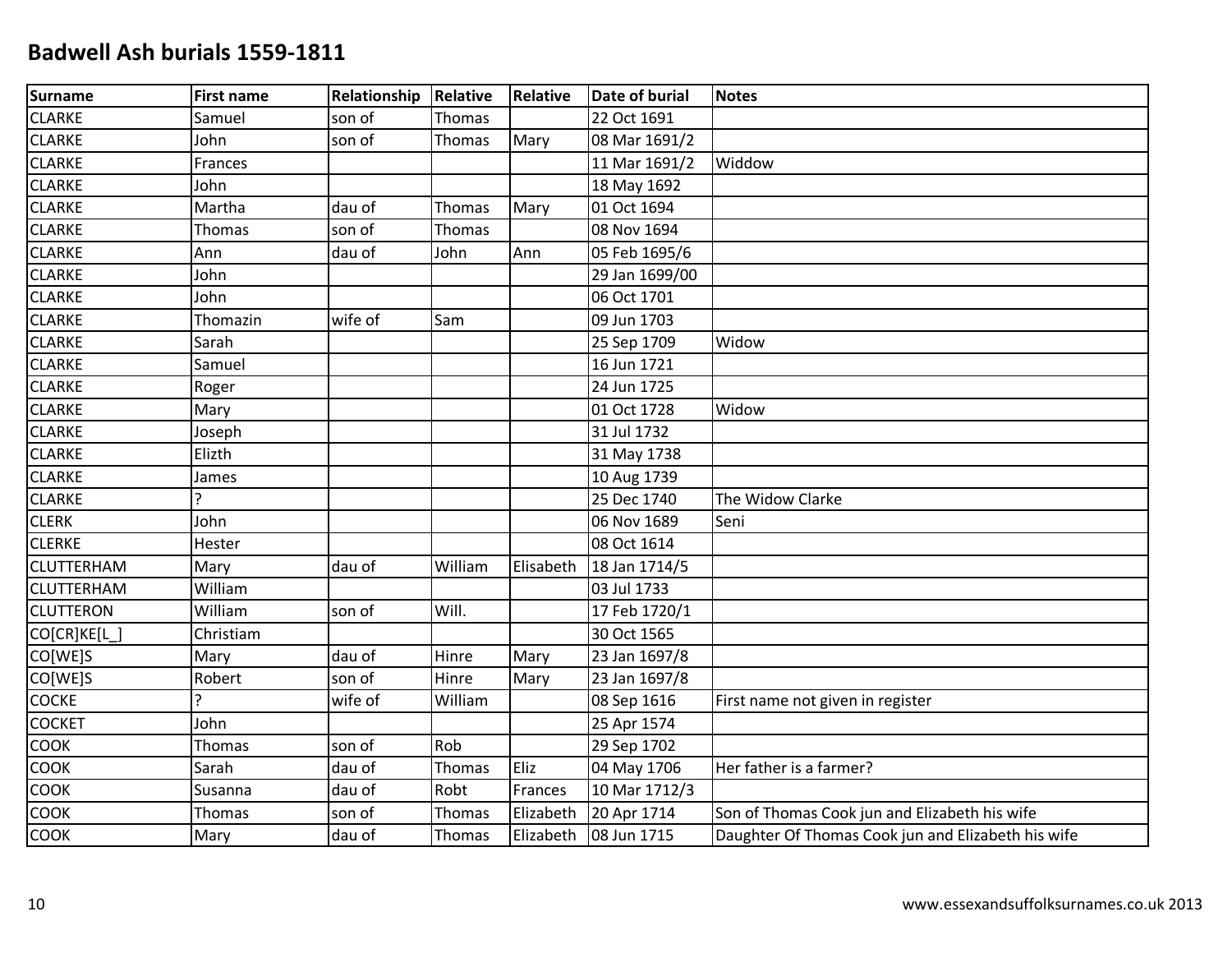| Surname        | <b>First name</b> | Relationship Relative |         | <b>Relative</b> | <b>Date of burial</b> | <b>Notes</b>                            |
|----------------|-------------------|-----------------------|---------|-----------------|-----------------------|-----------------------------------------|
| COOK           | Mary              | dau of                | Robt    | Frances         | 12 Feb 1715/6         |                                         |
| <b>COOK</b>    | Thomas            |                       |         |                 | 12 Apr 1716           |                                         |
| COOK           | Frances           | wife of               | Robt    |                 | 20 Dec 1719           |                                         |
| <b>COOK</b>    | Elizabeth         |                       |         |                 | 06 Jan 1719/20        | Widow                                   |
| <b>COOK</b>    | Elizabeth         |                       |         |                 | 12 Feb 1737/8         | Widow                                   |
| <b>COOK</b>    | Elizabeth         |                       |         |                 | 30 Jan 1760           |                                         |
| COOK           | Jane              | wife of               | Thomas  |                 | 21 Aug 1760           |                                         |
| <b>COOK</b>    | Jane              | dau of                | Thos    | Jane            | 23 Sep 1760           |                                         |
| <b>COOK</b>    | Sarah             |                       |         |                 | 22 Jan 1767           |                                         |
| <b>COOK</b>    | Eliz.             |                       |         |                 | 15 Jul 1767           |                                         |
| <b>COOKE</b>   | John              | son of                | William | Hannah          | 14 Jun 1748           |                                         |
| <b>COOKE</b>   | Robert            |                       |         |                 | 19 Jan 1748/9         |                                         |
| <b>COOKE</b>   | Robt              |                       |         |                 | 25 Apr 1565           |                                         |
| <b>COOKE</b>   | Robt              | son of                | John    |                 | 20 Jun 1566           |                                         |
| <b>COOKE</b>   | John              |                       |         |                 | 27 Jun 1567           | John Cooke senr                         |
| <b>COOKE</b>   | Margt             |                       |         |                 | 28 Jun 1567           |                                         |
| <b>COOKE</b>   | Margerie          |                       |         |                 | 24 Jul 1576           |                                         |
| <b>COOKE</b>   | Willm             |                       |         |                 | 10 May 1585           |                                         |
| <b>COOKE</b>   | Ellen             |                       |         |                 | 19 Jan 1585/6         |                                         |
| <b>COOKE</b>   | John              | son of                | William |                 | 03 Mar 1611/2         |                                         |
| <b>COOKE</b>   | John              | son of                | Rob     |                 | 09 Jan 1703/4         |                                         |
| <b>COOKE</b>   | Thomas            |                       |         |                 | 16 Nov 1727           |                                         |
| <b>COOKE</b>   | Thomas            | son of                | Thomas  | Jane            | 25 Apr 1754           |                                         |
| <b>COOKE</b>   | Sarah             |                       |         |                 | 03 Aug 1774           |                                         |
| <b>COOKE</b>   | Thomas            |                       |         |                 | 27 Nov 1775           |                                         |
| <b>COOPER</b>  | Elizabeth         | wife of               | John    |                 | 04 Feb 1705/6         | Her husband is a weaver. Abode: Hunston |
|                |                   |                       |         |                 |                       | Son of John Cooper of Hunston, widower. |
| <b>COOPER</b>  | John              | son of                | John    |                 | 15 Dec 1706           | Abode: Hunston                          |
| <b>COOPER</b>  | Thomas            |                       |         |                 | 04 Sep 1789           | Infant                                  |
| <b>COOPER</b>  | Thomas            |                       |         |                 | 10 Apr 1806           |                                         |
| <b>COOPER</b>  | Sarah             | wife of               | John    |                 | 22 Apr 1807           |                                         |
| <b>COPPER</b>  | Stonen?           |                       |         |                 | 02 Aug 1626           |                                         |
| <b>CORBOLD</b> | Robert            |                       |         |                 | 02 Apr 1773           |                                         |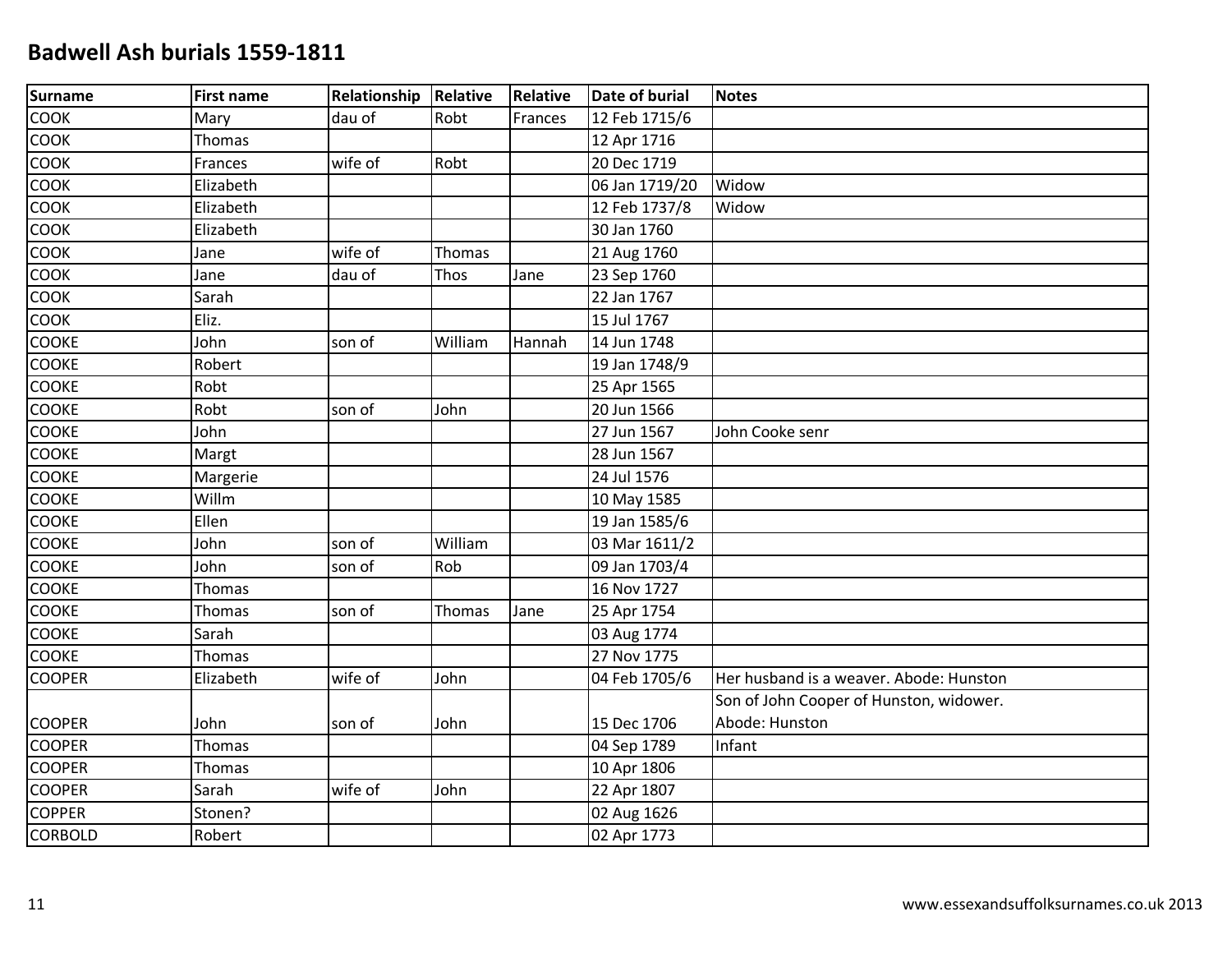| <b>Surname</b> | <b>First name</b> | Relationship Relative |         | <b>Relative</b> | <b>Date of burial</b> | <b>Notes</b>                                   |
|----------------|-------------------|-----------------------|---------|-----------------|-----------------------|------------------------------------------------|
| <b>CORBOLD</b> | Mary              |                       |         |                 | 14 Nov 1776           |                                                |
| <b>CORNELL</b> | Elizabeth         | wife of               | Thomas  |                 | 26 Dec 1809           |                                                |
| <b>COTES</b>   | John              | son of                | William | Diana           | 17 Jun 1808           |                                                |
| <b>COTTON</b>  | Gyles             |                       |         |                 | 18 May 1585           | Gyles Cotton, gent.                            |
| <b>COTTON</b>  | Amye              |                       |         |                 | 25 Aug 1585           |                                                |
| <b>COTTON</b>  | John              |                       |         |                 | 18 Apr 1586           |                                                |
| <b>CULLUM</b>  | Ann               |                       |         |                 | 24 Jan 1768           |                                                |
| <b>CULLUM</b>  | Charles           |                       |         |                 | 10 Feb 1768           |                                                |
| <b>CULLUM</b>  | Susannah          | wife of               | John    |                 | 18 Jun 1810           |                                                |
| <b>CUTCHEY</b> | Susan             |                       |         |                 | 10 Feb 1772           |                                                |
| <b>CUTCHEY</b> | John              |                       |         |                 | 12 Apr 1783           |                                                |
| <b>CUTCHEY</b> | John              |                       |         |                 | 17 Jul 1800           |                                                |
| <b>CUTING</b>  | Willam            |                       |         |                 | 11 Jan 1698/9         |                                                |
| <b>CUTT</b>    | Ann               |                       |         |                 | 15 Apr 1719           | Widow                                          |
| D[O_]YE        | George            |                       |         |                 | 13 Mar 1666/7         |                                                |
| DADE           | Mary              |                       |         |                 | 13 Mar 1768           |                                                |
| DADE           | Henry             |                       |         |                 | 06 Oct 1768           |                                                |
| DANIEL         | Joseph            |                       |         |                 | 20 Aug 1632           |                                                |
| DANIEL         | Maria             |                       |         |                 | 23 Oct 1636           |                                                |
| <b>DANNELL</b> | John              |                       |         |                 | 01 Dec 1625           |                                                |
| <b>DAY</b>     | Elizabeth         | wife of               | Thos.   |                 | 20 Dec 1747           |                                                |
|                |                   |                       |         |                 |                       | The _____ of John Day." There is gap where the |
| DAY            | [a_][yg]e         |                       | John    |                 | 27 Dec 1609           | relationship would be written is.              |
| <b>DAY</b>     | Anna              | wife of               | Robert  |                 | 14 Jan 1630/1         |                                                |
| DAY<br>DAY     | Elizabeth         |                       |         |                 | 13 Apr 1638           |                                                |
|                | ς                 |                       |         |                 | 07 Oct 1639           | <b>Widow Day</b>                               |
| <b>DAY</b>     | ς                 | child of              | George  |                 | 22 May 1649           | George Day child                               |
| <b>DAY</b>     | William           |                       |         |                 | 08 Nov 1716           | Widower                                        |
| DAY            | Thomas            |                       |         |                 | 23 Dec 1754           | Senr.                                          |
| DAY<br>DAY     | Mary              |                       |         |                 | 11 Feb 1755           | Singlewoman                                    |
|                | Mary              | dau of                | Thos    | Sarah           | 20 Apr 1762           |                                                |
| <b>DAY</b>     | John              |                       |         |                 | 24 Dec 1790           | Age 34                                         |
| <b>DAY</b>     | Anne              | son of                | James   | Anne            | 02 Sep 1791           | Infant                                         |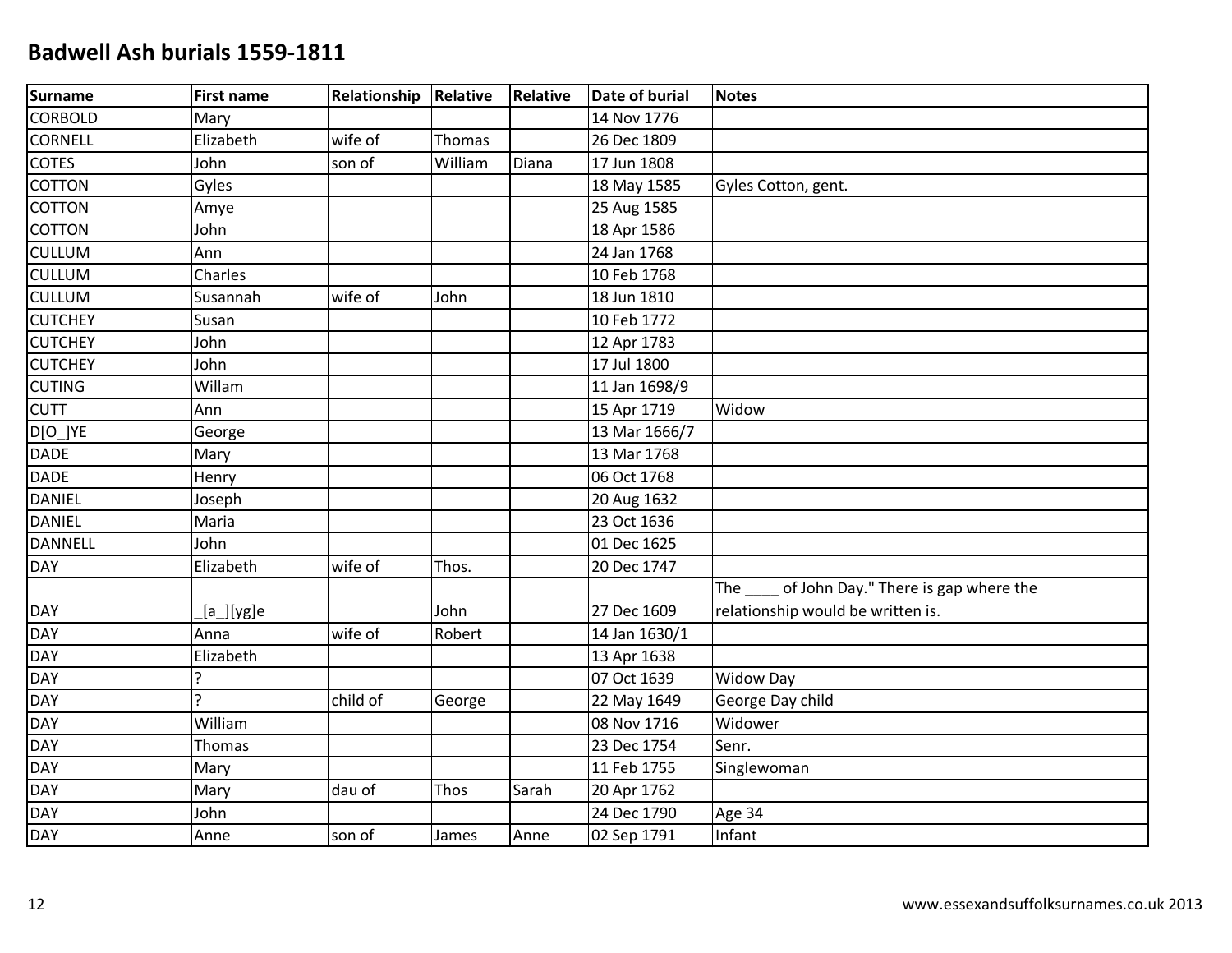| Surname        | <b>First name</b> | Relationship | Relative | <b>Relative</b> | <b>Date of burial</b> | <b>Notes</b>                                                                      |
|----------------|-------------------|--------------|----------|-----------------|-----------------------|-----------------------------------------------------------------------------------|
| <b>DAY</b>     | Thomas            |              |          |                 | 24 Sep 1793           | Age 79                                                                            |
| <b>DAYE</b>    | John              |              |          |                 | 25 Jul 1630           |                                                                                   |
| <b>DAYE</b>    | [G_]onn           |              |          |                 | 02 Oct 1674           | Widdo                                                                             |
| <b>DAYE</b>    | Gorge             |              |          |                 | 28 May 1676           |                                                                                   |
| <b>DAYNES</b>  | Jonathan          |              |          |                 | 30 Sep 1643           |                                                                                   |
| <b>DENNY</b>   | Robert            |              |          |                 | 15 Mar 1789           | Age 48                                                                            |
| <b>DENNY</b>   | Benjamin          |              |          |                 | 13 Apr 1807           |                                                                                   |
| <b>DOBBY</b>   | Robert            |              |          |                 | 19 Dec 1752           |                                                                                   |
| <b>DRAKE</b>   | John              |              |          |                 | 15 Apr 1796           | Infant                                                                            |
| <b>DRAKE</b>   | John              | son of       | John     | Dorothy         | 12 Jan 1803           |                                                                                   |
| <b>DURRENT</b> | Elesbeth          | dau of       | Robert   | Elesbeth        | 20 Oct 1698           |                                                                                   |
| <b>EACOCK</b>  | Mary              | dau of       | William  | Ann             | 29 Apr 1710           | Daughter of William & Ann Alcock alias Eacock (entered<br>here under both names). |
| <b>EARLE</b>   | Mathe[wr]         |              |          |                 | 30 Mar 1595           |                                                                                   |
| <b>EARLE</b>   | Joanne            |              |          |                 | 18 Apr 1595           |                                                                                   |
| <b>EDMONDS</b> | James             |              |          |                 | 09 Apr 1765           | The Revd Mr James Edmonds                                                         |
| <b>EDWARDS</b> | Willm             |              |          |                 | $* * 1681/2$          | Departed this life at Badwell the 26 Jan & was intered at<br>Ashfield.            |
| <b>EDWARDS</b> | Elizabeth         |              |          |                 | 08 Nov 1706           | Widow                                                                             |
| <b>EDWARDS</b> | William           | son of       | Edward   |                 | 16 Oct 1725           |                                                                                   |
| <b>EDWARDS</b> | Susan             |              |          |                 | 28 Jul 1738           |                                                                                   |
| <b>EDWARDS</b> | Susannah          |              |          |                 | 15 Feb 1750/1         | Widow                                                                             |
| <b>ELLIOT</b>  | Mary              |              |          |                 | 21 Jun 1771           |                                                                                   |
| <b>EMENORS</b> | John              |              |          |                 | 24 Feb 1696/7         |                                                                                   |
| <b>EUIES</b>   | Richard           |              |          |                 | 21 Jan 1638/9         |                                                                                   |
| <b>EUIES</b>   | ς                 |              |          |                 | 14 Feb 1638/9         | <b>Widow Euies</b>                                                                |
| <b>EYVES</b>   | Margret           | wife of      | Richard  |                 | 03 Jul 1616           |                                                                                   |
| <b>EYVES</b>   | Thomas            | son of       | Richard  |                 | 01 Aug 1616           |                                                                                   |
| <b>FAKES</b>   | Anne              | wife of      | Thomas   |                 | 21 Mar 1801           |                                                                                   |
| <b>FARR</b>    | Sarah             |              |          |                 | 10 Mar 1740/1         | Infant                                                                            |
| <b>FARRAR</b>  | Robert            |              |          |                 | 19 Apr 1566           |                                                                                   |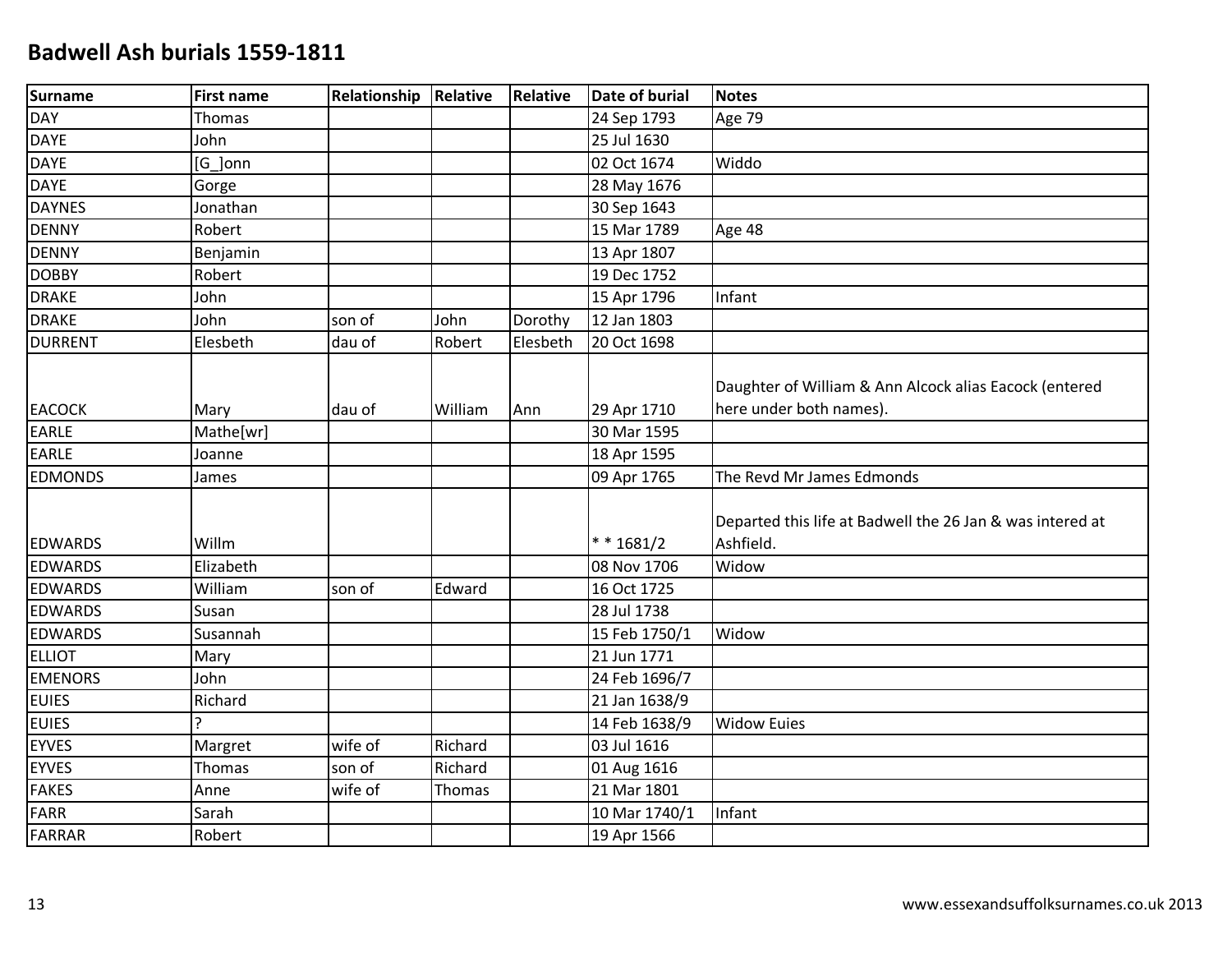| Surname          | <b>First name</b> | <b>Relationship Relative</b> |         | Relative | <b>Date of burial</b> | <b>Notes</b>                               |
|------------------|-------------------|------------------------------|---------|----------|-----------------------|--------------------------------------------|
| <b>FARRAR</b>    | Elizabethe        |                              |         |          | 10 Nov 1582           | Widow                                      |
| <b>FAYES</b>     | Elizabeth         |                              |         |          | 16 Sep 1794           | Abode: Ashfield                            |
| <b>FAYS</b>      | Henry             |                              |         |          | 17 Jan 1770           |                                            |
| <b>FAYS</b>      | Sarah             |                              |         |          | 17 Jan 1770           |                                            |
| <b>FENNE</b>     | Anna              |                              |         |          | 02 Dec 1590           |                                            |
| <b>FISHER</b>    | Martha            | dau of                       | John    |          | 11 Dec 1728           |                                            |
| <b>FISHER</b>    | Martha            | wife of                      | Jno     |          | 25 Jan 1742/3         |                                            |
| <b>FISHER</b>    | John              |                              |         |          | 06 Apr 1753           |                                            |
| <b>FISKE</b>     | Elizabeth         |                              |         |          | 20 Dec 1726           | Abode: Hunston                             |
| <b>FISKE</b>     | Mary              | dau of                       | John    |          | 21 Mar 1730/1         |                                            |
| <b>FLATT</b>     | Anne              | wife of                      | William |          | 16 Jun 1645           |                                            |
| <b>FLATT</b>     | Bridgitt          |                              |         |          | 15 Dec 1656           |                                            |
| <b>FLATT</b>     | William           |                              |         |          | 03 Jul 1658           |                                            |
| <b>FLETCHER</b>  | Lidia             |                              |         |          | 06 Jan 1593/4         |                                            |
| <b>FLOWERDEW</b> | Esther            | wife of                      | John    |          | 19 Nov 1705           | Her husband is a taylor. Abode: Stowmarket |
| <b>FOSTER</b>    | Joanne            |                              |         |          | 05 Aug 1564           | Widow                                      |
| <b>FOSTER</b>    | James             |                              |         |          | 03 Dec 1639           |                                            |
| <b>FOSTER</b>    | ς                 |                              |         |          | 21 Mar 1646/7         | <b>Goody Foster</b>                        |
| <b>FOSTER</b>    | James             |                              |         |          | 17 Oct 1650           |                                            |
| <b>FRIEND</b>    | Henry             |                              |         |          | 03 Apr 1801           |                                            |
| <b>FRIEND</b>    | Mary              |                              |         |          | 27 Jul 1804           | Widow                                      |
| <b>FROST</b>     | ς                 |                              |         |          | 17 Apr 1660           | <b>Mrs Frost</b>                           |
| <b>FROST</b>     | Abraham           |                              |         |          | 27 Dec 1673           | Widdower                                   |
| <b>FROST</b>     | Robardt           |                              |         |          | 25 Nov 1689           |                                            |
| <b>FROST</b>     | John              |                              |         |          | 24 Dec 1702           |                                            |
| <b>FROST</b>     | John              |                              |         |          | 28 Apr 1711           | Mr John Frost                              |
| <b>FULLER</b>    | Elizabethe        |                              |         |          | 24 Dec 1576           |                                            |
| <b>FULLER</b>    | Willm             |                              |         |          | 19 Nov 1580           |                                            |
| <b>FULLER</b>    | Elizabethe        | wife of                      | William |          | 17 Feb 1582/3         |                                            |
| <b>FULLER</b>    | Isabell           | dau of                       | Margyt. |          | 07 Mar 1583/4         | Daughter of Margyt. Fuller, widow          |
| <b>FULLER</b>    | ç.                |                              |         |          | 28 Mar 1598           | <b>Mother Fuller</b>                       |
| <b>FULLER</b>    | Salome            |                              |         |          | 20 May 1600           |                                            |
| <b>FULLER</b>    | Margery           | wife of                      | Peter   |          | 26 Jul 1612           |                                            |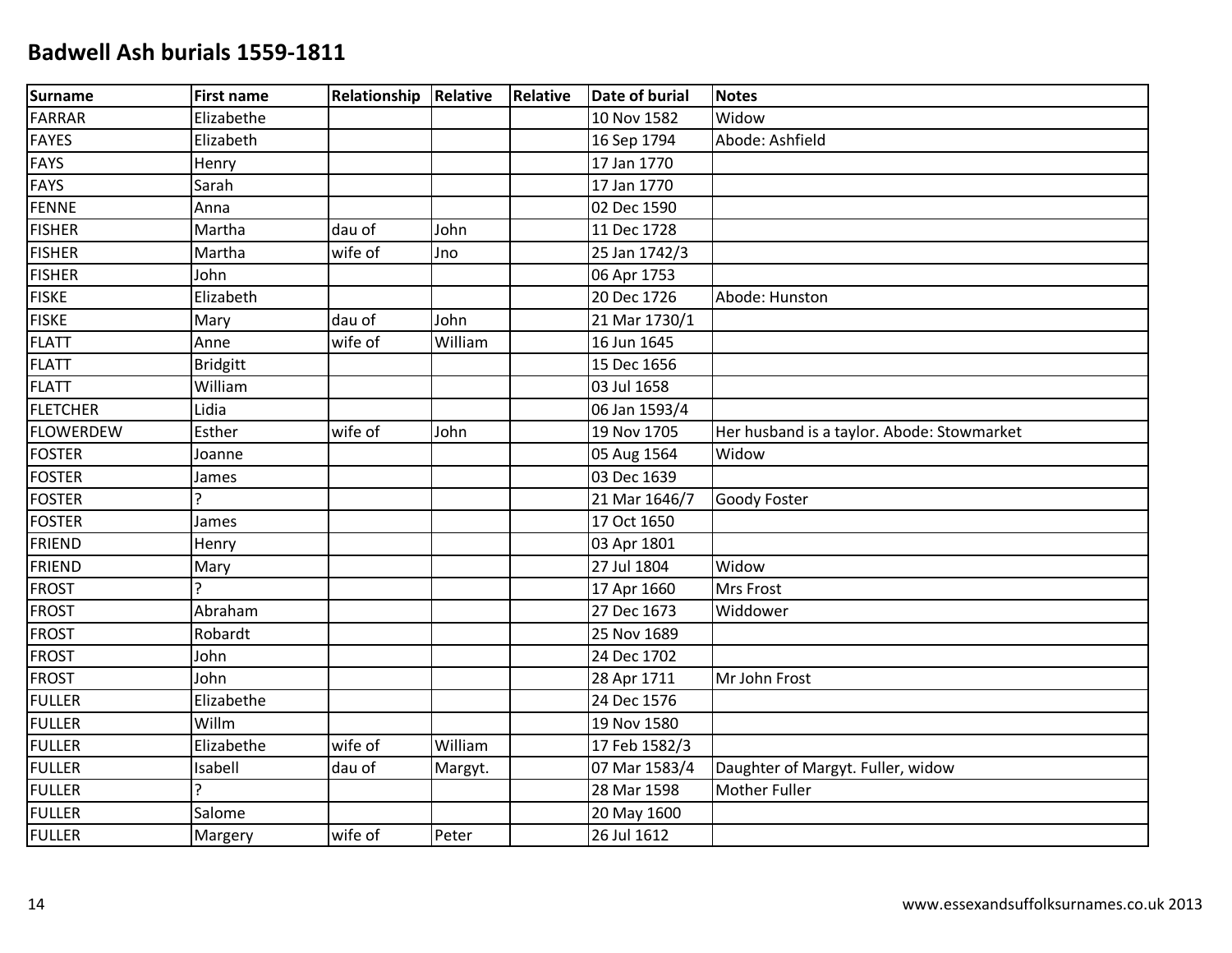| <b>Surname</b> | <b>First name</b> | Relationship Relative |               | Relative  | <b>Date of burial</b> | <b>Notes</b>                       |
|----------------|-------------------|-----------------------|---------------|-----------|-----------------------|------------------------------------|
| <b>FULLER</b>  | Peter             |                       |               |           | 12 Nov 1617           |                                    |
| <b>FULLER</b>  | Moyses            | son of                | Willam        |           | 14 Mar 1620/1         |                                    |
| <b>FULLER</b>  | Pheabe            | dau of                | John          |           | 02 Nov 1651           |                                    |
| <b>FULLER</b>  | John              |                       |               |           | 02 Oct 1667           |                                    |
| <b>FULLER</b>  | Susan             |                       |               |           | 12 Jun 1673           | Widdo                              |
| <b>FULLER</b>  | Robert            |                       |               |           | 29 Apr 1731           |                                    |
| <b>FULLER</b>  | Mary              | dau of                |               | ?         | 14 Aug 1743           | Daughter of Widow Fuller           |
| <b>FULLER</b>  | Alice             |                       |               |           | 01 Jul 1764           | Widdow                             |
| <b>GARNAHM</b> | William           | son of                | <b>Myles</b>  |           | 06 May 1608           |                                    |
| <b>GARNAM</b>  | Edmont            | son of                | <b>Myles</b>  |           | 10 Apr 1630           |                                    |
| <b>GARNHAM</b> | Mary              | wife of               | <b>Mylles</b> |           | 25 Feb 1641/2         |                                    |
| <b>GARNHAM</b> | <b>Mylles</b>     |                       |               |           | 17 Apr 1647           |                                    |
| <b>GARNHAM</b> | Robert            |                       |               |           | 08 Sep 1660           |                                    |
| <b>GARNHAM</b> | Sarah             |                       |               |           | 26 Aug 1665           |                                    |
| <b>GARNHAM</b> | Sarey             |                       |               |           | 09 Aug 1676           | Widdo                              |
| <b>GARNHAM</b> | Thomas            | son of                | Thomas        | Sarah     | 26 Nov 1681           |                                    |
| <b>GARNHAM</b> | Thomas            |                       |               |           | 25 Nov 1683           |                                    |
| <b>GARNHAM</b> | William           |                       |               |           | 24 Jan 1704/5         | Yeoman. Abode: Walsham le Willows  |
| <b>GARNHAM</b> | Robt              |                       |               |           | 03 Feb 1704/5         | Yeoman                             |
| <b>GARNHAM</b> | Robert            | son of                | Robert        | Alice     | 14 Aug 1713           |                                    |
| <b>GARNHAM</b> | Sarah             | dau of                | Warren        | Mary      | 03 May 1716           |                                    |
| <b>GARNHAM</b> | Thomas            | son of                | Robert        | Alice     | 08 Apr 1720           |                                    |
| <b>GARNHAM</b> | Martha            | dau of                |               | Elizabeth | 27 Feb 1720/1         |                                    |
| <b>GARNHAM</b> | ς                 |                       |               |           | 21 Apr 1738           | The Widow Garnham. Abode: Ashfield |
| <b>GARNHAM</b> | Warren            |                       |               |           | 27 * 1740             | Infant                             |
| <b>GARNHAM</b> | Warren            |                       | Warren        | Susan     | 01 Jan 1741/2         | Warren of Warren & Susan Garnham   |
| <b>GARNHAM</b> | Warren            | son of                | Warren        | Susannah  | 30 Mar 1749           |                                    |
| <b>GARNHAM</b> | Susannah          | dau of                | Warren        | Susnh.    | 06 Apr 1750           |                                    |
| <b>GARNHAM</b> | Robert            |                       |               |           | 18 Jul 1769           |                                    |
| <b>GARNHAM</b> | Susannah          | wife of               | Warren        |           | 23 Oct 1764           |                                    |
| <b>GARNHAM</b> | Alice             |                       |               |           | 24 Aug 1769           |                                    |
| <b>GARNHAM</b> | Warren            |                       |               |           | 13 Jan 1775           |                                    |
| <b>GARNHAM</b> | Thomas            |                       |               |           | 01 May 1781           |                                    |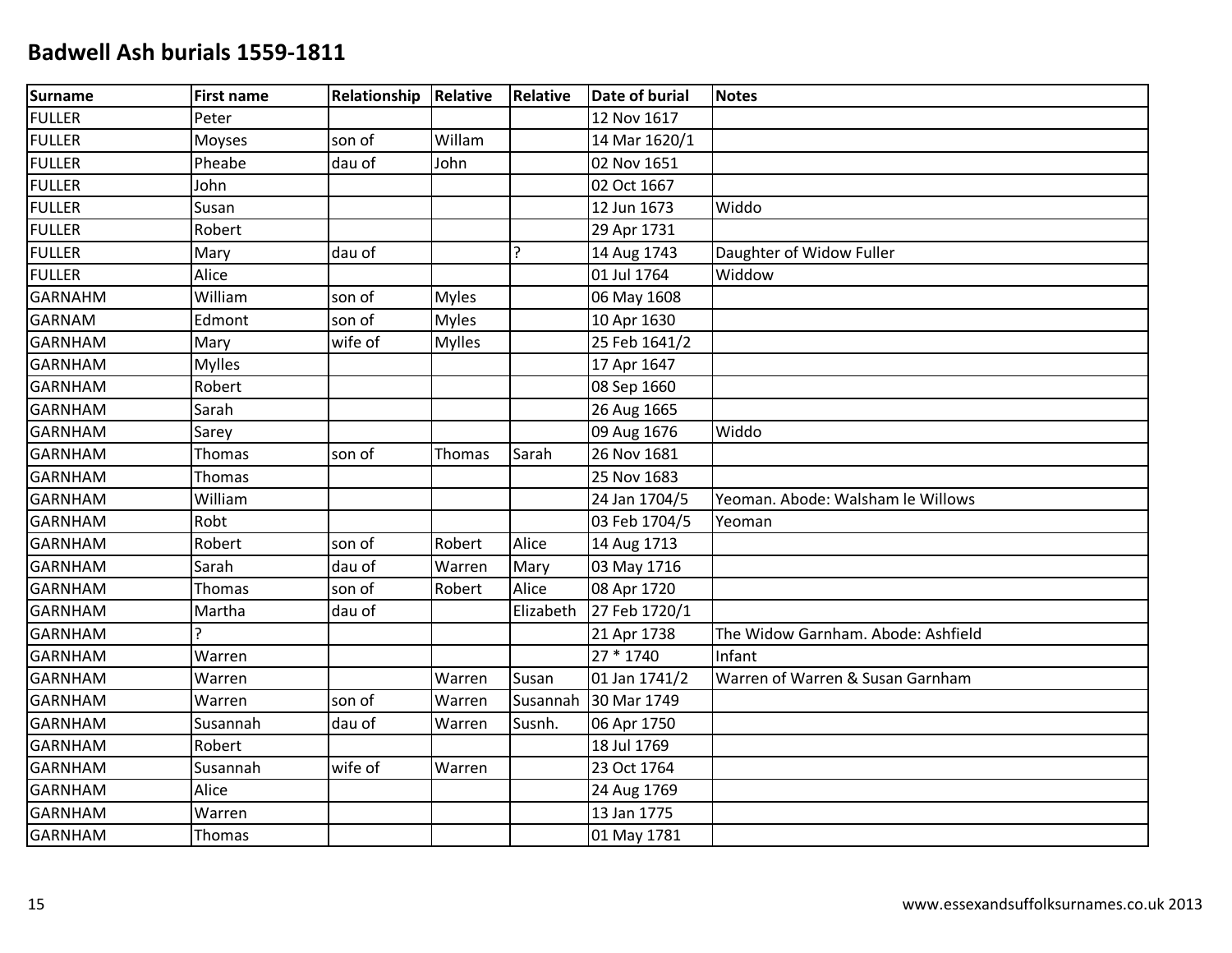| Surname         | <b>First name</b> | Relationship | Relative | Relative | <b>Date of burial</b> | <b>Notes</b>                                       |
|-----------------|-------------------|--------------|----------|----------|-----------------------|----------------------------------------------------|
| <b>GARNHAM</b>  | Warren            |              |          |          | 02 Oct 1785           |                                                    |
| <b>GARNHAM</b>  | Susan             |              |          |          | 11 Aug 1786           | Widow. Age 73                                      |
| <b>GARNHAM</b>  | Anne              | wife of      | John     |          | 09 Jun 1788           | Late Anne Dover, spinster, wife of Mr John Garnham |
| <b>GARNHAM</b>  | John              |              |          |          | 04 Jul 1791           | Abode: Shackerland Hall                            |
| <b>GARNHAM</b>  | John              |              |          |          | 28 Jul 1801           | Abode: Thetford. Age 49                            |
| <b>GARNHAM</b>  | Elizabeth         | wife of      | John     |          | 21 Sep 1801           |                                                    |
| <b>GARROD</b>   | Elizabeth         |              |          |          | 30 Nov 1721           | Entry reads "Elizabeth & Mary Garrod"              |
| <b>GARROD</b>   | Mary              |              |          |          | 30 Nov 1721           | Entry reads "Elizabeth & Mary Garrod"              |
| <b>GATES</b>    | James             |              |          |          | 19 Dec 1803           |                                                    |
| <b>GAYMER</b>   | Margaret          |              |          |          | 29 Oct 1777           |                                                    |
| <b>GEISER</b>   | [H_]acke?         |              |          |          | 14 Mar 1565/6         |                                                    |
| <b>GENERY</b>   | $\mathcal{L}$     |              |          |          | 31 Oct 1661           | <b>Widdow Genery</b>                               |
| <b>GEWE</b>     | Ann               | dau of       | Jno      | Ann      | 12 Mar 1739/40        |                                                    |
| <b>GILBARD</b>  | Samawell          | son of       | Sam      |          | 06 Dec 1675           |                                                    |
| <b>GILBART</b>  | Reuben            | son of       | Reuben   |          | 18 Jun 1673           |                                                    |
| <b>GILBERT</b>  | William           |              |          |          | 29 Mar 1709           |                                                    |
| <b>GILBERT</b>  | John              |              |          |          | 20 Oct 1717           |                                                    |
| <b>GILBERT</b>  | Samuel            |              |          |          | 26 Jul 1727           | Abode: Elmswell                                    |
| <b>GILBERT</b>  | Prudence          |              |          |          | 10 Nov 1735           | Widow                                              |
| <b>GILBERT</b>  | Willm             | son of       |          | Martha   | 18 Aug 1761           | <b>Base born</b>                                   |
| <b>GILBERT</b>  | Martha            |              |          |          | 17 Apr 1791           | <b>Age 76</b>                                      |
| <b>GILBURD</b>  | Martha            | wife of      | Samuell  |          | 31 Mar 1701           | Abode: Elmswell                                    |
| <b>GINNERYE</b> | Janne             |              |          |          | 08 Mar 1590/1         |                                                    |
| <b>GODARD</b>   | Marye             |              |          |          | 24 Aug 1571           |                                                    |
| <b>GODBOLD</b>  | Anne              | dau of       | John     | Sarah    | 13 Oct 1747           |                                                    |
| <b>GODBOLD</b>  | John              | son of       | John     | Sarah    | 25 Feb 1748/9         |                                                    |
| <b>GODBOULD</b> | Hannah            | dau of       | John     | Sarah    | 13 Jun 1749           |                                                    |
| <b>GODBOULD</b> | James             | son of       | John     | Sarah    | 10 Jan 1750/1         |                                                    |
| <b>GODBOULD</b> | John              | son of       | John     | Sarah    | 17 Aug 1752           |                                                    |
| <b>GODBOULD</b> | Sarah             | dau of       | John     | Sarah    | 11 Oct 1752           |                                                    |
| <b>GODBOULD</b> | Hannah            | dau of       | John     | Sarah    | 01 Jan 1755           |                                                    |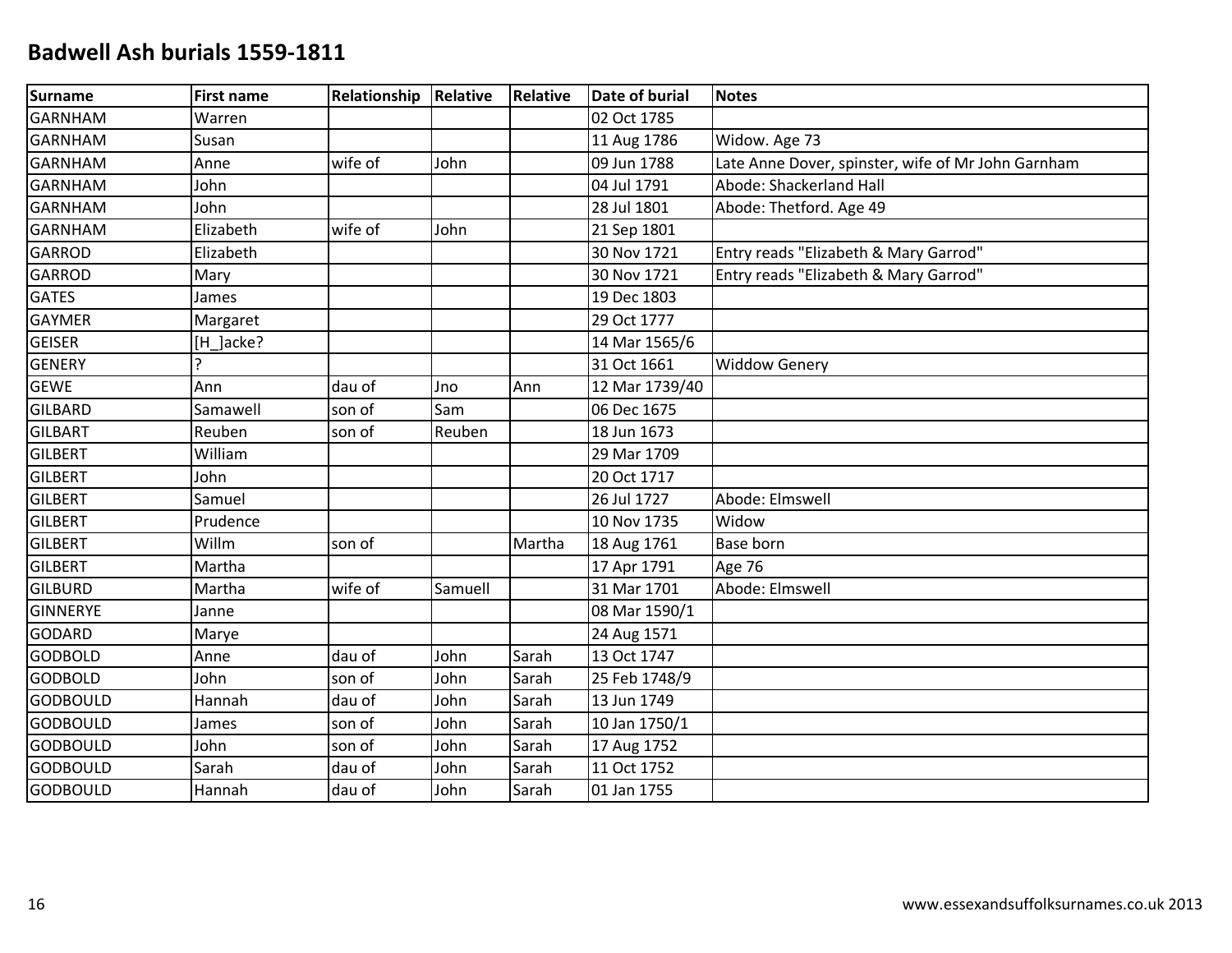| Surname           | <b>First name</b> | Relationship | Relative | Relative | <b>Date of burial</b> | <b>Notes</b>                                               |
|-------------------|-------------------|--------------|----------|----------|-----------------------|------------------------------------------------------------|
|                   |                   |              |          |          |                       |                                                            |
|                   |                   |              |          |          |                       | Entry reads "William Goddard Clarke". Not clear if the     |
|                   |                   |              |          |          |                       | surname is Clarke, or if it is Goddard and "clarke" is the |
| <b>GODDARD</b>    | William           |              |          |          | 05 Aug 1652           | occupation. Entered here under "Goddard" and "Clarke".     |
| <b>GODDARD</b>    | Alexander         |              |          |          | 17 Sep 1778           |                                                            |
| GODDARD           | Mary              |              |          |          | 14 Nov 1778           |                                                            |
| GODDARD           | Mary Anne         | dau of       | John     | Mary     | 13 Aug 1788           | Mother's maiden name: Jackson. Infant                      |
| GODDARD           | William Jackson   | son of       | John     | Mary     | 30 May 1788           | Mother's maiden name: Jackson. Infant                      |
| <b>GODDARD</b>    | Mary Ann          | dau of       | John     | Mary     | 06 Oct 1789           |                                                            |
| <b>GOOCH</b>      | Katherin          | wife of      | John     |          | 01 Jul 1612           |                                                            |
| <b>GOOCH</b>      | Daniel            |              |          |          | 08 Jul 1691           |                                                            |
| <b>GOODCHILD</b>  | Willam            | son of       | Jo.      |          | 08 Oct 1675           |                                                            |
| <b>GOODCHILD</b>  | John              |              |          |          | 07 Apr 1703           |                                                            |
| <b>GOODCHILD</b>  | Roberd            |              |          |          | 17 Oct 1704           |                                                            |
| <b>GOODCHILDE</b> | John              |              |          |          | 14 Jan 1668/9         |                                                            |
| <b>GOODIN</b>     | Rich.             |              |          |          | 12 Nov 1644           |                                                            |
| <b>GOODWINE</b>   | John              |              |          |          | 03 Jul 1574           |                                                            |
| <b>GOOTCH</b>     | Sarah             |              |          |          | 15 Oct 1650           |                                                            |
| GRAY              | Thomas            | son of       | George   |          | Mary Anne 06 Mar 1810 |                                                            |
| <b>GRIMWOOD</b>   | John              |              |          |          | 12 Oct 1727           |                                                            |
| GUILBERT          | Robert            | son of       | Samuel   |          | 01 Sep 1683           |                                                            |
| H[AI]LL           | <b>Brigitta</b>   | wife of      | Willi.   |          | 26 Sep 1632           |                                                            |
| <b>HALLS</b>      | William           |              |          |          | 23 Aug 1805           |                                                            |
| HAMANNT?          | Robt              |              |          |          | 23 Dec 1579           |                                                            |
| <b>HAMMANTE</b>   | Frances           |              |          |          | 12 Aug 1626           |                                                            |
| <b>HAMMOND</b>    | Thos.             |              |          |          | 23 Jan 1747/8         |                                                            |
| <b>HARISON</b>    | Edward            | son of       | Edward   |          | 03 Dec 1619           |                                                            |
| <b>HARISON</b>    | Edward            | son of       | Edward   |          | 18 Apr 1620           |                                                            |
| <b>HARKET</b>     | John              |              |          |          | 29 Jan 1670/1         |                                                            |
| <b>HARRINGTON</b> | Christopher       |              |          |          | 30 May 174            | Not clear if this is for 1743 or 1744                      |
| <b>HARRISON</b>   | Agnis             |              |          |          | 29 Apr 1639           |                                                            |
| <b>HARRISONN</b>  |                   |              |          |          | 23 Mar 1645/6         | <b>Widdow Harrisonn</b>                                    |
| <b>HARRISONNE</b> | Gefferye          | son of       | Edward   |          | 20 Mar 1606/7         |                                                            |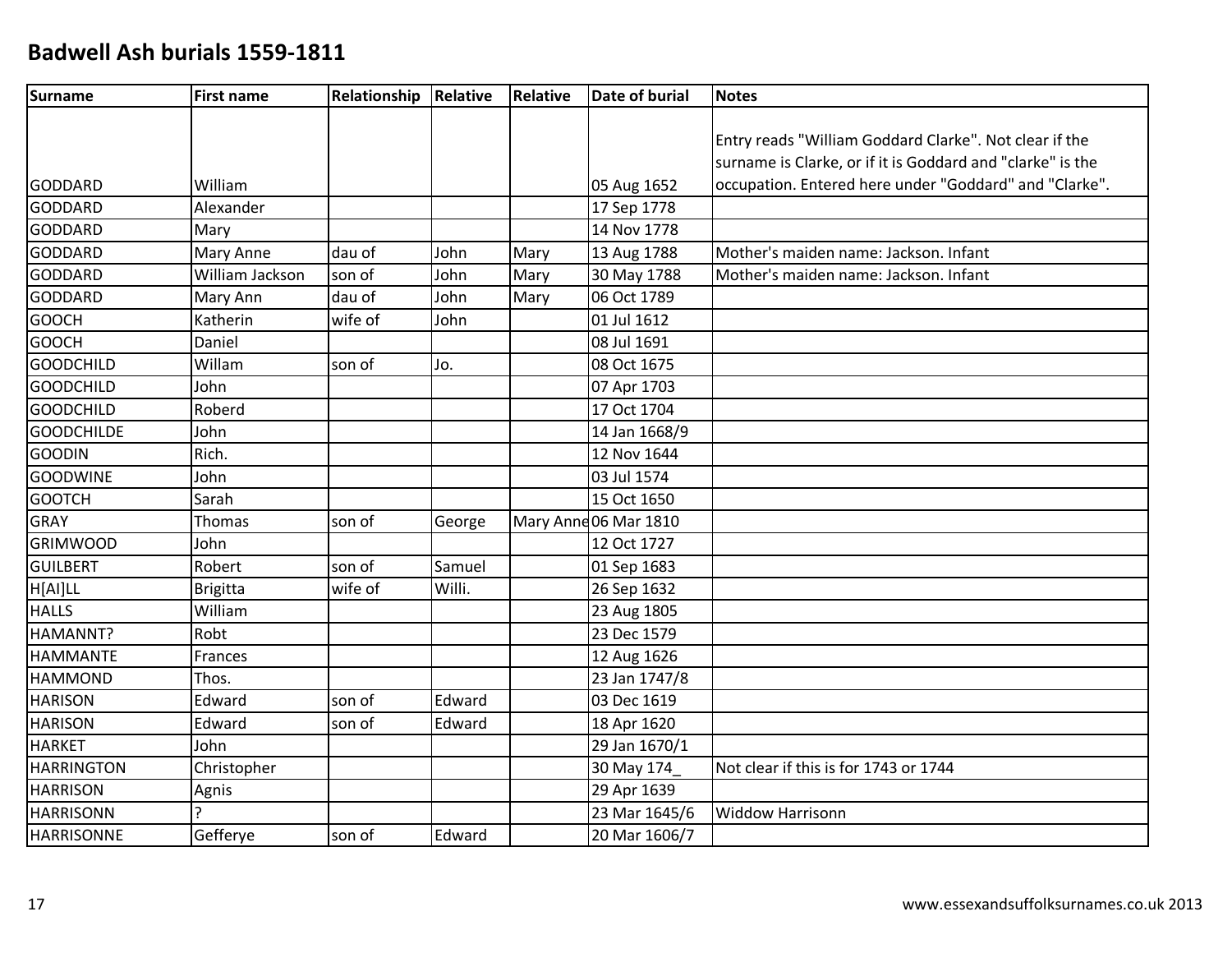| <b>Surname</b> | <b>First name</b> | Relationship | Relative | Relative | <b>Date of burial</b> | <b>Notes</b>       |
|----------------|-------------------|--------------|----------|----------|-----------------------|--------------------|
| <b>HART</b>    | Benjamin          |              |          |          | 05 Mar 1791           | Age 36             |
| <b>HARTE</b>   | Willus.           |              |          |          | 16 Apr 1632           |                    |
| <b>HARTE</b>   | Charity           |              |          |          | 04 Nov 1767           |                    |
| <b>HARVEY</b>  | Robt              | son of       | Robt     | Esher    | 14 Mar 1718/9         |                    |
| <b>HARVEY</b>  | Robert            |              |          |          | 20 Jul 1740           |                    |
| <b>HARVEY</b>  | Esther            |              |          |          | 18 Feb 1772           |                    |
| <b>HAWES</b>   | Maria             | dau of       | Gregarii |          | 07 Jun 1636           |                    |
| <b>HAWES</b>   | Sarah             | dau of       | Jont.    | Sarah    | 13 May 1722           |                    |
| <b>HAWES</b>   | John              | son of       | William  |          | 09 Jul 1728           |                    |
| <b>HAWES</b>   | Ann               | dau of       | William  | Sarah    | 22 Sep 1732           |                    |
| <b>HAWES</b>   | Rebecca           | dau of       | Wm       | Sarah    | 08 Oct 1732           |                    |
| <b>HAWES</b>   | Sarah             | wife of      | William  |          | 18 Feb 1733/4         |                    |
| <b>HAWS</b>    | $\mathbf{r}$      |              |          |          | 25 Nov 1646           | Mrs Haws           |
| <b>HAWS</b>    | Elizabeth         |              |          |          | 01 Aug 1695           |                    |
| <b>HAWS</b>    | Elizabeth         | wife of      | Willm?   |          | 31 Aug 1757           |                    |
| <b>HAWS</b>    | Willm             |              |          |          | 04 Feb 1763           |                    |
| <b>HAYWARD</b> | John              |              |          |          | 09 May 1577           |                    |
| <b>HAYWARD</b> | James             | son of       | Obadiah  |          | 24 Jun 1612           |                    |
| <b>HELLING</b> | Elizabeth         |              |          |          | 26 Mar 1650           |                    |
| <b>HIGHAM</b>  | Jerimie           |              |          |          | 17 Jul 1579           |                    |
| <b>HILL</b>    | Robert            |              |          |          | 13 Sep 1604           |                    |
| <b>HILL</b>    | Alln?             |              |          |          | 05 Mar 1609/10        |                    |
| <b>HILL</b>    | Joanna            |              |          |          | 04 Apr 1613           | Widow              |
| <b>HILL</b>    | ς                 | wife of      | John     |          | 03 Oct 1641           | John Hill's wife   |
| <b>HILL</b>    | William           |              |          |          | 12 Jun 1657           |                    |
| <b>HILL</b>    | John              |              |          |          | 07 Jun 1667           |                    |
| <b>HILL</b>    | [G_]ohn           |              |          |          | 24 Apr 1672           | Wid.               |
| <b>HODGIN</b>  | Francis           | son of       | John     | Sarah    | 19 Aug 1797           |                    |
| <b>HOLDER</b>  | Thomas            | son of       | Thomas   | Mary     | 09 Jun 1698           |                    |
| <b>HOLDER</b>  | Mary              | wife of      | Thomas   |          | 03 Dec 1727           |                    |
| <b>HOLDER</b>  | Thomas            |              |          |          | 24 May 1730           |                    |
| <b>HOLDIN</b>  | <b>C</b>          | wife of      | John     |          | 21 Feb 1648/9         | John Holdin's wife |
| <b>HOLDIN</b>  | John              |              |          |          | 04 Mar 1651/2         |                    |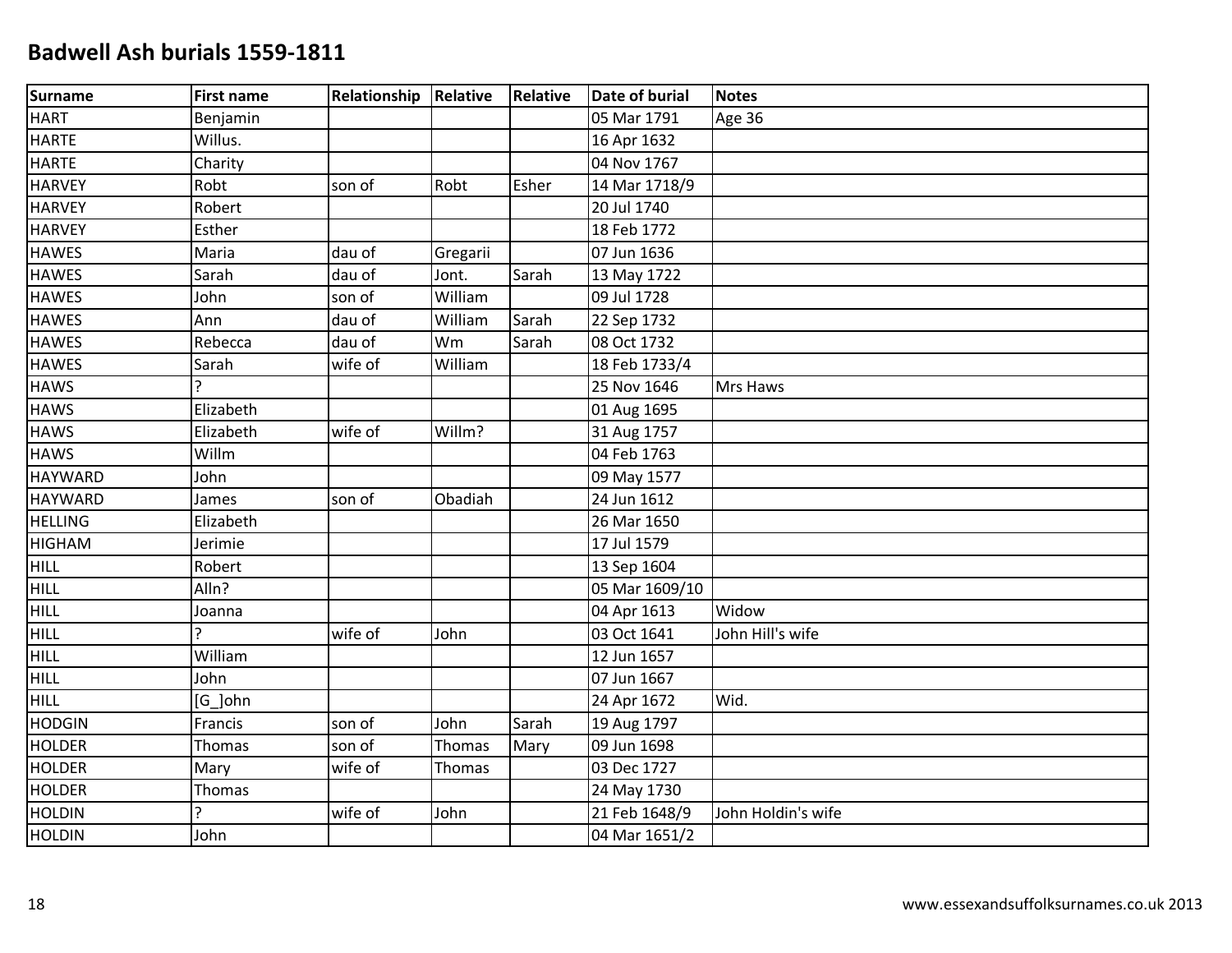| <b>Surname</b> | <b>First name</b> | Relationship | Relative      | Relative  | <b>Date of burial</b> | <b>Notes</b>                                     |
|----------------|-------------------|--------------|---------------|-----------|-----------------------|--------------------------------------------------|
| <b>HOLDING</b> | Susan             |              |               |           | 29 Mar 1648           |                                                  |
| <b>HOLDING</b> | John              |              |               |           | 17 Nov 1657           |                                                  |
| <b>HOLDING</b> | ς                 |              |               |           | 17 Jul 1665           | <b>Widdow Holding</b>                            |
| <b>HOLLOX</b>  | Rebecca           | dau of       | Thomas        | Rebecca?  | * Jan 1685/6          |                                                  |
| <b>HOLLOX</b>  | Rebecca           | wife of      | Thos          |           | 2 Feb 1739/40         | Date is given as 29 Feb.                         |
| <b>HOLLOX</b>  | Thomas            |              |               |           | 10 Jun 1740           | Widower                                          |
| <b>HOLMAN</b>  | Thomas            |              |               |           | 20 Nov 1800           |                                                  |
| <b>HORROX</b>  | Elesbeth          | dau of       | Tho.          |           | 16 Mar 1701/2         |                                                  |
| <b>HORROX</b>  | John              | son of       | John          | Mary      | 14 May 1723           |                                                  |
| <b>HORROX</b>  | Mary              |              |               |           | 28 Nov 1729           |                                                  |
| <b>HOULDER</b> | <b>Thomas</b>     | twin of      | Thomas        | Mary      | 21 Aug 1695           | Buried on same day as his twin, Mary             |
| <b>HOULDER</b> | Mary              | twin of      | Thomas        | Mary      | 21 Aug 1695           | Buried on same day as her twin, Thomas           |
| <b>HOVEL</b>   | Mary              | wife of      | Francis       |           | 25 Oct 1751           |                                                  |
| <b>HOVEL</b>   | Deborah           | dau of       | William       | Elizabeth | 16 Jul 1753           | Daughter of William Hovel MB                     |
| <b>HOVEL</b>   | Francis           |              |               |           | 20 Apr 1755           | Age 93                                           |
| <b>HOVELL</b>  | Anne              | dau of       | Wm            | Elizabeth | 15 Jun 1748           | Wm Hovell M.D.                                   |
| <b>HOVELL</b>  | Penprunella       | dau of       | Wm            | Elizabeth | 01 Mar 1748/9         | Wm Hovell M.D.                                   |
| <b>HOVELL</b>  | Isabella          | dau of       | Wm            | Elizabeth | 01 Mar 1748/9         | Wm Hovell M.D.                                   |
| <b>HOVELL</b>  | Elizabeth         | wife of      | Francis       |           | 27 Jul 1713           |                                                  |
| <b>HOVELL</b>  | William           |              |               |           | 21 Jul 1769           |                                                  |
| HOVILL?        | Willm             |              |               |           | 14 Mar 1573/4         | Willm Hovill alias Smith (see under both names). |
| HOW            | Mary              | wife of      | Robert        |           | 13 Aug 1667           |                                                  |
| HOW            | Susant            | wife of      | Rob           |           | 19 Jan 1703/4         |                                                  |
| <b>HOW</b>     | Jane              | wife of      | William       |           | 19 May 1731           | Abode: Wetherden                                 |
| HOW            | Susan             | dau of       | Rich          |           | 13 Aug 1734           | Abode: Walsham                                   |
| HOW            | Mary              | wife of      | Rich          |           | 18 Jul 1735           | Abode: Walsham                                   |
| HOW            | Mary              |              |               |           | 15 Jul 1742           |                                                  |
| HOW            | Alice             | dau of       | Thos          | Eliza     | 29 Mar 1761           |                                                  |
| <b>HOW</b>     | Elizabeth         |              |               |           | 04 Aug 1771           |                                                  |
| <b>HOW</b>     | Elizabeth         |              |               |           | 08 Jun 1780           |                                                  |
| HOW            | Thomas            |              |               |           | 09 Apr 1800           |                                                  |
| HOW            | Mary              |              |               |           | 24 Sep 1801           | Widow                                            |
| <b>HOWE</b>    | Tho               | son of       | <b>Riches</b> | Mary      | 23 Jan 1723/4         |                                                  |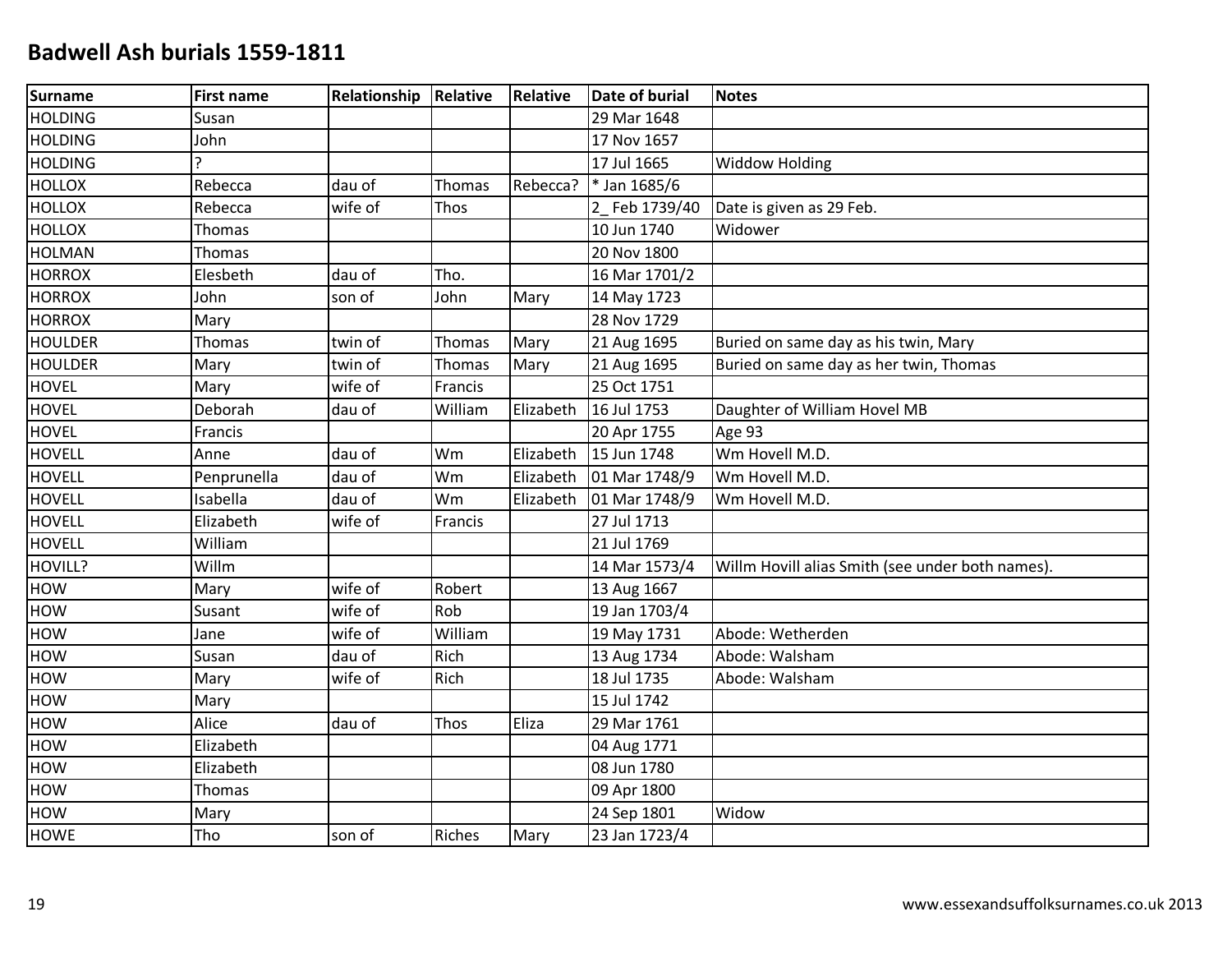| Surname        | <b>First name</b> | Relationship | Relative | <b>Relative</b> | <b>Date of burial</b> | <b>Notes</b>                                                                                                                                  |
|----------------|-------------------|--------------|----------|-----------------|-----------------------|-----------------------------------------------------------------------------------------------------------------------------------------------|
| <b>HOY</b>     | Prior             |              |          |                 | 14 Dec 1800           |                                                                                                                                               |
| <b>HUBBARD</b> | Mary              | dau of       | Jo.      |                 | 31 May 1703           |                                                                                                                                               |
| <b>HUBBARD</b> | John              |              |          |                 | 27 Dec 1710           | <b>Butcher</b>                                                                                                                                |
| <b>HUBBARD</b> | Elizabeth         |              |          |                 | 12 Jan 1710/1         | Elizabeth Hubbard & Thomas ye son of ye said Elizabeth<br>was buried." Presumably this is the burial record for<br>both Elizabeth and Thomas. |
| <b>HUBBARD</b> | Thomas            | son of       |          | Elizabeth       | 12 Jan 1710/1         | Elizabeth Hubbard & Thomas ye son of ye said Elizabeth<br>was buried." Presumably this is the burial record for<br>both Elizabeth and Thomas. |
| <b>HUBBARD</b> | James             |              |          |                 | 13 Mar 1776           |                                                                                                                                               |
| <b>HUBBARD</b> | Anne              | base born of |          | Anne            | 31 Jul 1786           |                                                                                                                                               |
| <b>HUBBARD</b> | Susan             |              |          |                 | 10 Jun 1794           | Age 18                                                                                                                                        |
| <b>HUBBARD</b> | Susan             |              |          |                 | 17 Jul 1794           | Mother of the above mentioned (referring to Susan<br>Hubbard aged 18, buried on 10 Jun 1794).                                                 |
| <b>HUBBARD</b> | George            |              |          |                 | 12 Apr 1802           |                                                                                                                                               |
| <b>HUBERT</b>  | Prudence          | wife of      | Wm       |                 | 02 May 1707           |                                                                                                                                               |
| <b>HUNT</b>    | Benjamin          |              |          |                 | 07 Apr 1685           |                                                                                                                                               |
| <b>HUNT</b>    | Elizabeth         |              |          |                 | 07 Jan 1785           |                                                                                                                                               |
| <b>HUNT</b>    | Sarah             | dau of       | Thomas   | Elizabeth       | 17 Oct 1794           | Infant                                                                                                                                        |
| <b>HUNT</b>    | John              |              |          |                 | 24 Feb 1799           |                                                                                                                                               |
| <b>HUNT</b>    | Susan             |              |          |                 | 22 Apr 1799           |                                                                                                                                               |
| <b>HUNT</b>    | Elizabeth         |              |          |                 | 21 May 1799           |                                                                                                                                               |
| <b>HUNT</b>    | <b>Thomas</b>     |              |          |                 | 03 Aug 1799           | Infant                                                                                                                                        |
| <b>JACKSON</b> | John              |              |          |                 | 11 Mar 1625/6         |                                                                                                                                               |
| <b>JARROLD</b> | Anne              | dau of       | John     | Sarah           | 18 Mar 1754           |                                                                                                                                               |
| <b>JARROLD</b> | John              |              |          |                 | 28 Oct 1781           |                                                                                                                                               |
| <b>JARROLD</b> | Sarah             |              |          |                 | 30 May 1792           | Age 82                                                                                                                                        |
| <b>JOHNSON</b> | ς                 |              |          |                 | 27 Feb 1680/1         | The widow Johnson                                                                                                                             |
| <b>JOLLEY</b>  | Elizabeth         | wife of      | Robt     |                 | 04 Aug 1598           |                                                                                                                                               |
| <b>JOLLEY</b>  | Robert            |              |          |                 | 26 Apr 1600           |                                                                                                                                               |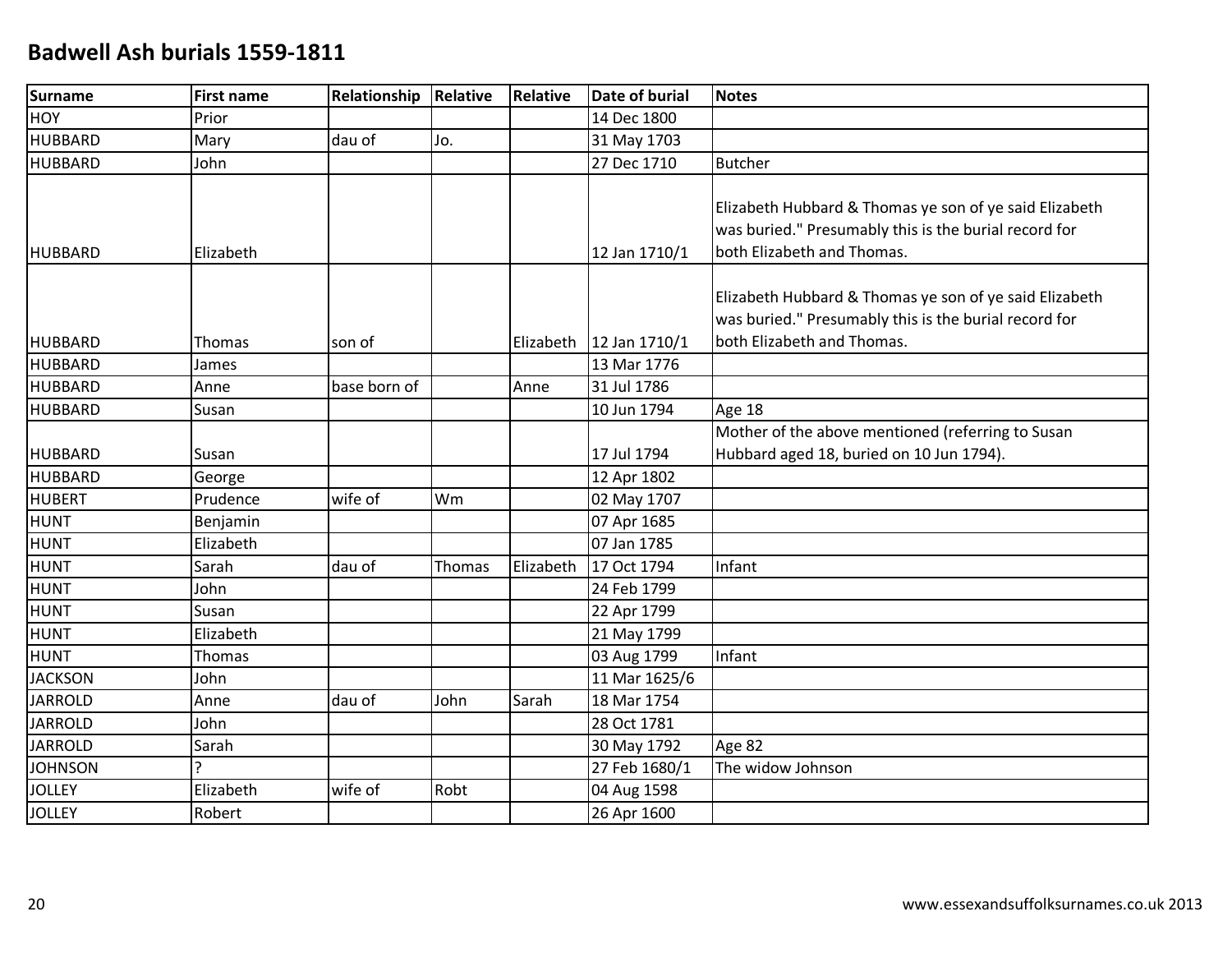| Surname        | <b>First name</b> | Relationship | Relative  | Relative  | Date of burial          | <b>Notes</b>                                               |
|----------------|-------------------|--------------|-----------|-----------|-------------------------|------------------------------------------------------------|
|                |                   |              |           |           |                         | Transcriber's note: This burial entry was in a part of the |
| <b>JUES</b>    | Francis           |              |           |           | 27 Feb 1695/6           | register where baptisms were entered.                      |
| <b>JUES</b>    | Willam            |              |           |           | 09 Sep 1682             |                                                            |
| <b>JUES</b>    | Francis           |              |           |           | 27 Feb 1695/6           |                                                            |
| <b>JURDEN</b>  | 2                 | wife of      | John      |           | 26 Dec 1647             | John Jurden's wife                                         |
| <b>JURDEN</b>  | $\mathbf{C}$      |              |           |           | 16 Jan 1648/9           | Gooddy Jurden                                              |
| <b>JURDEN</b>  | Rahell            | dau of       | John      |           | 23 Apr 1649             |                                                            |
| <b>KEEBLE</b>  | John              |              |           |           | 28 May 1790             | Age 60                                                     |
| <b>KING</b>    | John              | son of       | George    |           | 16 Nov 1729             |                                                            |
| <b>KING</b>    | Elizabeth         | dau of       | George    |           | 19 Mar 1733/4           |                                                            |
| <b>KING</b>    | Mary              |              |           |           | 09 Apr 1787             | Spinster                                                   |
| <b>KNIGHTS</b> | Rose              | wife of      | Charles   |           | 15 Nov 1809             |                                                            |
| <b>KNOTT</b>   | Elizabeth         | dau of       | Benjamin  |           | Catherine 04 Apr 1708   |                                                            |
| <b>KNOTT</b>   | Jane              | dau of       | Benjamin  |           | Catherine 25 Apr 1710   |                                                            |
| <b>KNOTT</b>   | Martha            | dau of       | Benjamin  |           | Catherine 15 Dec 1710   |                                                            |
| <b>KNOTT</b>   | Catherine         | dau of       | Benjamin  |           | Catherine   07 Dec 1712 |                                                            |
| <b>KNOTT</b>   | Katherine         |              |           |           | 11 Apr 1729             | Widow                                                      |
| LAITE          | Thomas            | son of       | John      |           | 16 Jul 1611             |                                                            |
| <b>LAMBERT</b> | Charles           |              |           |           | 30 Oct 1789             | Infant                                                     |
| LANGHAM        | Samuel            | son of       | Samuel    | Ursula    | 21 Feb 1762             |                                                            |
| LANGHAM        | Ursula            | wife of      | Samuel    |           | 30 Nov 1762             | Abode: Hunston                                             |
| LARGENT        | James             |              |           |           | 02 Jun 1789             |                                                            |
| <b>LARGENT</b> | Sarah             |              |           |           | 27 Mar 1808             |                                                            |
| LATHAM         | Elizth            | wife of      | Alexander |           | 16 Jan 1743/4           |                                                            |
| LATHAM         | Alex.             |              |           |           | 27 May 1766             |                                                            |
| <b>LIMMISS</b> | James             | son of       | James     | Anne      | 13 Sep 1797             |                                                            |
| <b>LIMMISS</b> | William           |              |           |           | 16 Nov 1808             |                                                            |
| <b>LIMMISS</b> | James             |              |           |           | 20 Nov 1808             |                                                            |
| <b>LIMMISS</b> | James             | son of       | James     | Anne      | 03 Jun 1810             |                                                            |
| <b>LING</b>    | William           | son of       | Richard   | Elizabeth | 26 Jan 1809             |                                                            |
| <b>LING</b>    | Eliza             | dau of       | Richard   | Elizabeth | 28 Jan 1811             |                                                            |
| M[AO]YES       | Robert            |              |           |           | 15 Oct 1735             | Abode: W*?                                                 |
| M[AU]NNINGE    | John              |              |           |           | 14 Sep 1609             |                                                            |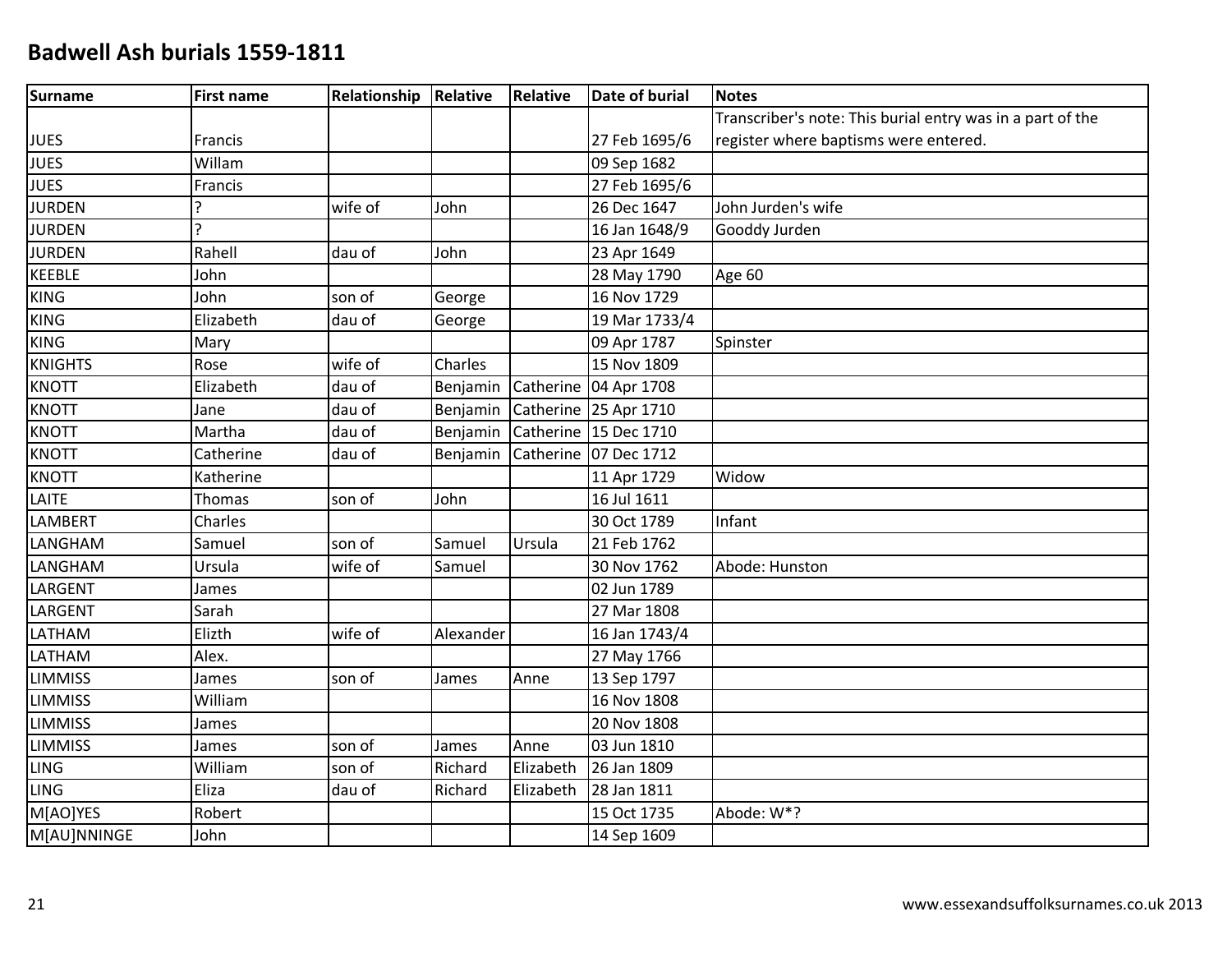| Surname         | <b>First name</b> | Relationship Relative |          | <b>Relative</b> | <b>Date of burial</b> | <b>Notes</b>                     |
|-----------------|-------------------|-----------------------|----------|-----------------|-----------------------|----------------------------------|
| MACKEN          | Wyllam            |                       |          |                 | 08 Nov 1625           |                                  |
| <b>MAKIN</b>    | John              | son of                | Richard  | Mary            | 24 Feb 1611/2         |                                  |
| <b>MAKIN</b>    | Joane             | wife of               | William  |                 | 28 Jul 1612           |                                  |
| <b>MAKIN</b>    | Milo              | son of                | Richardi |                 | 22 May 1614           |                                  |
| <b>MAKIN</b>    | Rich.             |                       |          |                 | 27 Apr 1637           |                                  |
| MAKIN           | Maria             |                       |          |                 | 12 Jun 1637           |                                  |
| <b>MAKIN</b>    | Edon?             |                       |          |                 | 26 Jun 1641           |                                  |
| <b>MAN</b>      | Thomas            |                       |          |                 | 04 Oct 1612           |                                  |
| <b>MANNING</b>  | Peter             |                       |          |                 | 01 Dec 1609           |                                  |
| <b>MANNING</b>  | Susanna           | dau of                | Benjamin | Susanna         | 12 Oct 1710           |                                  |
| MANNING         | William           | son of                | Benjamin | Susanna         | 24 Jul 1711           |                                  |
| MANNING         | Nathaniel         | son of                | Benjamin | Susannah        | 15 Sep 1716           |                                  |
| <b>MANNING</b>  | Susanna           | dau of                | Benj.    | Susanna         | 28 Mar 1720           |                                  |
| <b>MANNING</b>  | Ben[gj]           |                       |          |                 | 11 Oct 1723           |                                  |
| <b>MANNING</b>  | Jane              |                       |          |                 | 11 Mar 1770           |                                  |
| MANNING         | Elizabeth         |                       |          |                 | 09 Jan 1785           |                                  |
| MANNYNG         | Johanna           | wife of               | Willi.   |                 | 18 Aug 1632           |                                  |
| <b>MANYNG</b>   | John              |                       |          |                 | 02 Sep 1617           |                                  |
| <b>MARCALL</b>  | William           | son of                | William  | Elizabth        | 31 Jul 1691           |                                  |
| <b>MARCH</b>    |                   | wife of               | Robt     |                 | 01 May 1631           | First name not given in register |
| <b>MARKALL</b>  | Elizabeth         | dau of                | Will.    |                 | 29 Sep 1702           |                                  |
| MARKALL         | George            |                       |          |                 | 24 Jan 1773           |                                  |
| <b>MARKALL</b>  | Mary              |                       |          |                 | 14 Sep 1797           | Age 75                           |
| MARKET?         | John              |                       |          |                 | * Jan 1669/70         |                                  |
| <b>MARKWELL</b> | Elizabeth         |                       |          |                 | 01 Nov 1727           | Vid.                             |
| <b>MARKWELL</b> | William           |                       |          |                 | 30 Oct 1730           |                                  |
| MARRITT         | Ç                 | child of              |          |                 | 17 May 1649           | Marritt's child                  |
| MARRITT         | William           |                       |          |                 | 23 Mar 1658/9         |                                  |
| <b>MARSH</b>    | Anne              |                       |          |                 | 17 Dec 1773           |                                  |
| <b>MARTIN</b>   | Ann               | dau of                | Robt     | Mary            | 17 Jun 1747           |                                  |
| <b>MARTIN</b>   | Thomas            | son of                | Wm       | Hannah          | 31 Jan 1748/9         |                                  |
| <b>MARTIN</b>   | Auguster          |                       |          |                 | 25 Mar 1561           |                                  |
| <b>MARTIN</b>   | Margrat           |                       |          |                 | 20 Jul 1626           | Widow                            |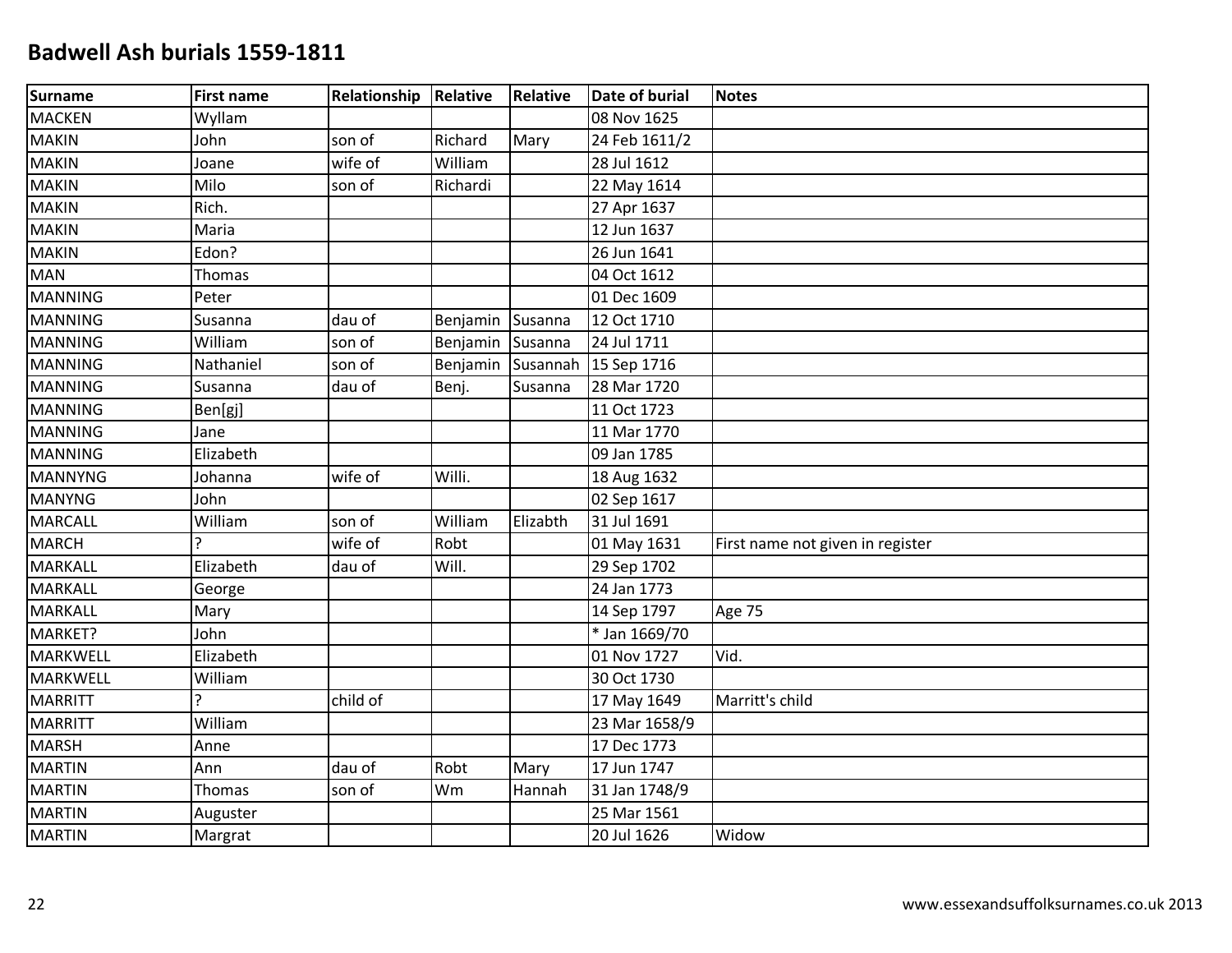| Surname        | <b>First name</b> | Relationship | Relative        | Relative       | <b>Date of burial</b> | <b>Notes</b>                                                                                                               |
|----------------|-------------------|--------------|-----------------|----------------|-----------------------|----------------------------------------------------------------------------------------------------------------------------|
| MARTIN         | Mary              |              |                 |                | 28 Oct 1652           |                                                                                                                            |
| <b>MARTIN</b>  | Ann               |              |                 |                | 02 Dec 1665           |                                                                                                                            |
| <b>MARTIN</b>  | Henry             |              |                 |                | 09 Nov 1685           |                                                                                                                            |
| <b>MARTIN</b>  | Sarah             |              |                 |                | 02 Oct 1708           | Mrs Sarah Martin, widow                                                                                                    |
| MARTIN         | Mary              | wife of      | <b>Nicholas</b> |                | 16 Nov 1727           |                                                                                                                            |
| MARTIN         | John              | son of       | <b>Nicholas</b> |                | 16 Nov 1727           |                                                                                                                            |
| <b>MARTIN</b>  | Thomas            |              |                 |                | 20 Oct 1732           | Thomas Martin jnr                                                                                                          |
| <b>MARTIN</b>  | Mary              | wife of      | Thomas          |                | 07 May 1738           |                                                                                                                            |
| <b>MARTIN</b>  | Thos              |              | Robert          | Mary           | 30 Dec 1743           | Thos of Robert & Mary Martin                                                                                               |
| <b>MARTIN</b>  | William           |              |                 |                | 15 Apr 1751           | Senr.                                                                                                                      |
| MARTIN         | Simon             | son of       | Robt            |                | 11 Dec 1752           | The entry reads only "The above infant was buried" -<br>referring to Simon, son of Robt & Mary Martin, baptised<br>08 Dec. |
| <b>MARTIN</b>  | Elizabeth         | dau of       |                 | Mary<br>Hannah | 12 Mar 1754           |                                                                                                                            |
| MARTIN         | Hannah            |              |                 |                | 12 Nov 1758           | Widow                                                                                                                      |
| MARTIN         | Robert            |              |                 |                | 13 Feb 1785           |                                                                                                                            |
| <b>MARTIN</b>  | Mary              |              |                 |                | 11 Mar 1785           |                                                                                                                            |
| <b>MARTINE</b> | Margarett         |              |                 |                | 22 Oct 1648           |                                                                                                                            |
| <b>MARTON</b>  | Mary              | dau of       |                 | A[mn]ie        | 21 Mar 1679/80        |                                                                                                                            |
| <b>MARTON</b>  | Robart            |              | Hiney           |                | 11 Jun 1682           |                                                                                                                            |
| <b>MASHAM</b>  | Samuell           |              |                 |                | 07 Jul 1567           |                                                                                                                            |
| <b>MASHAM</b>  | Lidia             |              |                 |                | 14 Sep 1568           |                                                                                                                            |
| <b>MASHAM</b>  | Phebe             |              |                 |                | 12 Feb 1572/3         |                                                                                                                            |
| MASHAM         | Henry             |              |                 |                | 31 Mar 1594           |                                                                                                                            |
| <b>MASHAM</b>  | Dorithe           |              |                 |                | 23 Oct 1604           |                                                                                                                            |
| <b>MASHUM</b>  | Willm             |              |                 |                | 04 Nov 1603           |                                                                                                                            |
| MASON          | Susan             | dau of       | John            | Susan          | 18 Jul 1735           |                                                                                                                            |
| <b>MASON</b>   | Jno               | son of       | Jno             |                | 06 Feb 1738/9         |                                                                                                                            |
| <b>MASSHAM</b> | Anna              |              |                 |                | 14 Mar 1563/4         |                                                                                                                            |
| <b>MASSHAM</b> | Phebe             |              |                 |                | 14 Mar 1563/4         |                                                                                                                            |
| <b>MATHEW</b>  | Elizabeth         | wife of      | Edward          |                | 16 Jul 1746           |                                                                                                                            |
| <b>MATHEW</b>  | John              | son of       | Edward          |                | 29 Jul 1723           |                                                                                                                            |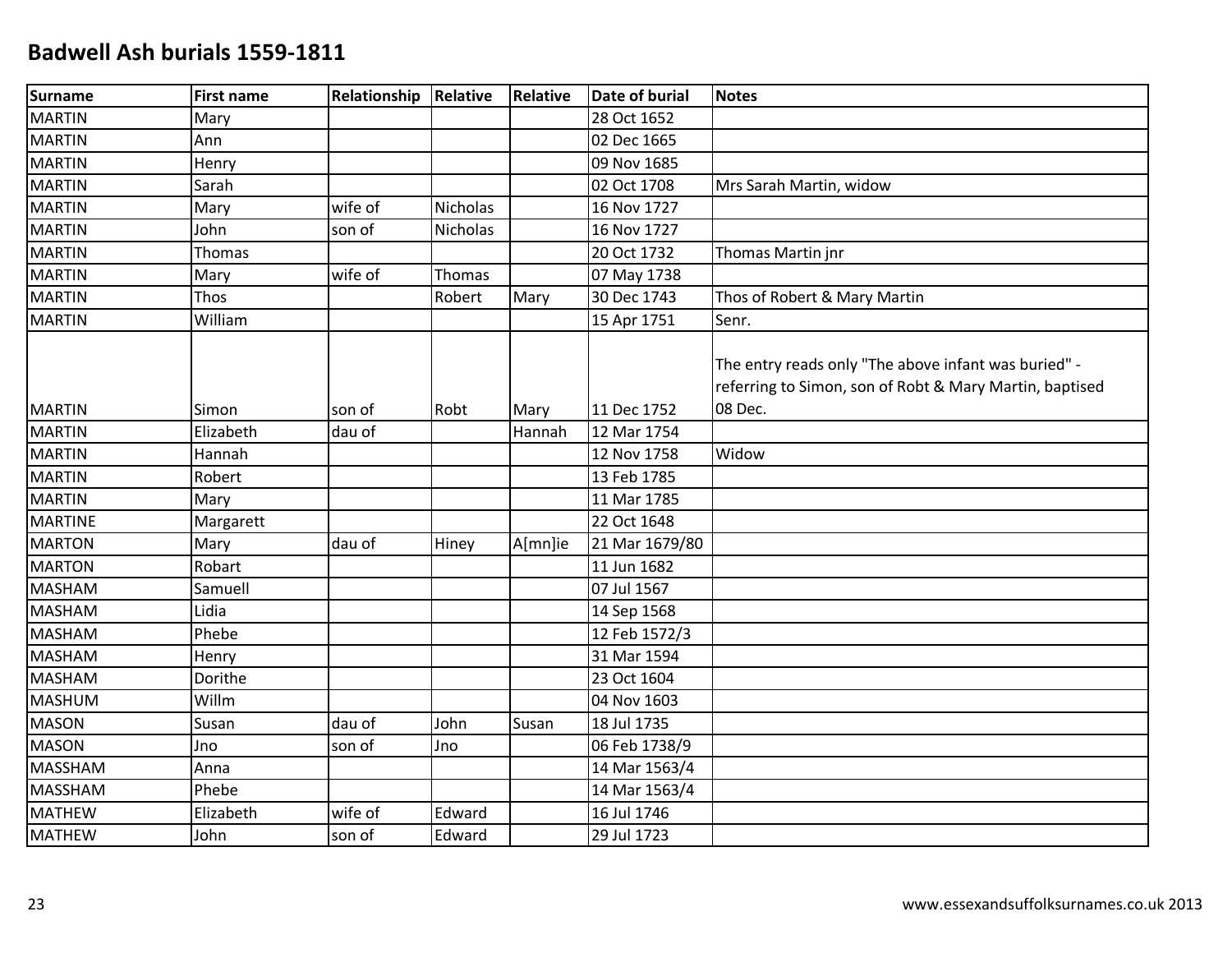| Surname         | <b>First name</b> | Relationship | Relative | <b>Relative</b> | <b>Date of burial</b> | <b>Notes</b>              |
|-----------------|-------------------|--------------|----------|-----------------|-----------------------|---------------------------|
| <b>MATTHE</b>   | Jonathan          | son of       | John     | Ann             | 12 Mar 1684/5         |                           |
| MATTHEW         | John              | son of       | John     | Dorothy         | 25 Jan 1693/4         |                           |
| <b>MATTHEW</b>  | Will.             |              |          |                 | 11 Oct 1702           |                           |
| <b>MATTHEW</b>  | Will              | son of       | Will     |                 | 13 Apr 1703           |                           |
| MATTHEW         | Ann               | dau of       | Jo.      |                 | 23 Apr 1703           |                           |
| MATTHEW         | Elizabeth         | dau of       | Jo.      |                 | 23 Apr 1703           |                           |
| MATTHEW         | John              |              |          |                 | 24 May 1712           |                           |
| <b>MATTHEW</b>  | Edward            | son of       | Edward   | Elizabeth       | 13 May 1716           |                           |
| <b>MATTHEW</b>  | Dorothy           |              |          |                 | 23 Aug 1724           | Widow                     |
| <b>MATTHEW</b>  | Edward            |              |          |                 | 05 Jun 1779           |                           |
| <b>MATTHEW</b>  | William           |              |          |                 | 10 Feb 1781           |                           |
| <b>MATTHEW</b>  | Anne              |              |          |                 | 09 Nov 1781           |                           |
| <b>MATTHEWE</b> | Elizabeth         | dau of       | William  | Ann             | 02 Feb 1697/8         |                           |
| <b>MATTHEWS</b> | Edward            |              |          |                 | 23 Jan 1763           |                           |
| <b>MATTHEWS</b> | Dorothy           | wife of      | William  |                 | 09 Aug 1789           | Age 63                    |
| <b>MATTHEWS</b> | William           |              |          |                 | 18 Feb 1798           | Clerk of this parish      |
| <b>MATTHEWS</b> | Elizabeth         | wife of      | William  |                 | 19 Dec 1807           |                           |
| MATTHOW         | Willam            | son of       | William  | Ann             | 22 Oct 1694           |                           |
| <b>MATTHY</b>   | Anna              | wife of      | Johannis |                 | 22 May 1687           |                           |
| <b>MAY</b>      | Cattrine          | wife of      | William  |                 | 05 Dec 1619           |                           |
| <b>MAY</b>      | Margareta         | wife of      | Willius. |                 | 01 Feb 1635/6         |                           |
| MAY             | Johan             | son of       | Johanis. |                 | 09 Jul 1637           |                           |
| <b>MAY</b>      | William           |              |          |                 | 16 Mar 1647/8         |                           |
| <b>MAY</b>      |                   | child of     | William  |                 | 14 Jul 1658           | William May's child       |
| <b>MAY</b>      | Katherine May     | dau of       | John     |                 | 29 Jun 1661           |                           |
| MAY             | John              |              |          |                 | 28 Mar 1667           |                           |
| MAYE            | Susanne           |              |          |                 | 24 Aug 1580           |                           |
| <b>MAYE</b>     | C                 |              |          |                 | 17 Sep 1667           | <b>Widdow Maye</b>        |
| MAYE?           | Roger             |              |          |                 | 12 Apr 1668           |                           |
| <b>MAYES</b>    | John              | son of       | Thomas   | Susan           | 18 Aug 1683           |                           |
| <b>MAYES</b>    | Mary              | wife of      | Will.    |                 | 16 Jan 1702/3         | Abode: Stanton            |
| <b>MAYES</b>    | William           |              |          |                 | 19 Jan 1708/9         | Abode: Stanton All Saints |
| <b>MAYES</b>    | Susan             | wife of      | Thomas   |                 | 14 Nov 1717           | Abode: Ashford            |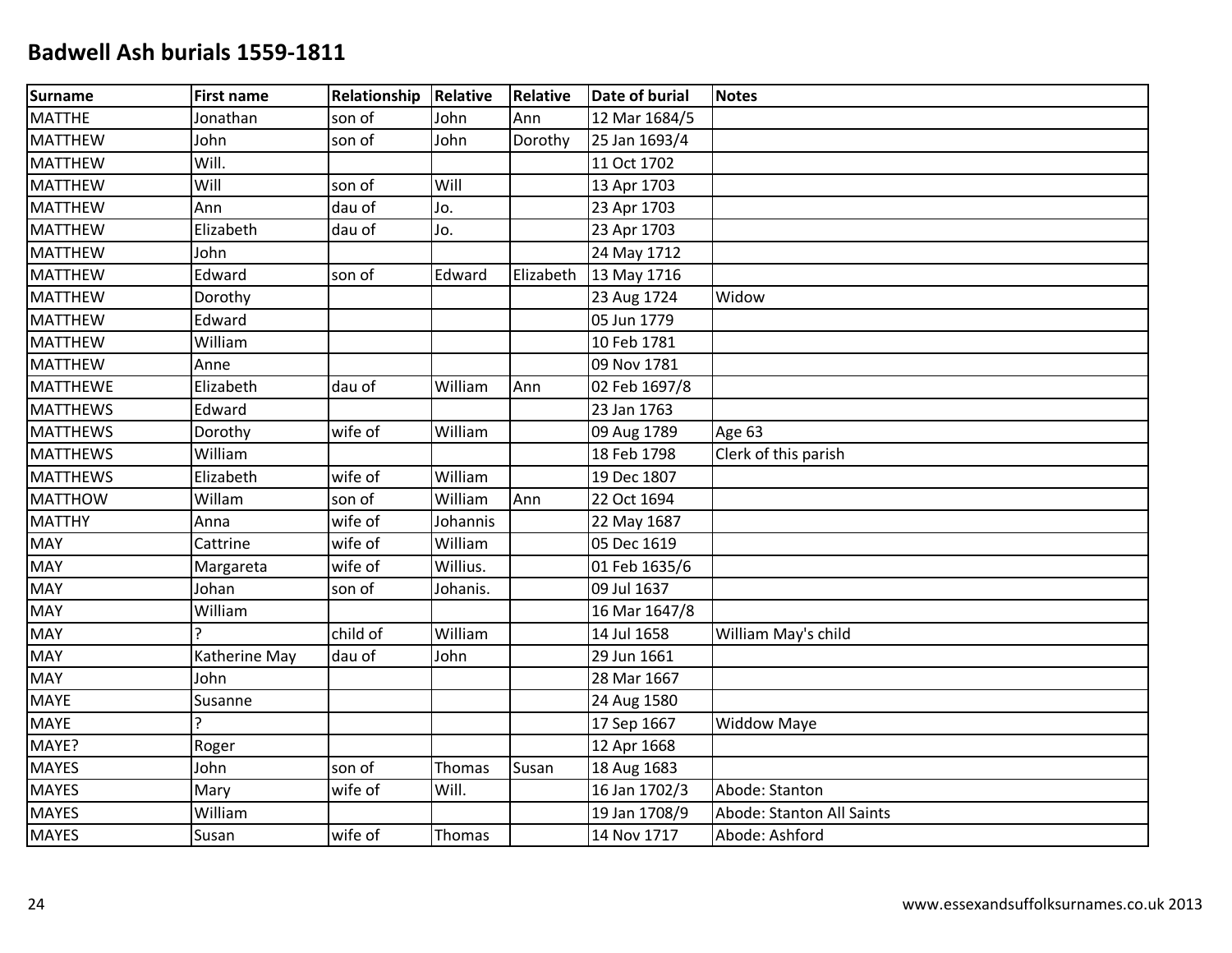| Surname           | <b>First name</b> | <b>Relationship Relative</b> |           | <b>Relative</b> | <b>Date of burial</b> | <b>Notes</b>                 |
|-------------------|-------------------|------------------------------|-----------|-----------------|-----------------------|------------------------------|
| <b>MAYES</b>      | Thomas            |                              |           |                 | 17 May 1720           | Abode: Ashfield              |
| <b>MAYES</b>      | Robert            |                              |           |                 | 24 Dec 1808           | Abode: Ipswich               |
| <b>MAYS</b>       | <b>Barbra</b>     |                              |           |                 | 22 Oct 1721           |                              |
| <b>MAYS</b>       | William           |                              |           |                 | 24 Aug 1727           |                              |
| <b>MAYS</b>       | ς                 |                              |           |                 | 31 Dec 1738           | The Widow Mays               |
| <b>MEADOWS</b>    | William           |                              |           |                 | 14 Jul 1783           |                              |
| <b>MEADOWS</b>    | Susan             | dau of                       | Thomas    | Susan           | 06 Aug 1808           |                              |
| <b>MEASON</b>     | John              | son of                       | John      | Susan           | 01 Nov 1737           |                              |
| <b>MEE</b>        | Elizabeth         |                              |           |                 | 20 Nov 1782           |                              |
| <b>MEE</b>        | Frances           |                              |           |                 | 07 Jan 1788           | Spinster                     |
| <b>MILLINGTON</b> | John              |                              |           |                 | 06 Sep 1797           |                              |
| <b>MOOR</b>       | Samuel            |                              |           |                 | 27 Jan 1705/6         | Joyner                       |
| <b>MOOR</b>       | Doroth            | wife of                      | [E_]munt? |                 | 26 Jul 1725           |                              |
| <b>MORLEY</b>     | Ann               | wife of                      | James     |                 | 18 Dec 1738           |                              |
| <b>MORLEY</b>     | George            |                              | James     | Ann             | 18 Jun 1742           | George of James & Ann Morley |
| <b>MORLEY</b>     | James             | son of                       | James?    | Ann             | 29 Aug 1757           |                              |
| <b>MORLEY</b>     | Ann               | wife of                      | James     |                 | 28 May 1759           |                              |
| <b>MORLEY</b>     | James             |                              |           |                 | 25 Nov 1781           |                              |
| <b>MORLEY</b>     | Anne              |                              |           |                 | 28 Jan 1805           |                              |
| MORLEY?           | Mary              | dau of                       | John      | Sarah           | ** 1686               |                              |
| <b>MORTEYMER</b>  | William           |                              |           |                 | 20 Dec 1769           |                              |
| <b>MORTIMER</b>   | James             |                              |           |                 | 05 Dec 1784           |                              |
| <b>MORTIMER</b>   | Anne              |                              |           |                 | 03 Feb 1805           |                              |
| <b>MORTYMER</b>   | Mary              |                              |           |                 | 27 Oct 1769           |                              |
| <b>MOSS</b>       | John              | son of                       | William   | Mary            | 23 Jun 1747           |                              |
| <b>MOSS</b>       | Elizabeth         | dau of                       | Willm     | Mary            | 27 Mar 1758           |                              |
| <b>MOSS</b>       | William           |                              |           |                 | 29 Jan 1772           |                              |
| <b>MOSS</b>       | William           |                              |           |                 | 24 Jul 1781           |                              |
| <b>MOSS</b>       | William           |                              |           |                 | 27 Feb 1782           |                              |
| <b>MOSS</b>       | Alexander         |                              |           |                 | 13 Mar 1800           |                              |
| <b>MOSS</b>       | Charles           |                              |           |                 | 20 Nov 1801           | Batchelor                    |
| <b>MOSS</b>       | Alice             |                              |           |                 | 02 Sep 1802           |                              |
| <b>MOSS</b>       | Robert            |                              |           |                 | 16 Oct 1802           |                              |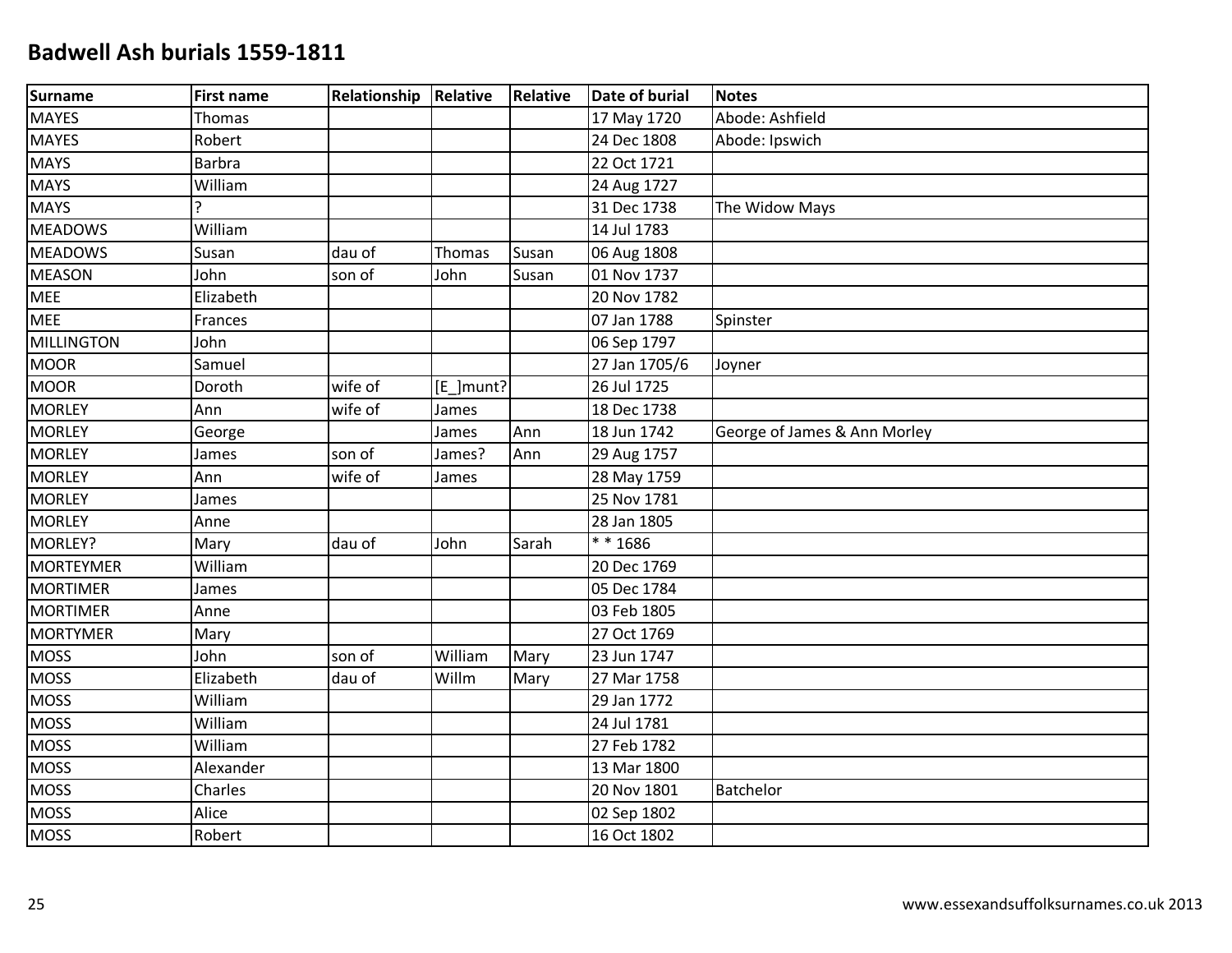| Surname         | <b>First name</b> | Relationship | Relative | <b>Relative</b> | <b>Date of burial</b> | <b>Notes</b>                       |
|-----------------|-------------------|--------------|----------|-----------------|-----------------------|------------------------------------|
| MOSS            | Mary              | son of       | John     | Mary            | 22 Jan 1808           |                                    |
| <b>MULLY</b>    | Samuel            |              |          |                 | 01 Jan 1765           | Singleman                          |
| <b>MULLY</b>    | John              |              |          |                 | 26 Aug 1769           |                                    |
| <b>MULLY</b>    | Anne              |              |          |                 | 14 Mar 1785           |                                    |
| <b>MULLY</b>    | Anne              |              |          |                 | 15 Feb 1789           | Widow. Age 55                      |
| <b>MULLY</b>    | William           |              |          |                 | 20 Mar 1796           | Age 35                             |
| <b>MUNENES</b>  | John              |              |          |                 | 11 Mar 1668/9         | The elder                          |
| <b>MUNING</b>   | Rebeca            |              |          |                 | 23 Jun 1648           |                                    |
| <b>MUNING</b>   | Margaret          | wife of      | John     |                 | 18 Sep 1654           |                                    |
| <b>MUNING</b>   | Elizabeth         | wife of      | John     |                 | 22 Nov 1660           |                                    |
| <b>MUNING</b>   | Henry             |              |          |                 | 21 Nov 1661           |                                    |
| <b>MUNING</b>   | Margaret          | wife of      | John     |                 | 23 Apr 1666           |                                    |
| MUNINGS         | Willam            | son of       | Jo.      |                 | 02 Sep 1675           |                                    |
| <b>MUNINGS</b>  | Eleszebth         | son of       | Jo.      |                 | 21 Oct 1677           |                                    |
| <b>MUNINGS</b>  | John              |              |          |                 | 22 Jun 1678           | Younger?                           |
| MUNINGS         | William           | son of       | John     | Mary            | 15 Oct 1678           |                                    |
| <b>MUNNIGS</b>  | Henrey            | son of       | Jo.      |                 | 06 Jun 1673           |                                    |
| <b>MUNNING</b>  | <b>Thomas</b>     |              |          |                 | 10 Jul 1594           |                                    |
| MUNNING         | John              |              |          |                 | 18 Mar 1596/7         |                                    |
| <b>MUNNING</b>  | Margerie          |              |          |                 | 17 Jul 1598           | Widdowe                            |
| <b>MUNNING</b>  | Willm             |              |          |                 | 06 Dec 1602           | Child?                             |
| MUNNINGES       | Thomas            | son of       | John     |                 | 03 Jun 1725           |                                    |
| <b>MUNNINGS</b> | Mat.              |              |          |                 | 12 Dec 1746           |                                    |
| <b>MUNNINGS</b> | Gulielmus         |              |          |                 | 15 Jul 1637           |                                    |
| MUNNINGS        | Alexander         | son of       | John     |                 | 23 Nov 1673           |                                    |
| <b>MUNNINGS</b> | John              | son of       | John     | Martha          | 26 Apr 1690           |                                    |
| <b>MUNNINGS</b> | Mary              | dau of       | John     | Martha          | 06 Sep 1690           |                                    |
| <b>MUNNINGS</b> | Margaret          | dau of       | Jo.      |                 | 08 Dec 1691           |                                    |
| <b>MUNNINGS</b> | John              | son of       | John     | Martha          | 09 Jan 1692/3         |                                    |
| <b>MUNNINGS</b> | Mary              |              |          |                 | 06 Aug 1695           | Abode: Ashwild (probably Ashfield) |
| MUNNINGS        | Will.             | son of       | John     |                 | 30 Aug 1700           |                                    |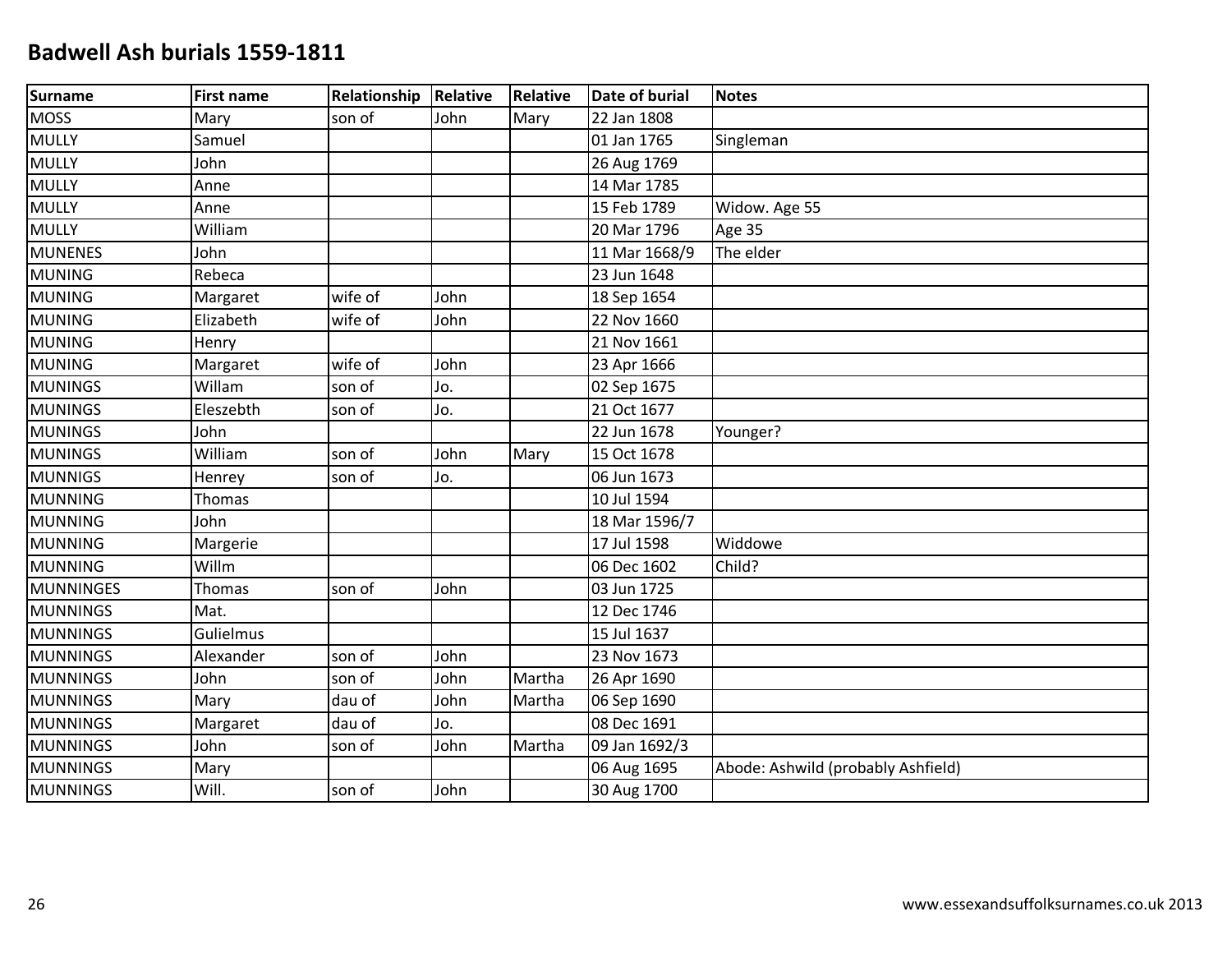| <b>Surname</b>  | <b>First name</b> | Relationship | Relative  | <b>Relative</b> | Date of burial | <b>Notes</b>                                                  |
|-----------------|-------------------|--------------|-----------|-----------------|----------------|---------------------------------------------------------------|
|                 |                   |              |           |                 |                |                                                               |
|                 |                   |              |           |                 |                | Wife of Munnings Squire. Probably "Munnings, squire"          |
|                 |                   |              |           |                 |                | or "Squire Munnings", however, as this isn't clear, I have    |
|                 |                   |              |           |                 |                | entered this in the spreadsheet both as "Munnings"            |
|                 |                   |              |           |                 |                | (surname) and "Munnings Squire" (first name and               |
| <b>MUNNINGS</b> | Margaret          | wife of      |           |                 | 01 Feb 1717/8  | second name).                                                 |
| MUNNINGS        | John              |              |           |                 | 22 Apr 1724    |                                                               |
| MUNNINGS        | Elizabeth         | dau of       | John      |                 | 18 Apr 1727    |                                                               |
| MUNNINGS        | John              | son of       | John      |                 | 19 Jun 1729    |                                                               |
| MUNNINGS        | Martha            |              |           |                 | 06 Apr 1731    | Widow                                                         |
| MUNYNG          | Maria             | dau of       | Jas?      |                 | 25 Mar 1633    |                                                               |
| MUSKAM          | Thomas            |              |           |                 | 25 Jan 1602/3  |                                                               |
| NABELL          | C                 |              |           |                 | 03 Oct 1621    | The weddo Nabell                                              |
| NICKLIS         | Clemens           |              |           |                 | 31 May 1634    |                                                               |
| <b>NICOLAS</b>  | <b>Thomas</b>     |              |           |                 | 19 Nov 1649    |                                                               |
| <b>NICOLAS</b>  | C                 |              |           |                 | 14 Nov 1654    | <b>Widdow Nicolas</b>                                         |
| NORMAN          | Symon             |              |           |                 | 09 Oct 1657    |                                                               |
| NORMAN          | C                 |              |           |                 | 23 Aug 1661    | <b>Widdow Norman</b>                                          |
| NORMAS          | Sarah             |              |           |                 | 22 Oct 1640    |                                                               |
|                 |                   |              |           |                 |                | "Wife of Richard" has been written in between this            |
|                 |                   |              |           |                 |                | entry and the one following - not clear which entry it refers |
| <b>NOTLEY</b>   | Mary              | wife of      | lRichard? |                 | 20 Jun 1736    | to.                                                           |
| NOTLEY          | Elizth            |              |           |                 | 28 Dec 1742    |                                                               |
| <b>NUN</b>      | James             |              |           |                 | 06 Oct 1568    |                                                               |
| <b>NUN</b>      | John              | son of       | John      |                 | 22 Feb 1640/1  |                                                               |
| <b>NUN</b>      | Thomas            |              |           |                 | 22 Sep 1736    |                                                               |
| NUNN            | Wm                |              |           |                 | 05 Jul 1746    | Abode: Ixworth                                                |
| NUNN            | Margaret          |              |           |                 | 09 Jul 1748    | Widow. Abode: Ashfield                                        |
| NUNN            | Johan.            | son of       | Jacob.    |                 | 16 May 1637    |                                                               |
| <b>NUNN</b>     | Elisabeth         | wife of      | John      |                 | 08 Sep 1656    |                                                               |
| <b>NUNN</b>     | John              |              |           |                 | 31 Oct 1667    |                                                               |
| <b>NUNN</b>     | <b>Bridgett</b>   | dau of       | Marten    | Martha          | 10 Jul 1694    |                                                               |
| <b>NUNN</b>     | Martha            | wife of      | Martin    |                 | 02 Sep 1697    |                                                               |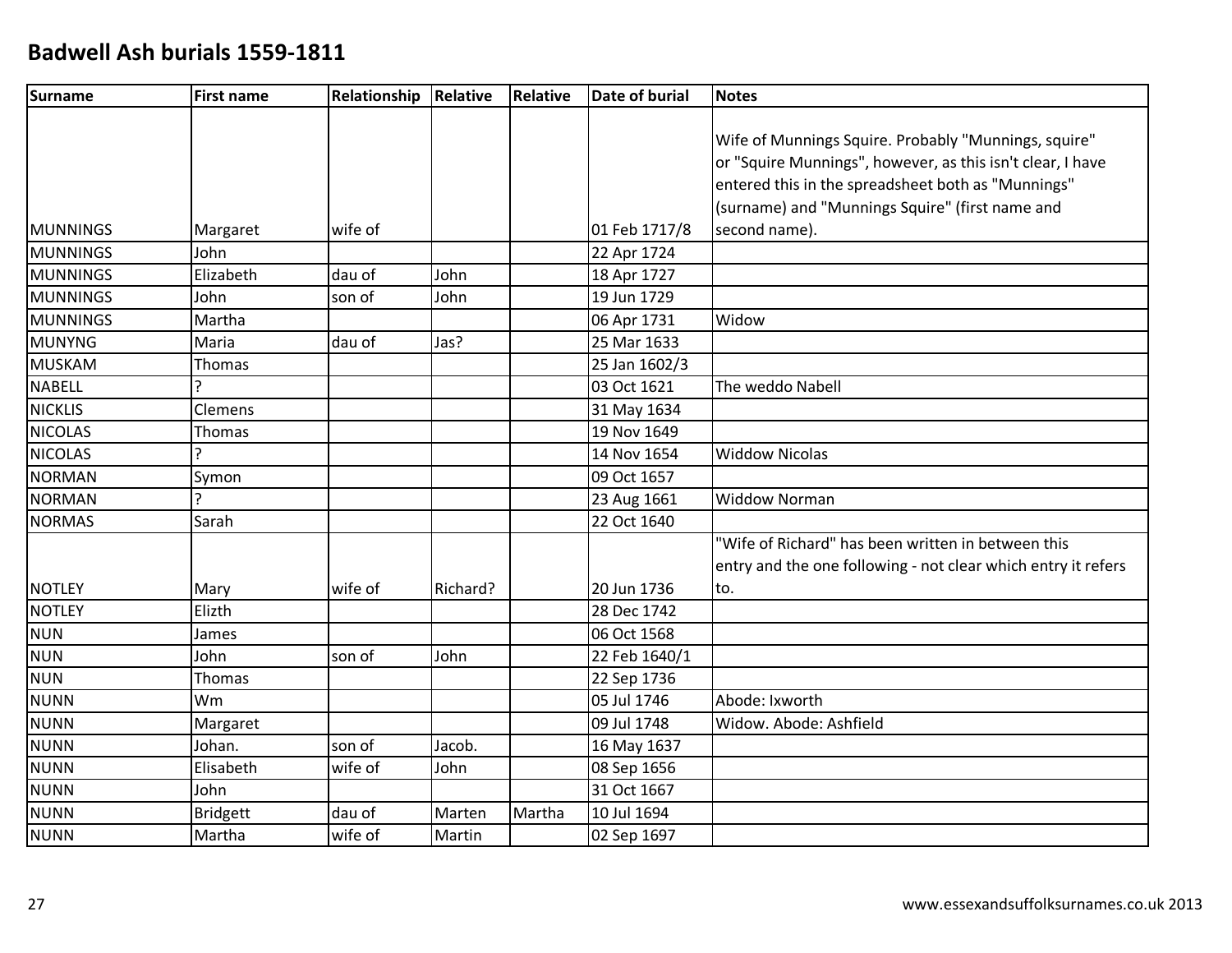| Surname        | <b>First name</b> | Relationship Relative |         | <b>Relative</b> | <b>Date of burial</b> | <b>Notes</b>                              |
|----------------|-------------------|-----------------------|---------|-----------------|-----------------------|-------------------------------------------|
| <b>NUNN</b>    | Martin            |                       |         |                 | 14 Nov 1701           |                                           |
| <b>NUNN</b>    | George            | son of                | Martin  | Mary            | 02 Jul 1710           | Son of Mr Martin Nunn and Mary his wife   |
| <b>NUNN</b>    | Joshua            | son of                | Martin  | Mary            | 13 Dec 1710           | Son of Mr Martin Nunn and Mary his wife   |
| <b>NUNN</b>    | James             | son of                | James   | Mary            | 06 Dec 1713           |                                           |
| <b>NUNN</b>    | Thomas            | son of                | Martin  | Mary            | 04 Feb 1719/20        | Son of Mr Martin Nunn and Mary his wife   |
| <b>NUNN</b>    | Martha            | dau of                | Martin  | Mary            | 20 Aug 1721           |                                           |
| <b>NUNN</b>    | Martin            |                       |         |                 | 04 Oct 1727           | Martin Nunn, senr.                        |
| <b>NUNN</b>    | ς                 |                       |         |                 | 30 Apr 1734           | Widow (first name not given in register). |
| <b>NUNN</b>    | Susan             |                       |         |                 | 13 Feb 1738/9         | Mrs Susan Nunn                            |
| <b>NUNN</b>    | Mary              | relict of             | Martin  |                 | 07 Dec 1755           | Relict of Martin Nunn senr.               |
| <b>NUNNE</b>   | Margt             | wife of               | Richard |                 | 30 May 1585           |                                           |
| <b>NUNNE</b>   | Agnes             | wife of               | James   |                 | 13 Jun 1587           |                                           |
| <b>NUNNE</b>   | Richard           |                       |         |                 | 13 May 1606           |                                           |
| <b>OATES</b>   | Sarah             | dau of                | William | Ann             | 29 May 1707           |                                           |
| OLL[EO]        | John              | son of                | John    | Ann             | 04 Jan 1764           | Abode: Walsham La Willos                  |
| <b>ONGE</b>    | Thomas            |                       |         |                 | 16 Jan 1572/3         |                                           |
| <b>OSBAN</b>   | Mare              | dau of                | Rich.   |                 | 29 May 1676           |                                           |
| <b>OSBORN</b>  | William           |                       |         |                 | 28 Aug 1640           |                                           |
| <b>OSBORN</b>  | Richard           |                       |         |                 | 19 Feb 1704/5         | Widower. Abode: Walsham le Willows        |
| <b>OSBORNE</b> | George            | son of                | Philip  | Sarah           | 29 Jun 1748           |                                           |
| <b>OSBORNE</b> |                   | wife of               | William |                 | 26 Dec 1630           | First name not given in register          |
| <b>OSBORNE</b> | Anna              | wife of               | Willi.  |                 | 21 Jun 1634           |                                           |
| <b>OSBORNE</b> | William           |                       |         |                 | 09 May 1642           |                                           |
| <b>OSBORNE</b> | Elizabeth         |                       |         |                 | 15 Jul 1642           |                                           |
| <b>OSBORNE</b> | Elizabeth         | dau of                | Philip  | Sarah           | 05 Feb 1755           |                                           |
| <b>OSBORNE</b> | Philip            |                       |         |                 | 04 Jun 1780           |                                           |
| <b>OXER</b>    | John              |                       |         |                 | 13 Jan 1811           |                                           |
| P[O_]ACHE      | John              |                       |         |                 | 13 Sep 1724           |                                           |
| PADMELL        | Anthonie          |                       |         |                 | 09 Jul 1596           |                                           |
| <b>PANTON</b>  | Robt              |                       |         |                 | 02 Feb 1570/1         |                                           |
| <b>PARKER</b>  | Marie             |                       |         |                 | 15 Jul 1563           |                                           |
| <b>PARKER</b>  | Mary              |                       |         |                 | 07 Feb 1609/10        |                                           |
| <b>PARKER</b>  | Jone              |                       |         |                 | 02 Aug 1628           |                                           |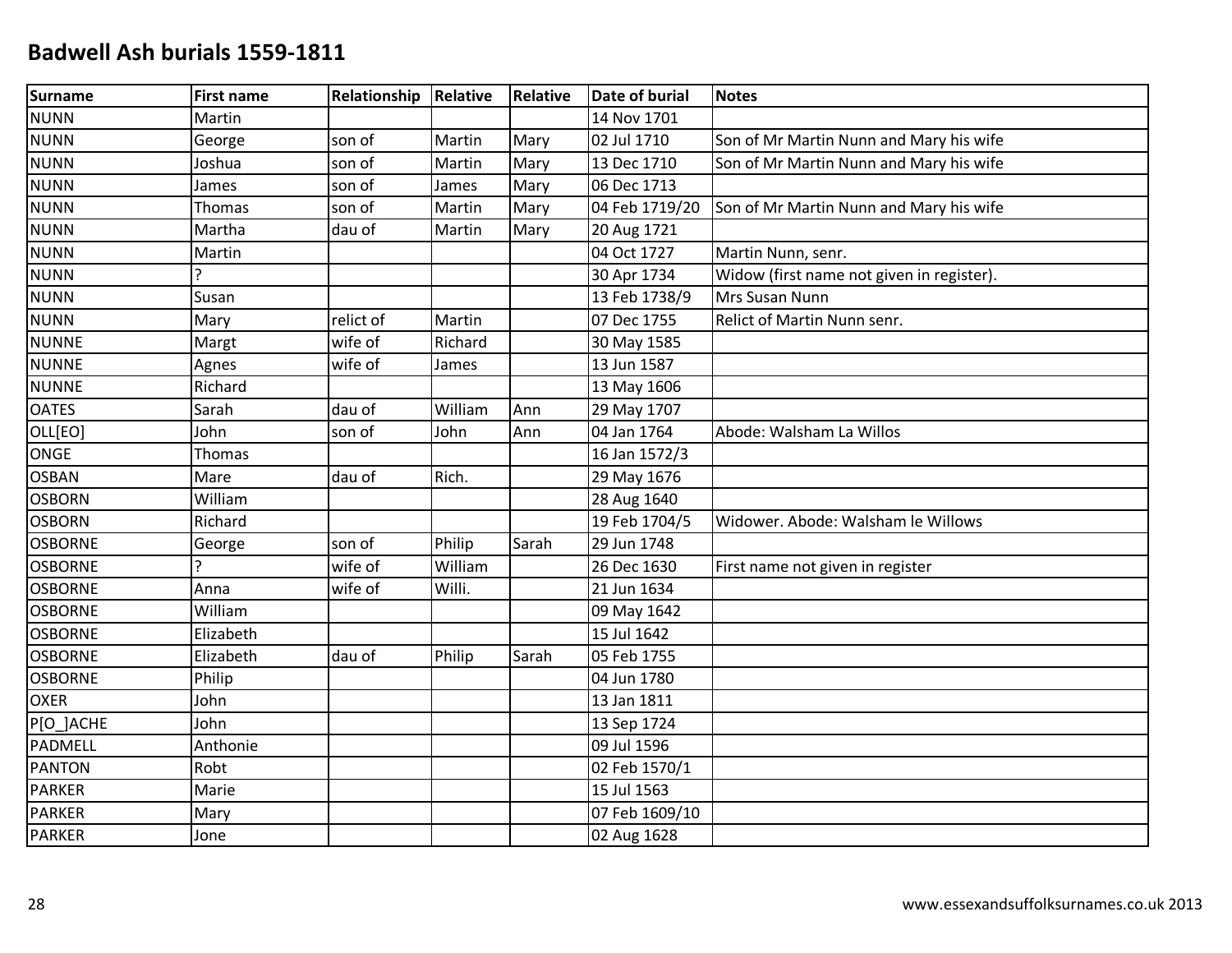| Surname         | <b>First name</b> | <b>Relationship Relative</b> |        | <b>Relative</b> | Date of burial | <b>Notes</b>         |
|-----------------|-------------------|------------------------------|--------|-----------------|----------------|----------------------|
| PARKER          | William           |                              |        |                 | 10 May 1645    |                      |
| <b>PARKER</b>   | C                 |                              |        |                 | 11 Feb 1657/8  | <b>Widdow Parker</b> |
| <b>PARKER</b>   | James             |                              |        |                 | 04 Nov 1781    |                      |
| <b>PATIACK</b>  | John              |                              |        |                 | 06 Jun 1682    | Sanor (senior?)      |
| <b>PATRACK</b>  | Thomas            | son of                       | John   | Marey           | 22 Dec 1684    |                      |
| <b>PATRICK</b>  | Ann               |                              |        |                 | 26 Oct 1760    | Widdow               |
| <b>PATTEL</b>   | $*$ er            |                              |        |                 | 11 Apr 1618    |                      |
| <b>PATTELL</b>  | John              |                              |        |                 | 12 Dec 1562    |                      |
| <b>PATTELL</b>  | John              | son of                       | Arthur |                 | 24 Jul 1563    |                      |
| <b>PATTELL</b>  | Margaret          |                              |        |                 | 08 Oct 1571    |                      |
| PATTELL         | Robert            |                              |        |                 | 01 Aug 1572    |                      |
| <b>PATTELL</b>  | Arthur            |                              |        |                 | 20 Sep 1579    |                      |
| PATTELL         | John              |                              |        |                 | 29 Apr 1590    |                      |
| <b>PATTELL</b>  | Susanne           |                              |        |                 | 24 Nov 1594    |                      |
| <b>PATTLE</b>   | Mary              | dau of                       |        | Agnes           | 11 Sep 1609    |                      |
| PATTLE          | George            |                              |        |                 | 01 May 1785    | Abode: Elmswell      |
| PATTLE          | Mary              |                              |        |                 | 21 Mar 1786    |                      |
| <b>PATTLE</b>   | Alexander         | son of                       | Daniel | Mary            | 13 Sep 1795    |                      |
| <b>PATTRICK</b> | Mary              | dau of                       | John   | Martha          | 02 Jul 1679    |                      |
| <b>PATTRICK</b> | Matheu            |                              |        |                 | 03 Jun 1692    | Abode: Langham       |
| <b>PATTRICK</b> | Martha            |                              |        |                 | 26 Sep 1695    |                      |
| <b>PATTRIK</b>  | John              |                              |        |                 | 14 Jun 1641    |                      |
| PATTRIK         | Katherine         |                              |        |                 | 17 Feb 1647/8  |                      |
| <b>PATTRIK</b>  | Charles           |                              |        |                 | 08 Mar 1654/5  |                      |
| PEAC[HK]        | Mary              |                              |        |                 | 28 Apr 1729    | Widow                |
| <b>PEACH</b>    | Anne              |                              |        |                 | 26 Jun 1771    |                      |
| <b>PEACH</b>    | William           |                              |        |                 | 05 Jan 1778    |                      |
| PEACH           | Anne              |                              |        |                 | 30 Jul 1782    |                      |
| <b>PEACH</b>    | Anne              |                              |        |                 | 16 Jan 1799    |                      |
| <b>PEACOCK</b>  | George            |                              |        |                 | 26 Jul 1745    |                      |
| <b>PEACOCK</b>  | Lydia             |                              |        |                 | 13 Jan 1747/8  | Widow                |
| <b>PEACOCK</b>  | Ann               | dau of                       | George |                 | 15 Feb 1721/2  |                      |
| PEARL           | Henry             |                              |        |                 | 16 Oct 1772    |                      |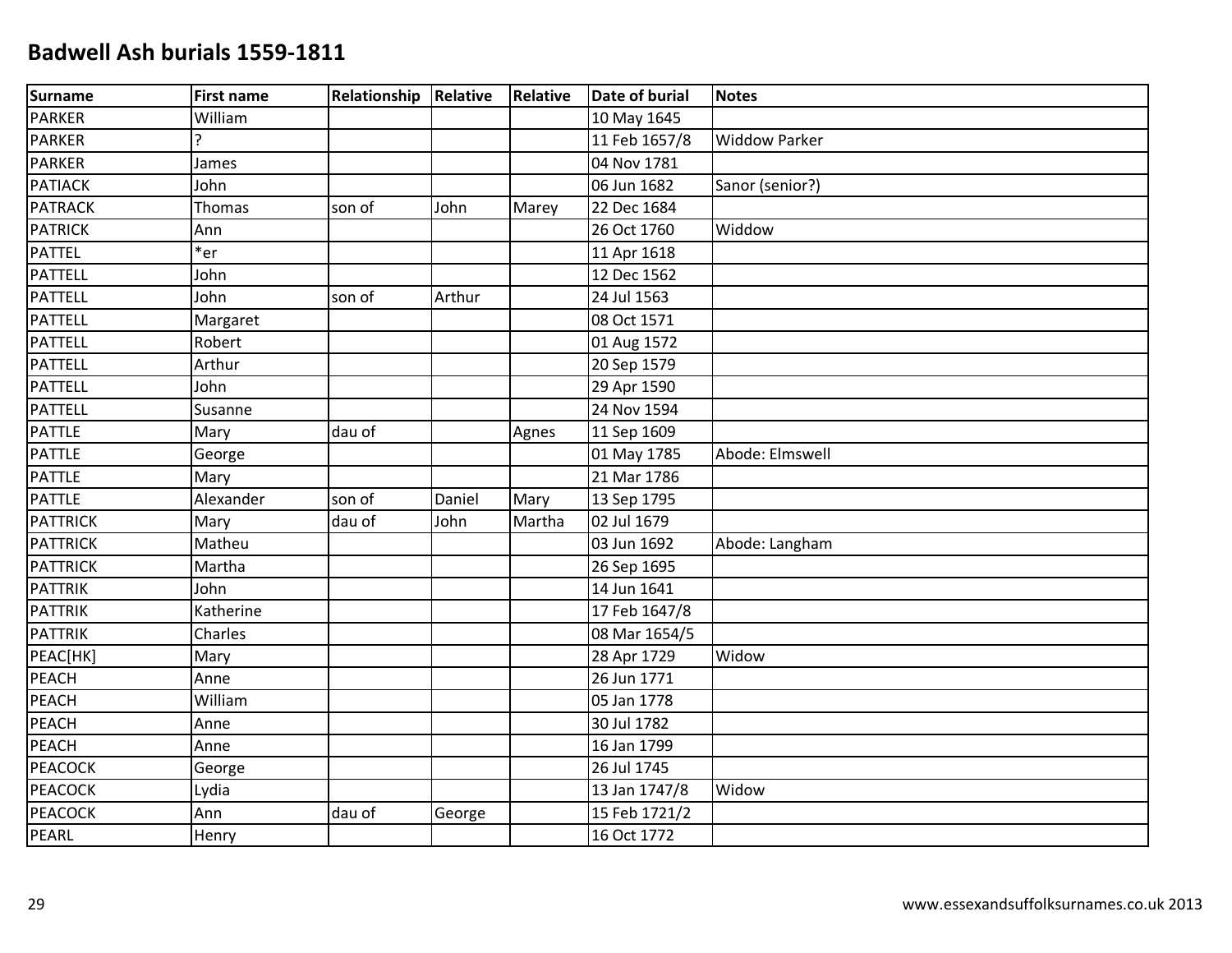| Surname         | <b>First name</b> | Relationship | Relative  | <b>Relative</b> | <b>Date of burial</b> | <b>Notes</b>                     |
|-----------------|-------------------|--------------|-----------|-----------------|-----------------------|----------------------------------|
| PEARL           | Anne              |              |           |                 | 16 Jun 1780           |                                  |
| PEARLE          | Henry             | son of       | Henry     | Ann             | 16 May 1736           |                                  |
| <b>PECK</b>     | Thomas            |              |           |                 | 11 Jan 1792           | Age 26                           |
| PENIALL         | John              |              |           |                 | 29 Nov 1609           | John Peniall and his wyfe        |
| PENIALL         | Ç                 | wife of      | John      |                 | 29 Nov 1609           | John Peniall and his wyfe        |
| PETT            | William           | son of       | Willm     |                 | 22 Mar 1601/2         |                                  |
| PETT            | Tho               |              |           |                 | 12 Apr 1704           |                                  |
| PETT            | Sarah             |              |           |                 | 08 Dec 1704           | Widow                            |
| PETT            | James             |              |           |                 | 09 Jul 1728           |                                  |
| <b>PETT</b>     | Ann               |              |           |                 | 20 Dec 1730           | Widow                            |
| PETT            | Eles Hovel        | son of       | Eles      | Elizab          | 20 Mar 1764           | Abode: Walsham La Willos         |
| PETT            | Benjamin          |              |           |                 | 25 Aug 1777           |                                  |
| PETT            | Elizabeth         |              |           |                 | 19 Aug 1805           | Widow                            |
| <b>PLAYFORD</b> | Maria             | dau of       | Willi.    |                 | 23 Oct 1632           |                                  |
| PLEASANCE       | <b>Thomas</b>     |              |           |                 | 07 Apr 1614           | Sonex (Senex? Meaning "old man") |
| <b>POLLARD</b>  | Sophia            | wife of      | Zachariah |                 | 07 Oct 1807           |                                  |
| <b>POOLE</b>    | Frances           |              |           |                 | 11 Dec 1755           | Singlewoman                      |
| <b>PORCHER</b>  | Robart            | son of       | James     | Mary            | 18 Dec 1680           |                                  |
| <b>PORCHER</b>  | John              | son of       | James     | Mary            | 26 Dec 1685           |                                  |
| <b>PORCHER</b>  | $[T1]*?$          | son of       | James     | Mary            | ** 1686               |                                  |
| <b>PORCHER</b>  | Susan?            | dau of       | James     | Mary            | 19 Feb 1698/9         |                                  |
| <b>PORCHER</b>  | James             |              |           |                 | 07 Jun 1703           |                                  |
| <b>PORCHER</b>  | Mary              | dau of       |           | Mary            | 04 Dec 1706           | Her mother is a widow            |
| <b>POULTER</b>  | Marey             | dau of       | Walter    |                 | 02 Aug 1673           |                                  |
| <b>POULTER</b>  | Sary              | dau of       | Walter    |                 | Margarutt 17 Jun 1698 |                                  |
| <b>POULTER</b>  | Walter            |              |           |                 | 11 Nov 1705           | Labourer                         |
| <b>PRENTIS</b>  | Marye             |              |           |                 | 22 Jun 1600           |                                  |
| <b>PULFORD</b>  | William           |              |           |                 | 23 Mar 1798           |                                  |
| <b>PULFORD</b>  | Elizabeth         |              |           |                 | 25 Mar 1799           |                                  |
| <b>PULFORD</b>  | Anne              |              |           |                 | 04 Nov 1806           |                                  |
| <b>PULFORD</b>  | Anne              |              |           |                 | 23 Sep 1808           |                                  |
| <b>PULFOUR</b>  | Edward            | son of       | John      | Anne            | 20 Feb 1748/9         |                                  |
| <b>PULFOUR</b>  | Ann               | dau of       | John      | Ann             | 02 Oct 1760           |                                  |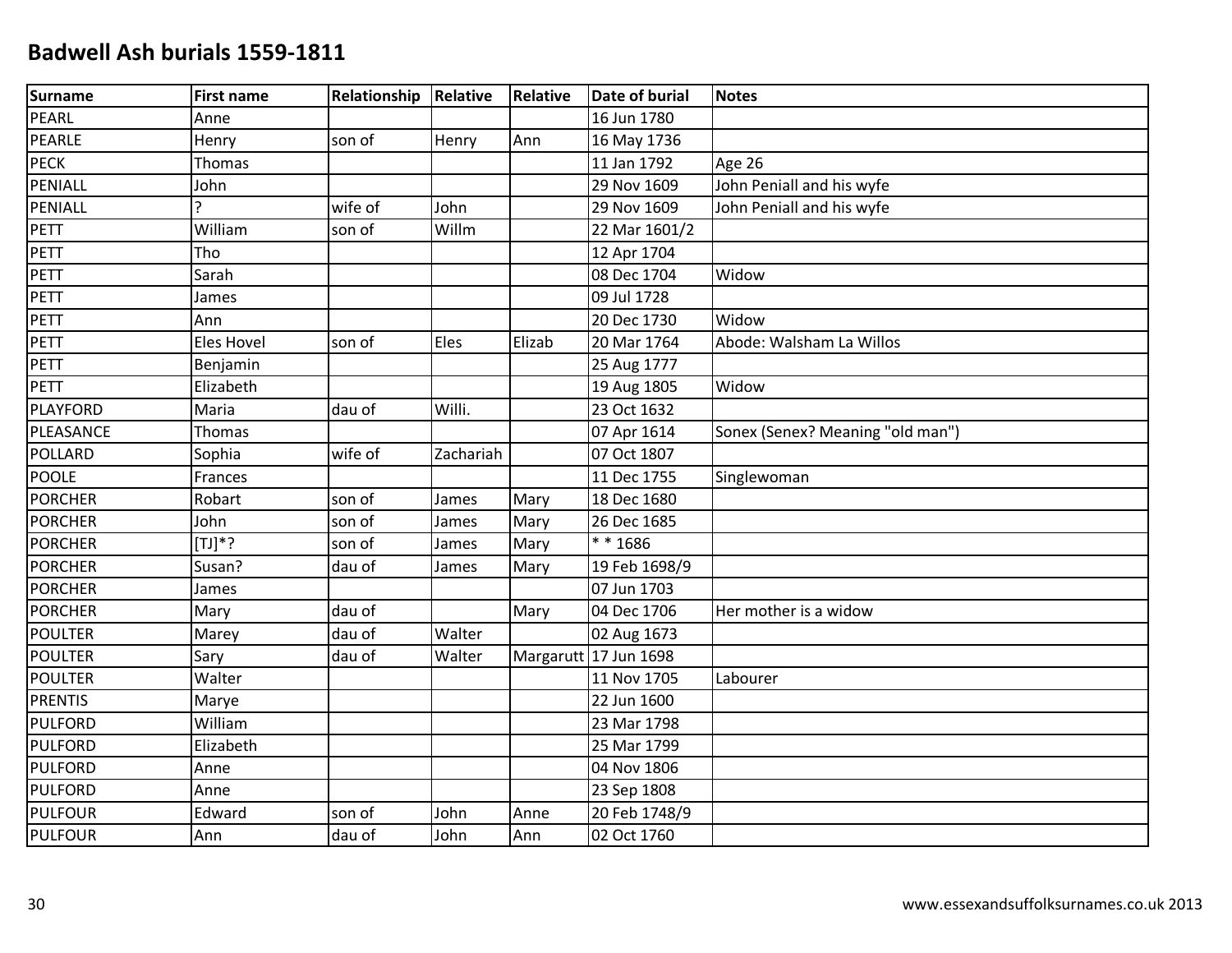| Surname           | <b>First name</b> | Relationship | Relative | Relative | <b>Date of burial</b> | <b>Notes</b>                                                                          |
|-------------------|-------------------|--------------|----------|----------|-----------------------|---------------------------------------------------------------------------------------|
| <b>PULFOUR</b>    | Anne              |              |          |          | 30 Apr 1781           |                                                                                       |
| PULFOUR           | Edward            |              |          |          | 10 Feb 1782           |                                                                                       |
| PULFOUR           | Martin            |              |          |          | 01 Mar 1785           |                                                                                       |
| <b>QUANTERELL</b> | John              | son of       | Will     | Mary     | 12 Aug 1697           |                                                                                       |
| <b>QUANTERELL</b> | Mary              | dau of       | Will.    |          | 12 Aug 1701           |                                                                                       |
| <b>QUANTERELL</b> | Thomas            | son of       | Will     | Mary     | 04 Sep 1702           |                                                                                       |
| <b>QUANTERELL</b> | William           |              |          |          | 25 Nov 1719           |                                                                                       |
| <b>QUANTREL</b>   | Thomas            |              |          |          | 08 Nov 1720           |                                                                                       |
| <b>QUANTRELL</b>  | William           | son of       | Wm       | Mary     | 04 Aug 1710           |                                                                                       |
| QUANTRELL         | Elizabeth         |              |          |          | 17 Dec 1733           | Widow                                                                                 |
| <b>QUANTRELL</b>  | James             |              |          |          | * May 1755            | The entry is very faint. It might give James' parents, but<br>it's very hard to read. |
| <b>QUANTRELL</b>  | Jane?             | wife of      | Thos     |          | 14 Feb 1763           |                                                                                       |
| <b>QUANTRELL</b>  | Eliz.             |              |          |          | 06 Dec 1767           |                                                                                       |
| <b>QUANTRELL</b>  | Robt              |              |          |          | 01 Jan 1768           |                                                                                       |
| <b>QUANTRELL</b>  | Elizabeth         |              |          |          | 07 Sep 1795           | Age 44                                                                                |
| <b>QUANTRIL</b>   | Dorothy           | wife of      | Thos     |          | 13 Mar 1739/40        |                                                                                       |
| <b>QUANTRIL</b>   | Edward            | son of       | Thomas   |          | 12 Nov 1751           |                                                                                       |
| <b>QUANTRIL</b>   | Dinah             | dau of       | Thos     | Jane     | 15 Aug 1752           |                                                                                       |
| <b>QUANTRILL</b>  | Henery            | son of       | Thos     | Jane     | 16 Feb 1762           |                                                                                       |
| <b>QUANTRILL</b>  | Elizabeth         |              |          |          | 04 Nov 1769           |                                                                                       |
| <b>QUANTRILL</b>  | Thomas            |              |          |          | 18 May 1771           |                                                                                       |
| QUANTRILL         | Edward            |              |          |          | 03 Sep 1785           |                                                                                       |
| <b>QUANTRILL</b>  | Elizabeth         | wife of      | John     |          | 30 Sep 1786           |                                                                                       |
| <b>QUANTRILL</b>  | <b>Bridget</b>    |              |          |          | 25 Jan 1795           | Age 40                                                                                |
| <b>RAMBLY</b>     | Mary              |              |          |          | 09 Aug 1702           |                                                                                       |
| RAMBLY            | Richard           | son of       | Will     |          | 11 Apr 1703           |                                                                                       |
| <b>RAMPLEY</b>    | Richard           |              |          |          | 17 Nov 1704           | Carpenter (entry crossed out).                                                        |
| <b>RAMPLEY</b>    | Charles           | son of       | William  | Ann      | 30 Sep 1710           |                                                                                       |
| <b>RAMPLEY</b>    | John              |              |          |          | 18 Sep 1727           |                                                                                       |
| RAMPLIN           | Martha            | dau of       | Richard  | Sarah    | $* * 1686$            |                                                                                       |
| RAMPLY            | Sarah             | dau of       | Richard  | Sarah    | 19 Feb 1683/4         |                                                                                       |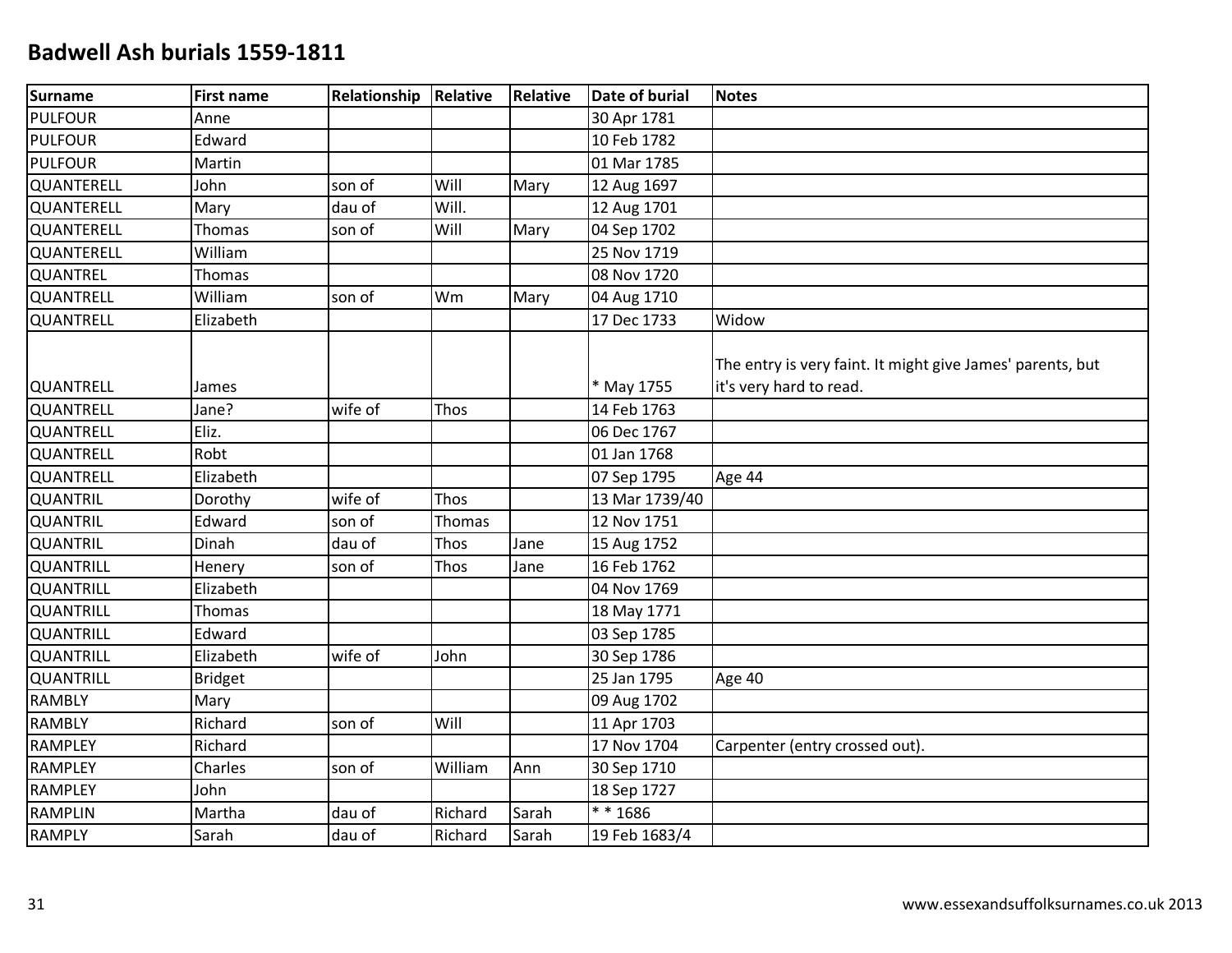| Surname          | <b>First name</b> | Relationship | Relative      | <b>Relative</b> | <b>Date of burial</b> | <b>Notes</b>                        |
|------------------|-------------------|--------------|---------------|-----------------|-----------------------|-------------------------------------|
| <b>RAMPLY</b>    | John              |              |               |                 | 02 Dec 1709           |                                     |
| <b>READER</b>    | Susanna           | dau of       | John          |                 | 04 Jan 1610/1         | Daughter of John Reader the younger |
| <b>REDER</b>     | John              |              |               |                 | 13 Oct 1624           |                                     |
| <b>REEDER</b>    | Susan             | wife of      | John          |                 | 21 Apr 1651           |                                     |
| <b>REEDER</b>    | John              |              |               |                 | 17 Jul 1653           |                                     |
| <b>REYNOLDS</b>  | Joseph            |              | James         | Ann             | * * 1745              | Joseph of James and Ann Reynolds    |
| <b>REYNOLDS</b>  | Ann               |              |               |                 | 28 Oct 1727           | Infant                              |
| <b>REYNOLDS</b>  | James             |              |               |                 | 24 Mar 1751/2         |                                     |
| <b>REYNOLDS</b>  | Ann               |              |               |                 | 13 Mar 1761           |                                     |
| <b>REYNOLDS</b>  | Ann               |              |               |                 | 22 Jul 1768           |                                     |
| <b>RICE</b>      | Thomas            | son of       | James         | Diana           | 02 Sep 1755           |                                     |
| <b>RICE</b>      | Diana             |              |               | Diana           | 26 Aug 1762           | Base born of Diana Rice             |
| <b>RICE</b>      | Roger             |              |               |                 | 12 Jul 1767           |                                     |
| <b>RIVERS</b>    | Mary              | dau of       | William       | Bridget         | 12 Nov 1712           |                                     |
| <b>RIVERS</b>    | John              |              |               |                 | 07 Nov 1726           | Abode: Stanton All Saints           |
| <b>RIVERS</b>    | <b>Bridgett</b>   |              |               |                 | 14 Nov 1727           | Abode: Stanton                      |
| <b>RIVERS</b>    | <b>Bridgett</b>   | wife of      | William       |                 | 19 Dec 1730           | Abode: Stanton All Saints           |
| <b>RIVERS</b>    | Joseph            | son of       | William       |                 | 31 May 1731           | Abode: Stanton All Saints           |
| RO[S_]_ER        | Agnes             |              |               |                 | 26 Apr 1603           | Widow                               |
| <b>ROBERTSON</b> | Sarah             |              |               |                 | 06 Jan 1788           | Spinster                            |
| <b>ROCKETT</b>   | Elizabeth         | wife of      | <b>Thomas</b> |                 | 17 Dec 1630           |                                     |
| <b>ROOP</b>      | Catherine         |              |               |                 | 19 Jan 1600/1         |                                     |
| <b>ROOPER</b>    | Henry             |              |               |                 | 27 Aug 1593           |                                     |
| <b>ROOSE</b>     | Tomssan           | dau of       | Edmond        | Cattren         | 31 Dec 1679           |                                     |
| <b>ROPER</b>     | Margret           |              |               |                 | 10 Mar 1611/2         | Widow                               |
| <b>ROPER</b>     | Elyzabeth         | dau of       | Thomas        |                 | 06 May 1618           |                                     |
| <b>ROPER</b>     | Margareta         |              |               |                 | 11 Sep 1637           |                                     |
| <b>ROPER</b>     | Ç                 |              |               |                 | 18 Apr 1639           | <b>Widow Roper</b>                  |
| <b>ROPER</b>     | John              |              |               |                 | 05 Jan 1655/6         |                                     |
| <b>ROPER</b>     | George            |              |               |                 | 08 Feb 1659/60        |                                     |
| <b>ROPER</b>     |                   |              |               |                 | 18 Aug 1664           | <b>Widdow Roper</b>                 |
| <b>ROPER</b>     | Sarah             |              |               |                 | 21 Jul 1665           |                                     |
| <b>ROSAR</b>     | Willam            | son of       | William       |                 | 25 Aug 1629           |                                     |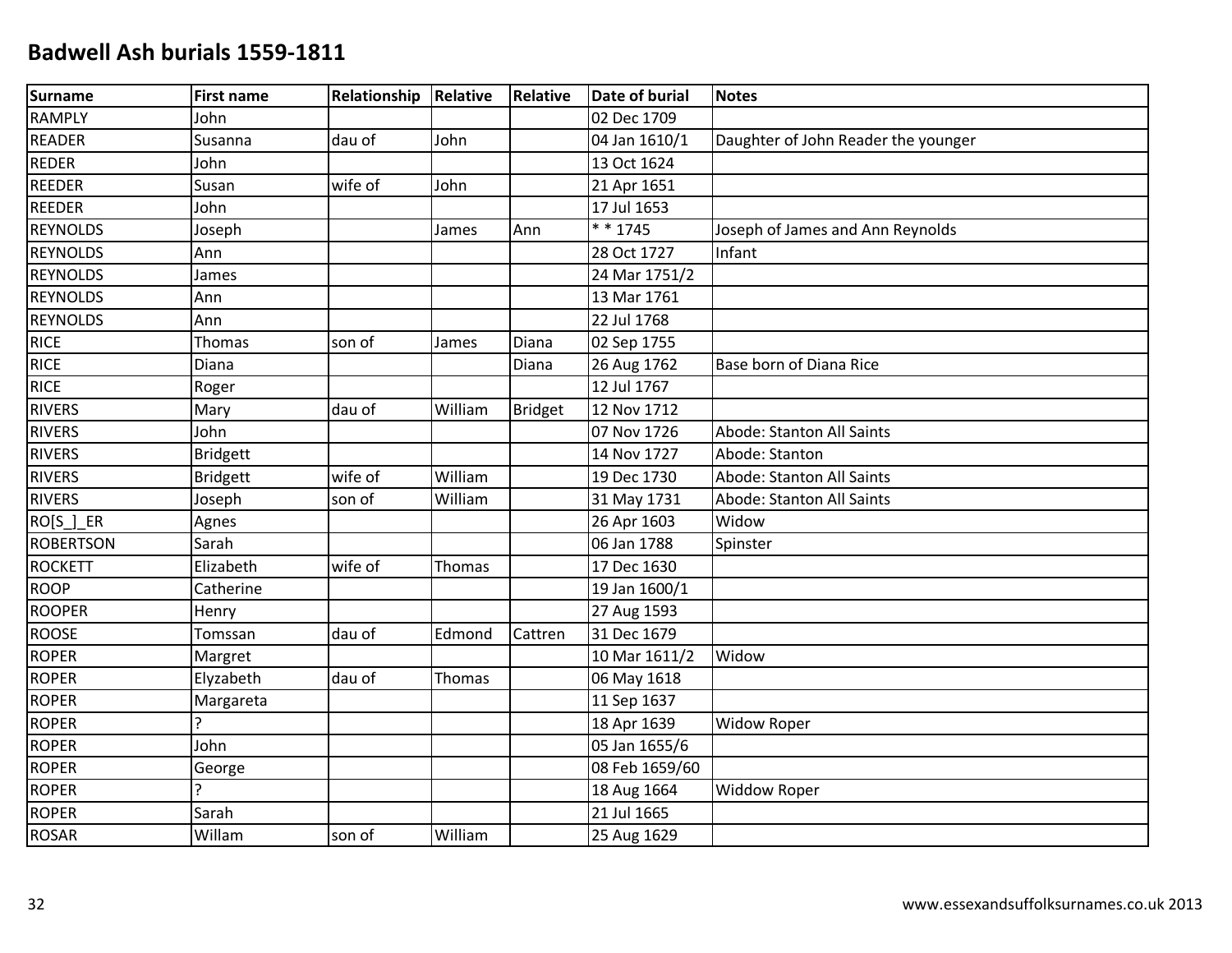| <b>Surname</b> | <b>First name</b> | <b>Relationship Relative</b> |          | <b>Relative</b> | Date of burial | <b>Notes</b>                                    |
|----------------|-------------------|------------------------------|----------|-----------------|----------------|-------------------------------------------------|
| <b>ROSE</b>    | Edmond            |                              |          |                 | 29 Nov 1676    |                                                 |
| <b>ROSE</b>    | Edmunt            |                              |          |                 | 10 Dec 1680    |                                                 |
| <b>ROSE</b>    | Catherine         |                              |          |                 | 08 Apr 1720    | Widow                                           |
| <b>ROSE</b>    | Mary              |                              |          |                 | 01 May 1741    |                                                 |
| <b>ROSE</b>    | Robert            |                              |          |                 | 29 Dec 1769    |                                                 |
| <b>ROSE</b>    | Robert            |                              |          |                 | 15 May 1772    |                                                 |
| <b>ROSE</b>    | Diana             |                              |          |                 | 12 Jan 1775    |                                                 |
| <b>ROSE</b>    | James             |                              |          |                 | 16 Jun 1775    |                                                 |
| <b>ROSE</b>    | William           |                              |          |                 | 15 Jul 1808    |                                                 |
| <b>ROSIER</b>  | Joanna            | wife of                      | Gulielmi |                 | 22 Jun 1635    |                                                 |
| RU[S_]T        | Jane              |                              |          |                 | 17 Nov 1704    |                                                 |
| <b>RUSH</b>    | Robert            |                              |          |                 | 01 Apr 1775    |                                                 |
| RUSHBR[OA]K    | Maria             |                              |          |                 | 29 Jan 1632/3  |                                                 |
| <b>RUSSEL</b>  | Mary              |                              |          |                 | 23 May 1808    |                                                 |
| <b>RUSSELL</b> | William           |                              |          |                 | 07 Nov 1802    |                                                 |
| SADLER         | Mary              | dau of                       |          | Mary            | 08 Apr 1753    | <b>Base born</b>                                |
| SADLER         | William           |                              |          |                 | $* * 1757$     |                                                 |
| <b>SADLER</b>  | Daniel            |                              |          |                 | 11 Nov 1767    |                                                 |
| <b>SADLER</b>  | Anne              |                              |          |                 | 04 Nov 1769    |                                                 |
| <b>SADLER</b>  | James             |                              |          |                 | 30 Nov 1775    |                                                 |
| SADLER         | Elizabeth         |                              |          |                 | 27 Dec 1780    |                                                 |
| SADLER         | Thomas            |                              |          |                 | 01 Apr 1794    | Age 24                                          |
| <b>SALTER</b>  | Joanne            |                              |          |                 | 15 Oct 1580    | Widow                                           |
| SAMAN?         | Edward            |                              |          |                 | 20 May 1700    |                                                 |
| SANDFORD       | Ann               |                              |          |                 | 09 Jan 1767    |                                                 |
| SAWYER         | John              | son of                       | John     |                 | 28 Apr 1595    |                                                 |
|                |                   |                              |          |                 |                | Daughter of Henry & Elizabeth Scace alias Swace |
| <b>SCACE</b>   | Mary              | dau of                       | Henry    | Elizabeth       | 21 Jun 1709    | (entered here under both names)                 |
| <b>SCACE</b>   | Robt              | son of                       | Henry    |                 | 26 Jul 1713    |                                                 |
| <b>SCACE</b>   | Elisabeth         | wife of                      | Henry    |                 | 19 Dec 1714    |                                                 |
| <b>SCACE</b>   | John              | son of                       | Henery   | Sarah           | 23 Jun 1723    |                                                 |
| <b>SCACE</b>   | Henry             |                              |          |                 | 17 Aug 1726    |                                                 |
| <b>SCACE</b>   | Mary              |                              |          |                 | 07 Jun 1731    |                                                 |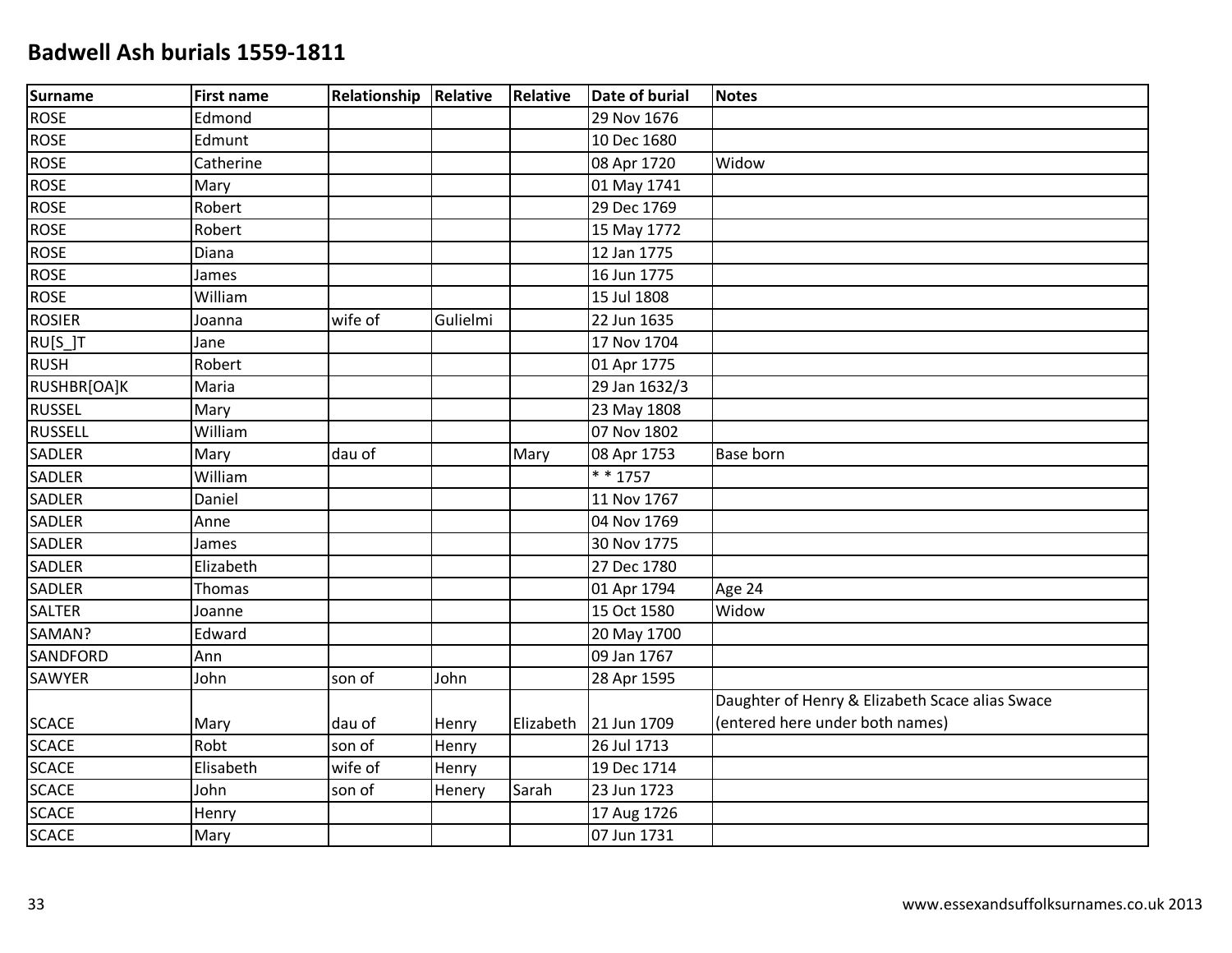| Surname            | <b>First name</b> | Relationship | Relative | Relative | <b>Date of burial</b> | <b>Notes</b>                                     |
|--------------------|-------------------|--------------|----------|----------|-----------------------|--------------------------------------------------|
| SCACE              | Sarah             |              |          |          | 12 Mar 1736/7         | Widow                                            |
| SCASE              | Sarah             |              |          |          | 19 May 1760           |                                                  |
| <b>SCOTCHMER</b>   | John              | son of       | John     |          | 11 Mar 1731/2         | Infant                                           |
| <b>SCOTT</b>       | Mary              |              |          |          | 16 Sep 1652           |                                                  |
| <b>SEAMAN</b>      | Ç                 |              |          |          | 14 Jan 1658/9         | Goody Seaman                                     |
| <b>SEAMAN</b>      | Mathew            | wife of      | Eadward  |          | 31 Jan 1670/1         |                                                  |
| <b>SEDGWICK</b>    | Margaret          |              |          |          | 22 May 1783           |                                                  |
| <b>SERGEANT</b>    | Elisabeth         |              |          |          | 08 Dec 1714           |                                                  |
| SHAVE              | Mary              | dau of       |          | Ρ        | 07 Feb 1741/2         | Daughter of ye Widow Shave                       |
| <b>SHAVE</b>       | Mary Maria        | dau of       | Thos     | Mary     | 08 Feb 1764           |                                                  |
| <b>SHAVE</b>       | Elizabeth         |              |          |          | 21 Jul 1769           |                                                  |
| <b>SHAVE</b>       | Elizabeth         |              |          |          | 29 Mar 1772           |                                                  |
| <b>SHAVE</b>       | Mary              |              |          |          | 18 Feb 1775           |                                                  |
| <b>SHAVE</b>       | <b>Bridget</b>    |              |          |          | 10 Sep 1783           |                                                  |
| <b>SHEAVE</b>      | Jno               |              |          |          | 20 Nov 1740           | Ye miller                                        |
| <b>SHERMAN</b>     | Mary              |              |          |          | 01 Jan 1772           |                                                  |
| <b>SHERMAN</b>     | Mary              |              |          |          | 30 Jun 1793           | Age 80                                           |
| <b>SHERMAN</b>     | Henry             |              |          |          | 16 Apr 1810           |                                                  |
| <b>SHUCKFOR</b>    | Dorothe           |              |          |          | 22 Apr 1631           |                                                  |
| <b>SHUCKFORTH</b>  | John              |              |          |          | 13 Jan 1607/8         |                                                  |
| <b>SILVER</b>      | Jemima            |              |          |          | 21 Jun 1780           |                                                  |
| <b>SIMENCE</b>     | Alles             |              |          |          | 15 Jan 1725/6         |                                                  |
| <b>SIMMONDS</b>    | Philip            |              |          |          | 10 Dec 1800           |                                                  |
| <b>SLAPP</b>       | John              |              |          |          | 21 Sep 1697           |                                                  |
| SME[LT][LH]*[B_]OH | Gorge             |              |          |          | 23 Mar 1672/3         |                                                  |
| <b>SMETH</b>       | John              |              |          |          | 24 Aug 1616           |                                                  |
| <b>SMETH</b>       | Mary              | wife of      | Willam   |          | 21 Jul 1626           |                                                  |
| <b>SMETH</b>       | William           |              |          |          | 02 May 1628           |                                                  |
| <b>SMETH</b>       | Edmunt            |              |          |          | 26 Jan 1681/2         |                                                  |
| <b>SMITH</b>       | Robert            |              |          |          | 05 Apr 1560           |                                                  |
| <b>SMITH</b>       | John              |              |          |          | 10 Aug 1572           |                                                  |
| <b>SMITH</b>       | Willm             |              |          |          | 14 Mar 1573/4         | Willm Hovill alias Smith (see under both names). |
| <b>SMITH</b>       | Honour            |              |          |          | 21 Apr 1778           |                                                  |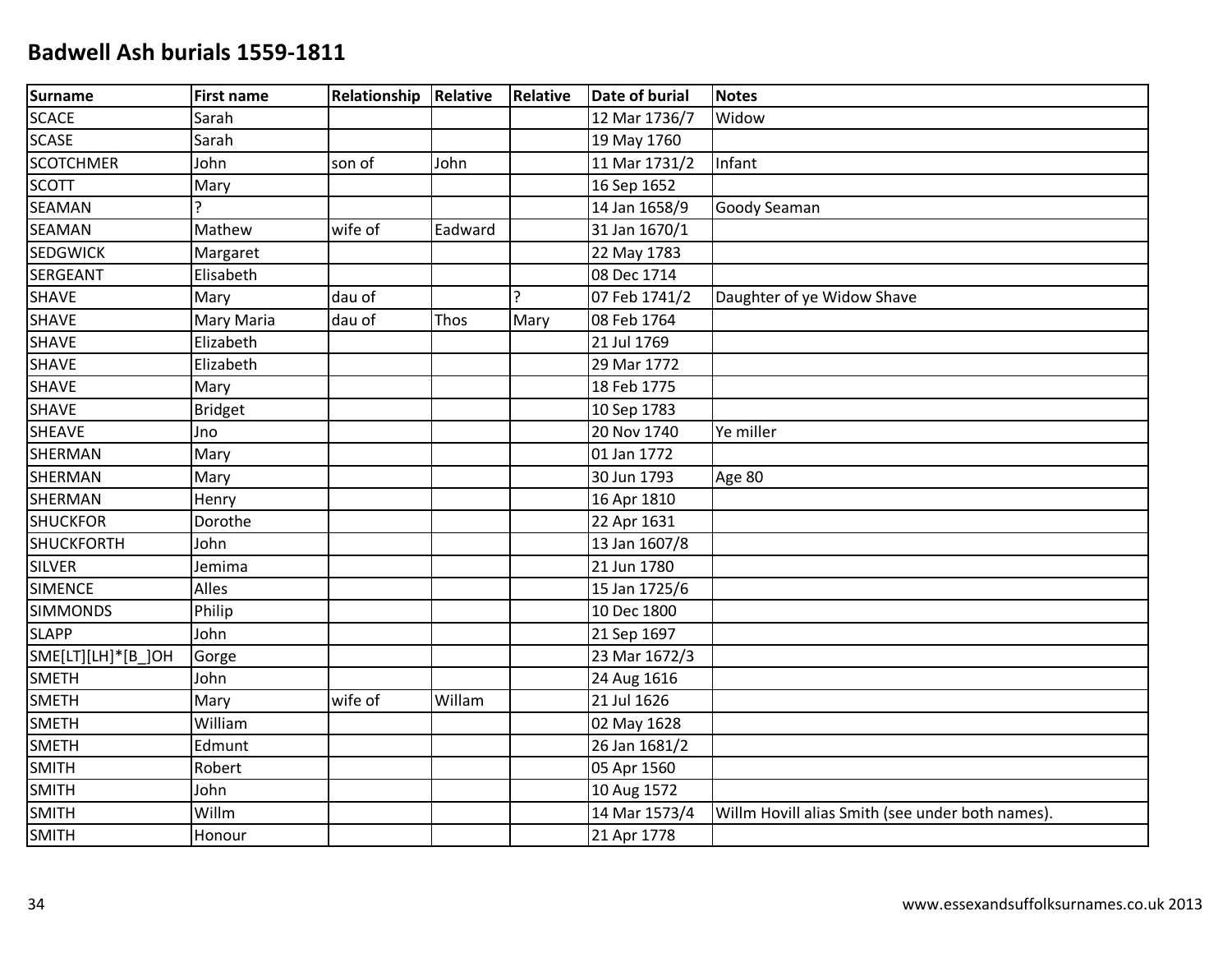| <b>Surname</b> | <b>First name</b> | <b>Relationship</b> | Relative | <b>Relative</b> | Date of burial | <b>Notes</b>               |
|----------------|-------------------|---------------------|----------|-----------------|----------------|----------------------------|
| <b>SMITH</b>   | Honour            |                     |          |                 | 12 Dec 1778    |                            |
| <b>SMITH</b>   | Dorcas            |                     |          |                 | 03 Oct 1783    |                            |
| <b>SMITHE</b>  | Alce              | wife of             | John     |                 | 26 Dec 1576    |                            |
| <b>SMITHE</b>  | Sara              |                     |          |                 | 27 Dec 1580    |                            |
| <b>SMITHE</b>  | John              | son of              | John     |                 | 20 May 1609    |                            |
| <b>SMYTH</b>   | Maria             | wife of             | Willi.   |                 | 11 Jan 1632/3  |                            |
| <b>SMYTH</b>   | Frances           | dau of              |          | Mary            | 24 Mar 1648/9  |                            |
| <b>SMYTH</b>   | Mary              |                     |          |                 | 04 Apr 1650    |                            |
| <b>SMYTH</b>   | Roger             |                     |          |                 | 25 Mar 1652    |                            |
| <b>SMYTH</b>   | C.                | wife of             | Roger    |                 | 08 Apr 1652    | Gooddy Smyth wife of Roger |
| <b>SMYTH</b>   | Mary              |                     |          |                 | * Dec 1663     |                            |
| <b>SMYTH</b>   | C                 |                     |          |                 | 21 Nov 1664    | Mrs Smyth, widdow          |
| SPARKE         | Elizabethe        |                     |          |                 | 20 Feb 1572/3  |                            |
| SPARKE         | Elizabethe        |                     |          |                 | 15 Feb 1582/3  |                            |
| SPARKE         | Henry             |                     |          |                 | 11 Apr 1590    |                            |
| SPARKE         | Margaret          | wife of             | Thos     |                 | 06 Feb 1600/1  |                            |
| SPARKE         | Martha            |                     |          |                 | 06 Sep 1605    |                            |
| SPARKE         | <b>Thomas</b>     |                     |          |                 | 19 Jul 1613    |                            |
| SPARKE         | Rafe              |                     |          |                 | 02 Feb 1625/6  |                            |
| SPARKE         | Susan             | wife of             | James    |                 | 01 Apr 1807    |                            |
| SPARKE         | James             |                     |          |                 | 28 Jan 1809    |                            |
| <b>SPARROW</b> | Nicholas          |                     |          |                 | 23 Mar 1727/8  | Infant                     |
| <b>SPARROW</b> | Richard           | son of              | Nicholas |                 | 11 Feb 1732/3  |                            |
| SPARROW        | Susan             | wife of             | Michael  |                 | 25 May 1737    |                            |
| SPARROW        | Susannah          | wife of             | Nicholas |                 | 09 Nov 1749    |                            |
| SPARROW        | Sarah             | wife of             | Nicholas |                 | 16 Mar 1763    |                            |
| <b>SPINK</b>   | Frannsta?         | dau of              | Thom.    |                 | 26 Feb 1632/3  |                            |
| <b>SPINK</b>   | Ann               |                     |          |                 | 14 Jul 1667    |                            |
| <b>SPINK</b>   | Susan             |                     |          |                 | 28 Jul 1667    |                            |
| <b>SPINK</b>   | John              |                     |          |                 | 02 May 1768    |                            |
| <b>SPINK</b>   | Sarah             |                     |          |                 | 05 May 1768    |                            |
| <b>SPINK</b>   | Robert            |                     |          |                 | 01 Jun 1768    |                            |
| <b>SPINK</b>   | Robert            |                     |          |                 | 07 Jul 1778    |                            |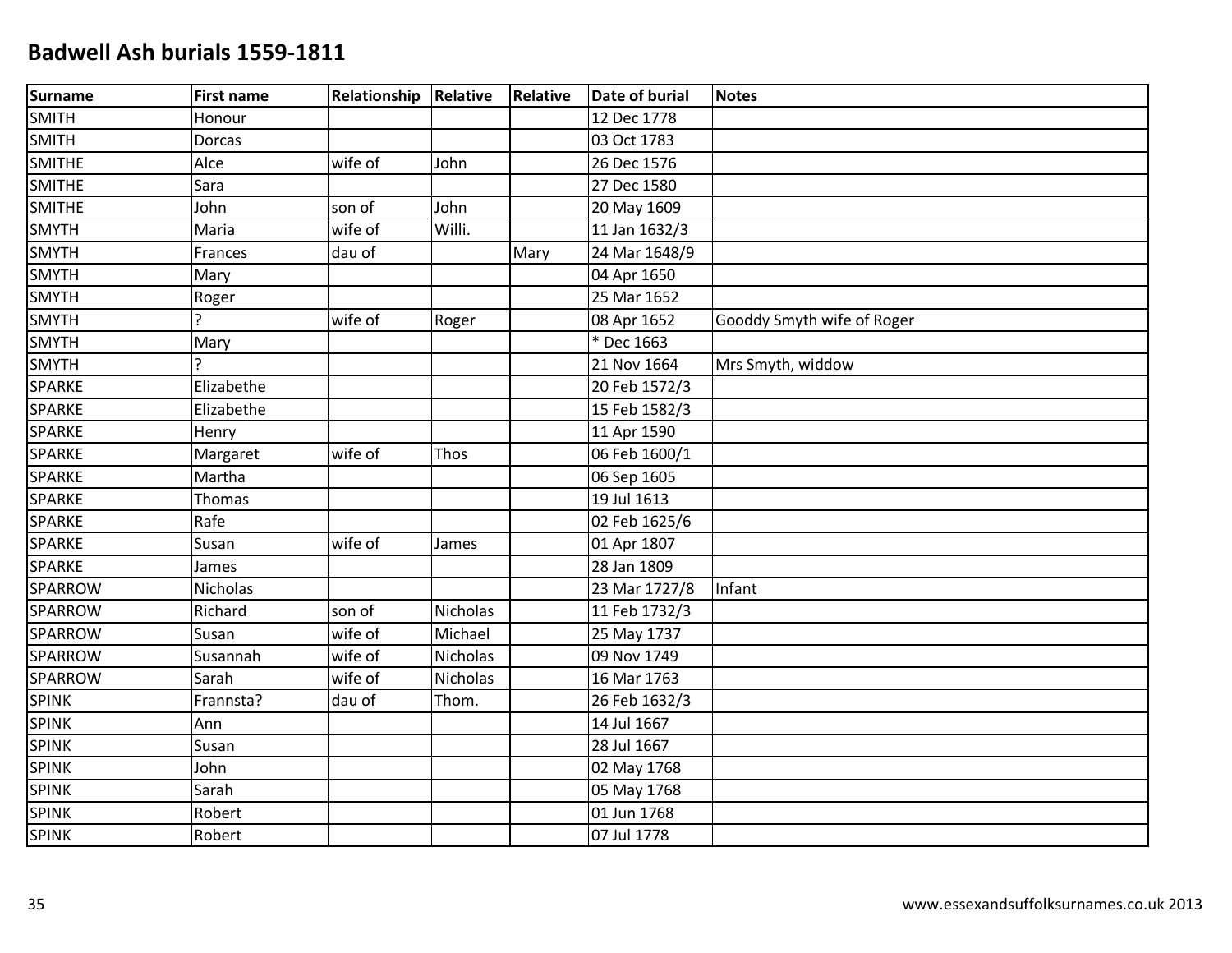| <b>Surname</b>    | <b>First name</b> | Relationship | Relative        | Relative  | <b>Date of burial</b> | <b>Notes</b>                                                                                                                                                                                                                |
|-------------------|-------------------|--------------|-----------------|-----------|-----------------------|-----------------------------------------------------------------------------------------------------------------------------------------------------------------------------------------------------------------------------|
| <b>SPINK</b>      | Frances           |              |                 |           | 16 Sep 1798           |                                                                                                                                                                                                                             |
| <b>SPINK</b>      | Denny             |              |                 |           | 20 Sep 1802           | Infant                                                                                                                                                                                                                      |
| <b>SPINKE</b>     | Alicia            | dau of       | Tho.            |           | 21 Feb 1632/3         |                                                                                                                                                                                                                             |
| <b>SPINKE</b>     | Anne              | wife of      | Thomas          |           | 26 Oct 1662           |                                                                                                                                                                                                                             |
| <b>SPINKE</b>     | Thomas            |              |                 |           | 23 Feb 1671/2         |                                                                                                                                                                                                                             |
| <b>SPINKE</b>     | Easther           |              |                 |           | 12 Jan 1672/3         | Widdo                                                                                                                                                                                                                       |
| <b>SPYNKE</b>     | ς                 |              |                 |           | 21 Oct 1643           | Goody Spynke                                                                                                                                                                                                                |
| <b>SPYNKE</b>     | John              |              |                 |           | 10 Nov 1643           |                                                                                                                                                                                                                             |
|                   |                   |              |                 |           |                       | Wife of Munnings Squire. Probably "Munnings, squire"<br>or "Squire Munnings", however, as this isn't clear, I have<br>entered this in the spreadsheet both as "Munnings"<br>(surname) and "Munnings Squire" (first name and |
| <b>SQUIRE</b>     | Margaret          | wife of      | <b>Munnings</b> |           | 01 Feb 1717/8         | second name).                                                                                                                                                                                                               |
| <b>STABEN</b>     | Ester             | wife of      | Thomas          |           | 04 Feb 1676/7         |                                                                                                                                                                                                                             |
| <b>STABEN</b>     | Thomas            |              |                 |           | 04 Jun 1677           |                                                                                                                                                                                                                             |
| <b>STABEN</b>     | Ann               | dau of       | Frances         | *nn       | 04 Sep 1679           |                                                                                                                                                                                                                             |
| <b>STABEN</b>     | Margaret          |              |                 |           | 01 Feb 1701/2         | Abode: Walham Lee Wilues                                                                                                                                                                                                    |
| <b>STABING</b>    | Thomas            |              |                 |           | 11 Jan 1678/9         |                                                                                                                                                                                                                             |
| STE[B_]ELL        | Agnes             |              |                 |           | 07 Mar 1559/60        |                                                                                                                                                                                                                             |
| <b>STEBBING</b>   | Francissa         |              |                 |           | * Sep 1687            | Widow                                                                                                                                                                                                                       |
| STEBEN? Or BINDE? | Susan             | wife of      | <b>Thomas</b>   |           | 12 Mar 1669/70        | Entered in this PDF under both surnames.                                                                                                                                                                                    |
| <b>STEEBING</b>   | Joanna            | wife of      | Thom.           |           | 03 Feb 1634/5         |                                                                                                                                                                                                                             |
| <b>STERNE</b>     | Susan             | wife of      | William         |           | 08 May 1805           |                                                                                                                                                                                                                             |
| <b>STERNE</b>     | William           |              |                 |           | 06 Feb 1806           |                                                                                                                                                                                                                             |
| <b>STOCKING</b>   | Mary              |              |                 |           | 28 Apr 1728           |                                                                                                                                                                                                                             |
| <b>STOCKING</b>   | Francis           |              |                 |           | 08 Feb 1729/30        |                                                                                                                                                                                                                             |
| <b>STRABEN</b>    | Richard           |              |                 |           | 01 Jun 1648           |                                                                                                                                                                                                                             |
| <b>SWACE</b>      | Mary              | dau of       | Henry           | Elizabeth | 21 Jun 1709           | Daughter of Henry & Elizabeth Scace alias Swace<br>(entered here under both names)                                                                                                                                          |
| <b>SWAINE</b>     | Robt              |              |                 |           | 27 Jun 1564           | Robt Swaine senr.                                                                                                                                                                                                           |
| <b>SWAINE</b>     | Eliabethe         |              |                 |           | 10 Mar 1564/5         |                                                                                                                                                                                                                             |
| <b>SWAINE</b>     | Marion            |              |                 |           | 24 Apr 1590           |                                                                                                                                                                                                                             |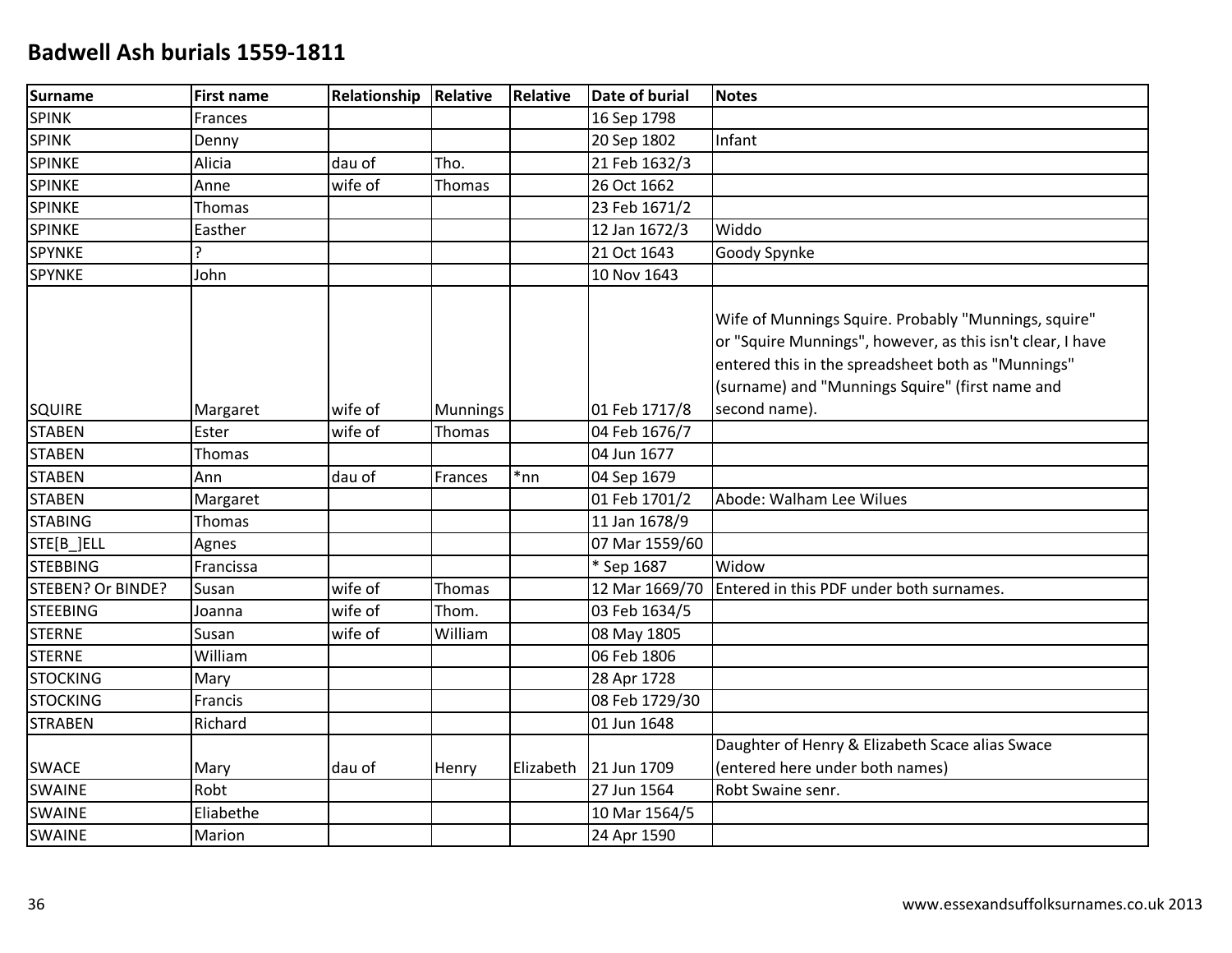| Surname         | <b>First name</b> | Relationship | Relative      | <b>Relative</b> | <b>Date of burial</b>    | <b>Notes</b>           |
|-----------------|-------------------|--------------|---------------|-----------------|--------------------------|------------------------|
| <b>SWAN</b>     | Marthe            | wife of      | John          |                 | 03 Feb 1676/7            |                        |
| SWAN            | Margaret          |              |               |                 | 07 May 1697              | Widow                  |
| <b>SWANE</b>    | Etheldred         | wife of      | Robert        |                 | 26 Feb 1637/8            |                        |
| <b>SWANN</b>    | Robart            |              |               |                 | 24 May 1676              |                        |
| <b>SWANN</b>    | Thomas            |              |               |                 | 01 Feb 1702/3            |                        |
| SWANNE          | Robert            |              |               |                 | 18 Jan 1668/9            |                        |
| <b>SYER</b>     | Margaret          |              |               |                 | 02 Jun 1559              |                        |
| <b>SYER</b>     | Margaret          | wife of      | Reynold?      |                 | 20 Sep 1599              |                        |
| <b>SYER</b>     |                   | child of     | William       |                 | 31 May 1649              | William Syer child     |
| <b>SYER</b>     | Margaret          | wife of      | William       |                 | 14 Aug 1652              |                        |
| <b>SYER</b>     | Robert            |              |               |                 | $\overline{11}$ Jun 1660 |                        |
| <b>SYER</b>     | John              |              |               |                 | 15 Feb 1675/6            |                        |
| <b>SYER</b>     | Frances           | son of       | Thomas        | Sarah           | * Jan 1684/5             |                        |
| <b>SYER</b>     | Sarah             | wife of      | Thomas        |                 | 15 * 1686                |                        |
| <b>SYER</b>     | Maria             | wife of      | Thomae        |                 | 11 Jul 1687              |                        |
| <b>SYER</b>     | Johannis          | son of       | Thomae        |                 | 27 Jul 1687              |                        |
| <b>SYER</b>     | Mary              |              |               |                 | 21 Jun 1688              | Widow                  |
| <b>SYER</b>     | John              | son of       | Tho           |                 | 11 Aug 1701              |                        |
| <b>SYER</b>     | Ann               | dau of       | Tho           |                 | 11 Apr 1703              |                        |
| <b>SYER</b>     | Elizabeth         | wife of      | Robt          |                 | 08 Sep 1705              | Her husband is a baker |
| <b>SYER</b>     | Robert            |              |               |                 | 17 Jun 1719              | Widower                |
| <b>TAYLOR</b>   | Martha            |              |               |                 | 04 Apr 1650              |                        |
| <b>TAYLOR</b>   | Anne              |              |               |                 | 01 May 1809              |                        |
| TE[UN]DGHT      | Sarah             | dau of       |               | Sary            | 25 May 1725              | Illegitimate           |
| <b>THEOBALD</b> | John              | child of     |               | Mary            | 04 Jan 1747/8            | Base born child        |
| <b>THEOBALD</b> | Mary              | wife of      | ?             |                 | 26 Nov 1754              |                        |
| <b>THEOBALD</b> | Sarah             |              |               |                 | 12 Apr 1778              |                        |
| <b>THOMPSON</b> | Thomas            | son of       | Thomas        | Esther          | 12 Aug 1715              |                        |
| <b>THOMPSON</b> | James             | son of       |               |                 | 30 May 1723              | Son of Widow Thompson  |
| <b>THOMPSON</b> | Mary              | dau of       | <b>Thomas</b> | Ester           | 13 Jun 1723              |                        |
| <b>THOMPSON</b> | Hester?           |              |               |                 | 28 Jul 1728              |                        |
| <b>THOMPSON</b> | Elizabeth         |              |               |                 | 02 Aug 1753              |                        |
| <b>THURSBY</b>  | John              |              |               |                 | 02 Mar 1789              | Age 59                 |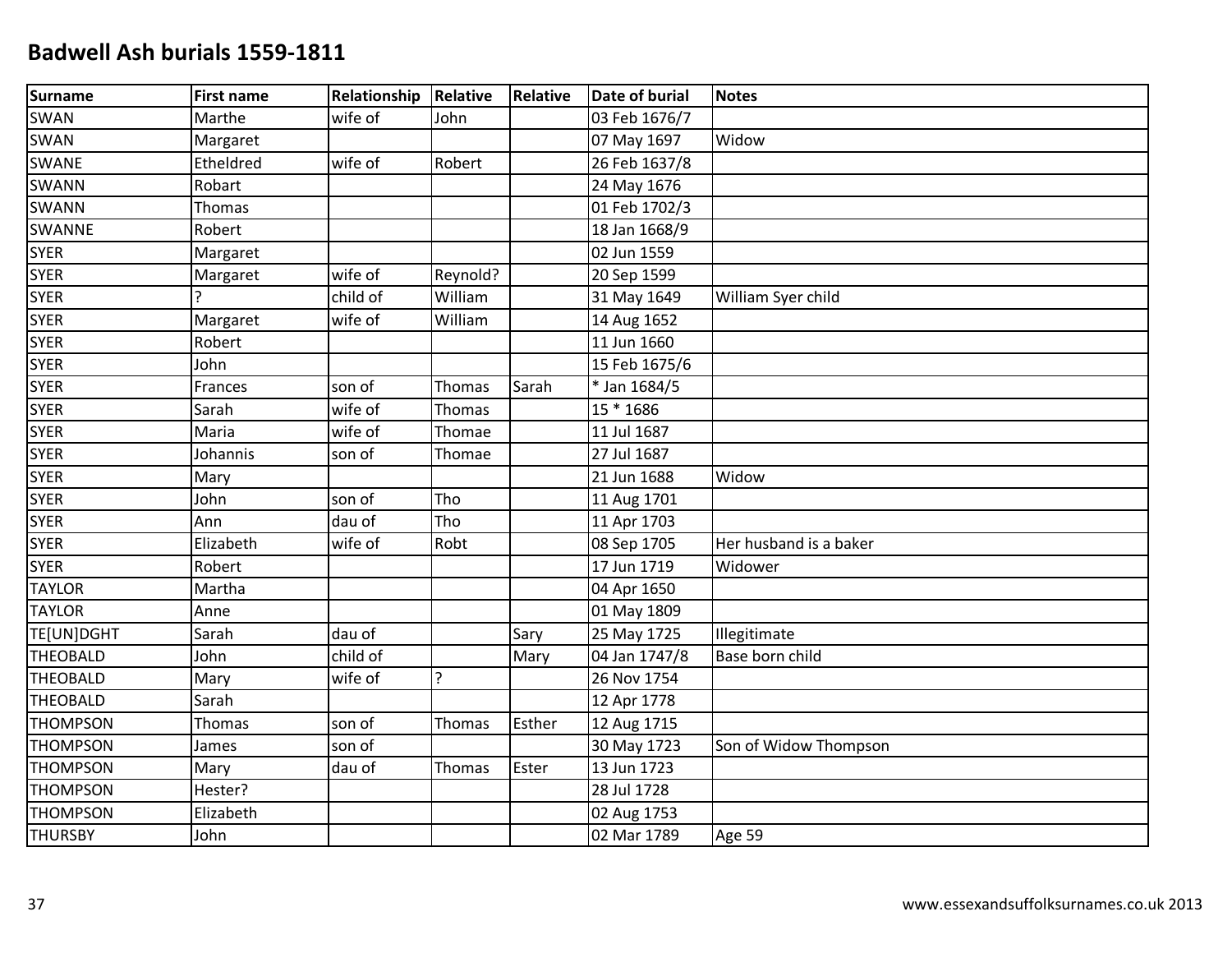| Surname        | <b>First name</b> | Relationship | Relative | <b>Relative</b> | <b>Date of burial</b> | <b>Notes</b>           |
|----------------|-------------------|--------------|----------|-----------------|-----------------------|------------------------|
| <b>TILLET</b>  | Mary              | wife of      | John     |                 | 28 Nov 1757           |                        |
| <b>TILLET</b>  | John              |              |          |                 | 26 Jan 1778           |                        |
| <b>TILLETT</b> | Anne              |              |          |                 | 11 Jan 1787           | Spinster. Age 46       |
| TIRRILL        | Clement           | son of       | Roger    |                 | 12 Dec 1611           |                        |
| <b>TRAPPET</b> | Lucie             |              |          |                 | 22 Apr 1568           |                        |
| <b>TREW</b>    | John              |              |          |                 | 23 Jan 1810           | Abode: Walsham         |
| <b>TRINET</b>  | Robert            |              |          |                 | 12 Sep 1577           |                        |
| <b>TURNER</b>  | Mary              | dau of       | Charles  | Alice           | 15 Oct 1748           |                        |
| <b>TURNER</b>  | Marget.           |              |          |                 | 17 Jun 1568           |                        |
| <b>TURNER</b>  | Eliza.            | dau of       | John     | Eliz.           | 03 Sep 1761           |                        |
| <b>TURNER</b>  | Elizabeth         |              |          |                 | 08 Jan 1786           |                        |
| <b>TYDEMAN</b> | Sarah             |              |          |                 | 10 Jun 1781           |                        |
| <b>TYDEMAN</b> | Sarah             |              |          |                 | 26 May 1783           |                        |
| <b>TYDEMAN</b> | Jonathan          | son of       | Martin   | Elizabeth       | 09 Feb 1787           | Infant                 |
| <b>VALE</b>    | Richard           |              |          |                 | 11 Apr 1728           |                        |
| VALL[E_]       | Thomas            |              |          |                 | 08 May 1667           |                        |
| VEAL           | ን                 |              |          |                 | 10 Jan 1744/5         | The widow Veal         |
| <b>VEAL</b>    | Richard           |              |          |                 | 26 Sep 1730           |                        |
| <b>VINCENT</b> | Willm             |              |          |                 | 08 Jul 1567           |                        |
| <b>VINCENT</b> | Mary              | child of     |          | Eliz            | 22 May 1751           | <b>Base born</b>       |
| <b>WADE</b>    | Thomas            |              |          |                 | 18 Jul 1634           |                        |
| <b>WADE</b>    | Saria             | wife of      | Willius  |                 | 27 Nov 1636           |                        |
| <b>WADE</b>    | Grace             |              |          |                 | 08 Aug 1637           |                        |
| <b>WADE</b>    | Tho.              | son of       | Thomas   |                 | 19 Jan 1637/8         |                        |
| <b>WADE</b>    | Mary              | wife of      | Tho.     |                 | 17 Feb 1663/4         |                        |
| <b>WADE</b>    | Ç                 |              |          |                 | 09 Aug 1665           | <b>Widdow Wade</b>     |
| <b>WADE</b>    | <b>Tomas</b>      |              |          |                 | 12 Apr 1680           | <b>Ould Tomas Wade</b> |
| <b>WADE</b>    | <b>Bridgett</b>   | wife of      | Thomas   |                 | 18 * 1686             |                        |
| <b>WADE</b>    | Mary              | dau of       | Thomas   | Rose            | 05 Mar 1688/9         |                        |
| <b>WADE</b>    | Thomas            |              |          |                 | 01 Mar 1693/4         |                        |
| <b>WADE</b>    | Bartholomew       |              |          |                 | 25 Jul 1698           |                        |
| <b>WADE</b>    | Mary              |              |          |                 | 28 Dec 1706           | Widow                  |
| <b>WALES</b>   | Elizabth          |              |          |                 | 20 Sep 1682           |                        |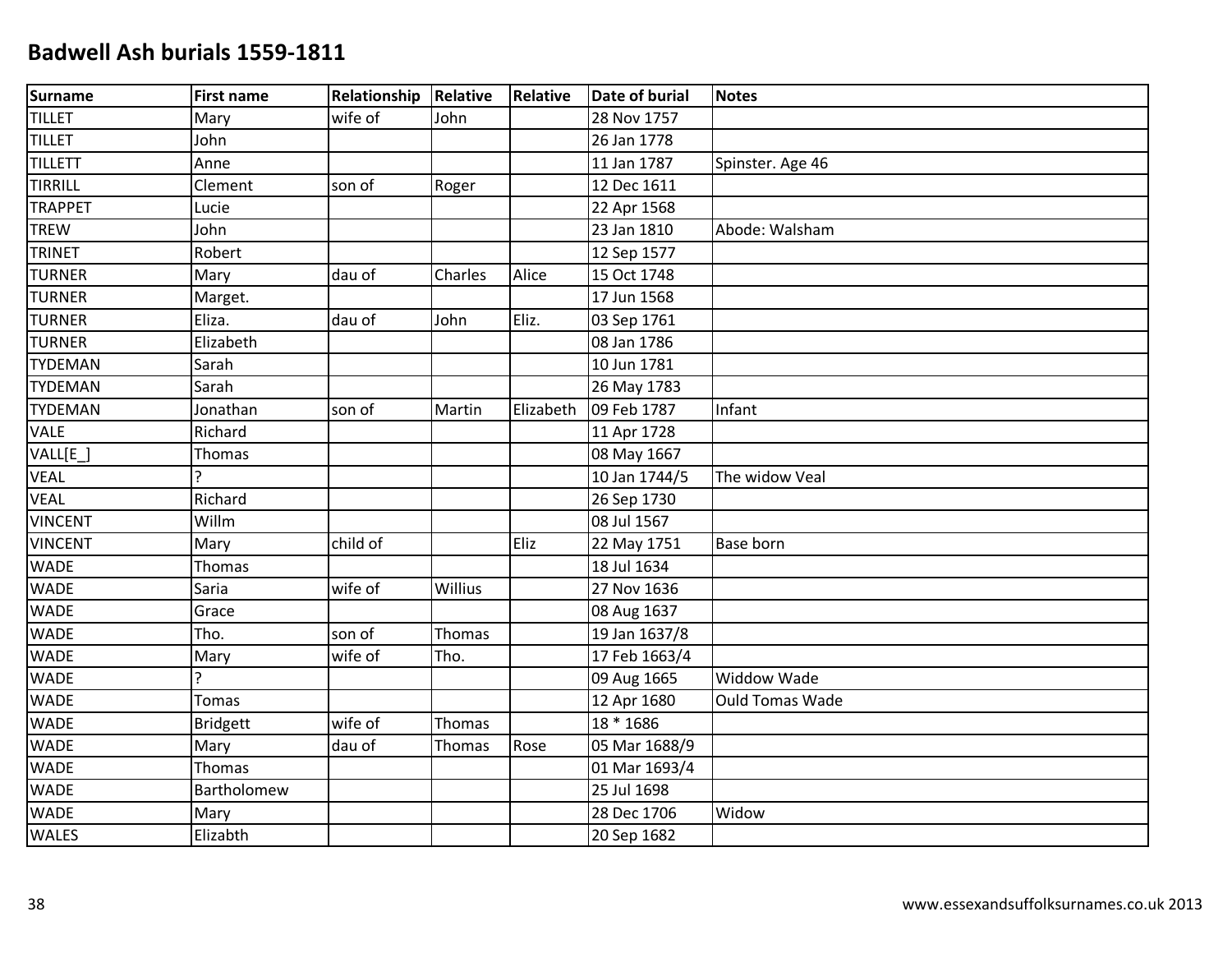| Surname         | <b>First name</b> | <b>Relationship Relative</b> |         | Relative | <b>Date of burial</b> | <b>Notes</b>   |
|-----------------|-------------------|------------------------------|---------|----------|-----------------------|----------------|
| <b>WALLER</b>   | Anis              |                              |         |          | 10 Feb 1563/4         |                |
| <b>WALLS</b>    | Ralph             |                              |         |          | 28 Mar 1682           |                |
| <b>WALTON</b>   | Jane              |                              |         |          | 02 Aug 1698           |                |
| <b>WARD</b>     | ς                 |                              |         |          | 29 Mar 1739           | The Widow Ward |
| <b>WARD</b>     | Sophia            | dau of                       | James   | Lucy     | 09 Jan 1803           |                |
| <b>WARDE</b>    | Alice             |                              |         |          | 28 Dec 1766           |                |
| <b>WARN</b>     | Susan             |                              |         |          | 15 Oct 1725           | Widou          |
| <b>WARNE</b>    | William           | son of                       | Abraham | Susanna  | 02 Nov 1707           |                |
| <b>WARNE</b>    | Abraham           |                              |         |          | 23 May 1714           |                |
| <b>WARNER</b>   | Margret           |                              |         |          | 24 Dec 1630           | Widow          |
| <b>WARREN</b>   | $'[L][L]$ er      |                              |         |          | 28 Apr 1653           |                |
| <b>WARREN</b>   | James             |                              |         |          | 20 Nov 1769           |                |
| <b>WARREN</b>   | William           |                              |         |          | 29 Jun 1776           |                |
| <b>WARREN</b>   | Sarah             |                              |         |          | 27 Mar 1785           |                |
| <b>WATERS</b>   | Hester            | dau of                       | William |          | 07 Aug 1610           |                |
| <b>WATRES</b>   | Elisabetha        |                              |         |          | 12 * 1636             |                |
| <b>WATTERS</b>  | Ane               | dau of                       | William |          | 20 Aug 1616           |                |
| <b>WELLES</b>   | Eleszabth         | dau of                       | Rafe?   |          | 24 Mar 1672/3         |                |
| WELLS           | Mary              | wife of                      | Ralph   |          | 07 Jun 1752           |                |
| <b>WELLS</b>    | Ralph             |                              |         |          | 14 Dec 1755           |                |
| <b>WEST</b>     | Robert            |                              |         |          | 17 May 1563           |                |
| <b>WEST</b>     | John              |                              |         |          | 06 Feb 1563/4         |                |
| <b>WEST</b>     | Richard           |                              |         |          | 04 Mar 1563/4         |                |
| <b>WEST</b>     | John              |                              |         |          | 29 Jul 1567           |                |
| <b>WEST</b>     | Henry             |                              |         |          | 06 Jan 1575/6         |                |
| <b>WHITE</b>    | Ann               |                              |         |          | 01 Aug 1728           |                |
| <b>WHITE</b>    | Benjamin          |                              |         |          | 03 May 1736           |                |
| <b>WHITE</b>    | Esther            |                              |         |          | 02 Nov 1752           | Widow          |
| <b>WILLIAMS</b> | John              |                              |         |          | 16 Feb 1783           |                |
| <b>WILLIAMS</b> | Sarah             |                              |         |          | 27 May 1792           | Age 48         |
| <b>WILLIAMS</b> | Rachael           |                              |         |          | 30 Jun 1806           |                |
| <b>WIXE</b>     | Rebecca           |                              |         |          | 19 Jun 1699           |                |
| <b>WODES</b>    | George            | son of                       | Walter  |          | 24 Mar 1702/3         |                |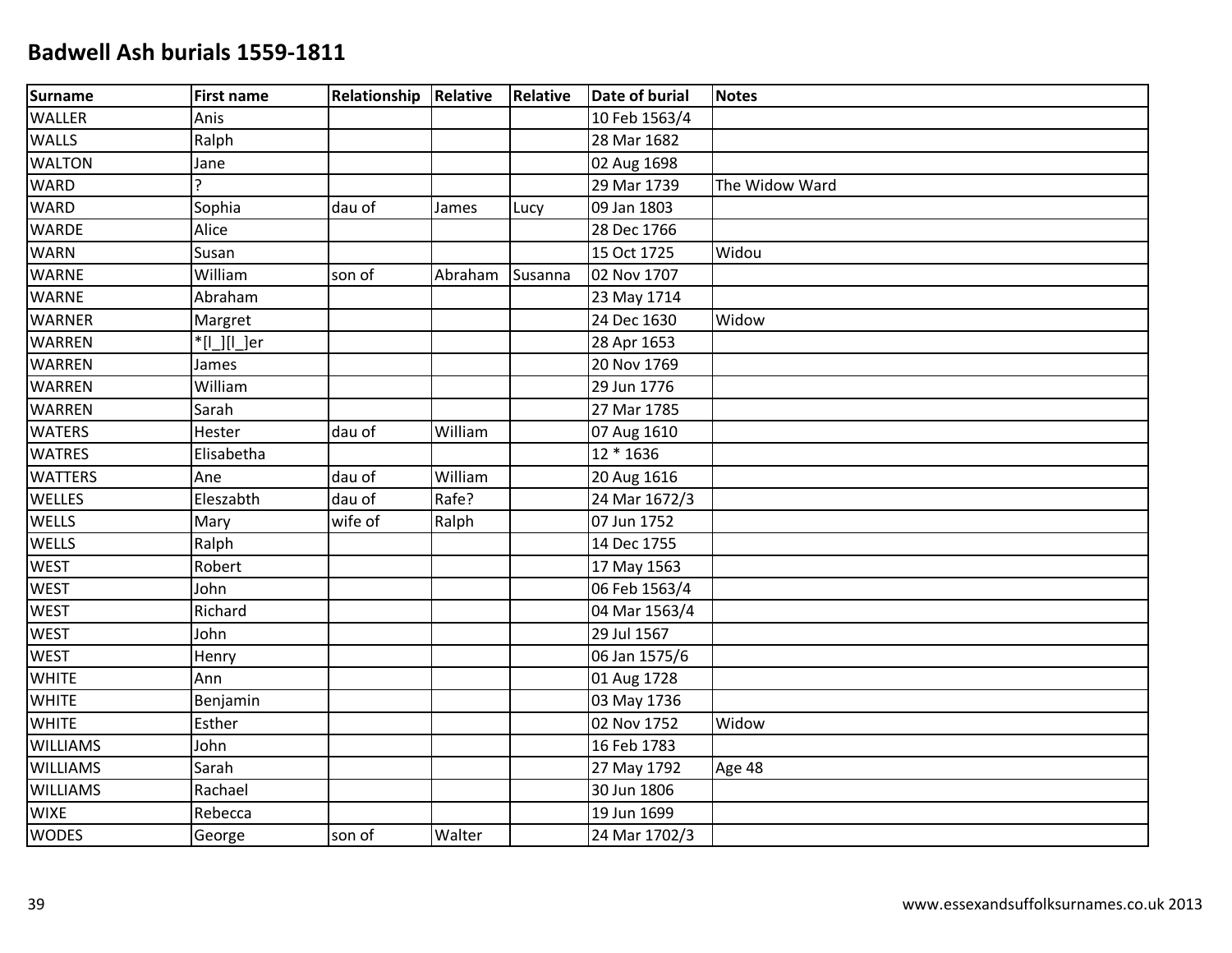| Surname           | <b>First name</b> | Relationship | Relative | <b>Relative</b> | Date of burial | <b>Notes</b>             |
|-------------------|-------------------|--------------|----------|-----------------|----------------|--------------------------|
| <b>IWOODCOCKE</b> | Roger             |              |          |                 | 01 Oct 1568    |                          |
| <b>WOODES</b>     | Mary              |              |          |                 | 21 Jun 1691    |                          |
| <b>WOODS</b>      | Robt              | son of       | Walter   | Mary            | 22 May 1705    | His father is a labourer |
| <b>WOODS</b>      | William           | son of       | Walter   | Mary            | 15 Jul 1705    | His father is a labourer |
| <b>WOODS</b>      | Walter            |              |          |                 | 21 Sep 1729    |                          |
| <b>WOODS</b>      | Mary              |              |          |                 | 02 Oct 1729    | Widow                    |
| <b>WOODWARD</b>   | John              |              |          |                 | 24 Mar 1715/6  |                          |
| <b>WRIGHT</b>     | Catherine         |              |          |                 | 19 Sep 1559    |                          |
| <b>WRIGHT</b>     | Elizth            |              |          |                 | 20 Jun 1739    |                          |
| <b>WRIGHT</b>     | Ann               | dau of       | Roger    | Ann             | 30 Sep 1739    |                          |
| <b>WRIGHT</b>     | Anne              |              |          |                 | 30 Jun 1784    |                          |
| <b>WRIGHT</b>     | <b>Hannah</b>     |              |          |                 | 08 Jun 1785    |                          |
| <b>WRIGHT</b>     | John              |              |          |                 | 24 Oct 1787    | Single man               |
| <b>WRIGHT</b>     | Hannah            | wife of      | Roger    |                 | 09 Dec 1810    |                          |
| <b>YOUNGS</b>     | Elizabetha        |              |          |                 | 20 Jan 1634/5  |                          |